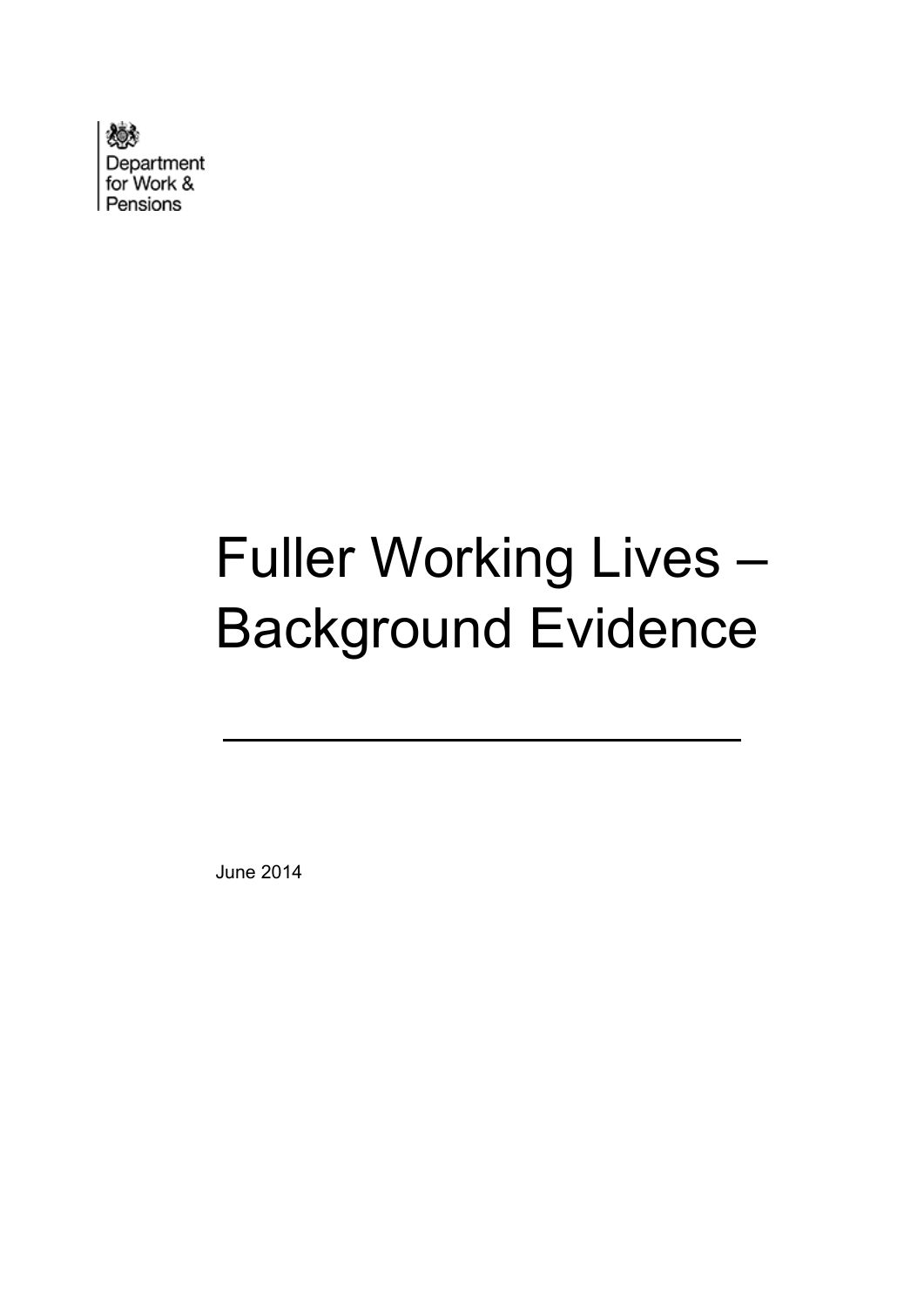## **Contents**

| 2b: The pressure of increasing life expectancy and demographic change 11<br>2e: The impact of early labour market exit on the public finances and the wider economy |  |
|---------------------------------------------------------------------------------------------------------------------------------------------------------------------|--|
|                                                                                                                                                                     |  |
| 3c: Does increasing employment of older people limit options for younger people? 26                                                                                 |  |
|                                                                                                                                                                     |  |
|                                                                                                                                                                     |  |
|                                                                                                                                                                     |  |
|                                                                                                                                                                     |  |
|                                                                                                                                                                     |  |
|                                                                                                                                                                     |  |
|                                                                                                                                                                     |  |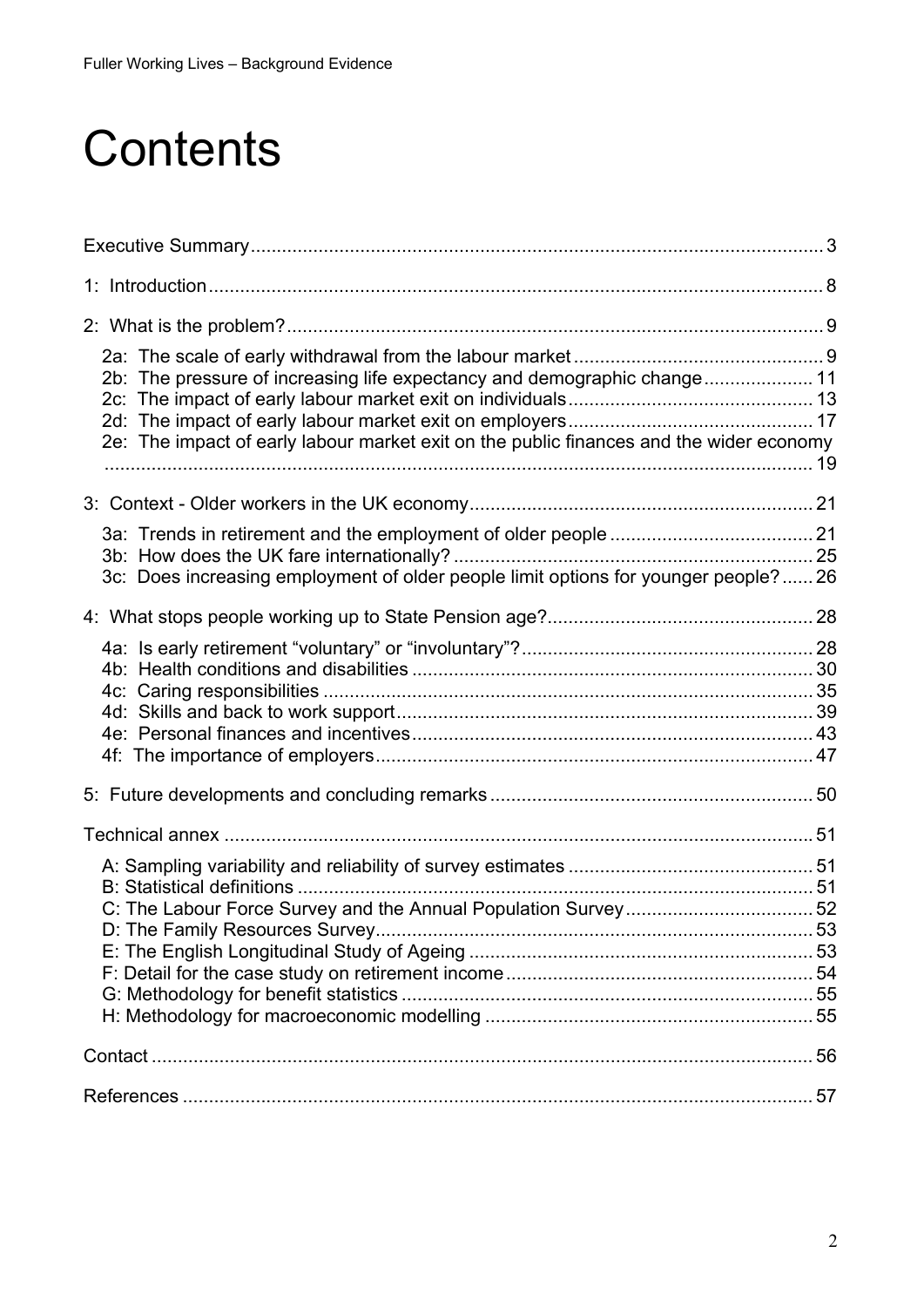## <span id="page-2-0"></span>Executive Summary

#### **The issue**

There are more over 50s in employment than ever before and the employment rate of older people is on the increase, but early labour market exit is still a problem, with **2.9 million people out of work aged between 50 and State Pension age**. Over half of men and women have already stopped working before they reach State Pension age (SPa), and one in six men and one in four women who had recently reached State Pension age hadn't worked since at least age 55.

**While some people can enjoy an early, planned, retirement, it is more common for people to feel forced out of work by circumstances beyond their control.** Of the 2.9 million people aged 50-SPa who are out of work, only 0.7 million see themselves as retired, yet 1.7 million think it is unlikely that they will ever work again – many of these are sick or disabled.

**Demographic change is making these problems more acute.** If employment rates of older workers don't keep increasing, the current figure of 2.9 million workless aged 50-SPa could rise due to the expansion of the working-age population, driven by demographic change and State Pension age increases. However, there is already evidence that people *are* starting to work longer in response to increasing State Pension age.

**Early exit from the labour force can have serious financial consequences.** 12 million people currently of working age are heading towards inadequate retirement incomes<sup>1</sup> and not spending enough time in work is contributing to the problem. Retiring ten years earlier and drawing on savings could reduce a defined contribution pension pot for an "average" person by over a third, although it could be substantially more, or less depending on the exact circumstances of the individual. The immediate financial impact of early exit from work could also be substantial: our analysis suggests that around a third of people who stopped work aged 50 to SPa between 2008 and 2010 saw their household income drop by more than half. There is also evidence that involuntary early labour market exit can be bad for health and wellbeing.

**The scale of early exit is bad for employers.** Reducing the outflow of older workers could help employers retain valuable skills and experience and reduce inefficiencies associated with filling vacancies and training new staff. The UK Commission for Employment and Skills expects significant job creation over the next decade. Over the same time period, ONS population projections forecast 700,000 fewer people aged 16-49, but 3.7 million more people aged 50-SPa. Older people are going to form an increasing proportion of the working-age population – 32 per cent by 2020 compared to 26 per cent now – so employing more older people will be crucial.

**Early exit from the labour force has damaging effects for the public finances.** 

Government spends around £7 billion on out-of-work benefits for claimants aged 50-SPa. Research conducted by the National Institute for Economic and Social Research (NIESR) suggested that keeping more older people in work could lead to increased revenues from

 $\overline{a}$  $1$  This definition is based on the income that someone would need to maintain their living standards into retirement. See DWP (2013) "*Framework for the analysis of Future Pension Incomes"* for more detail.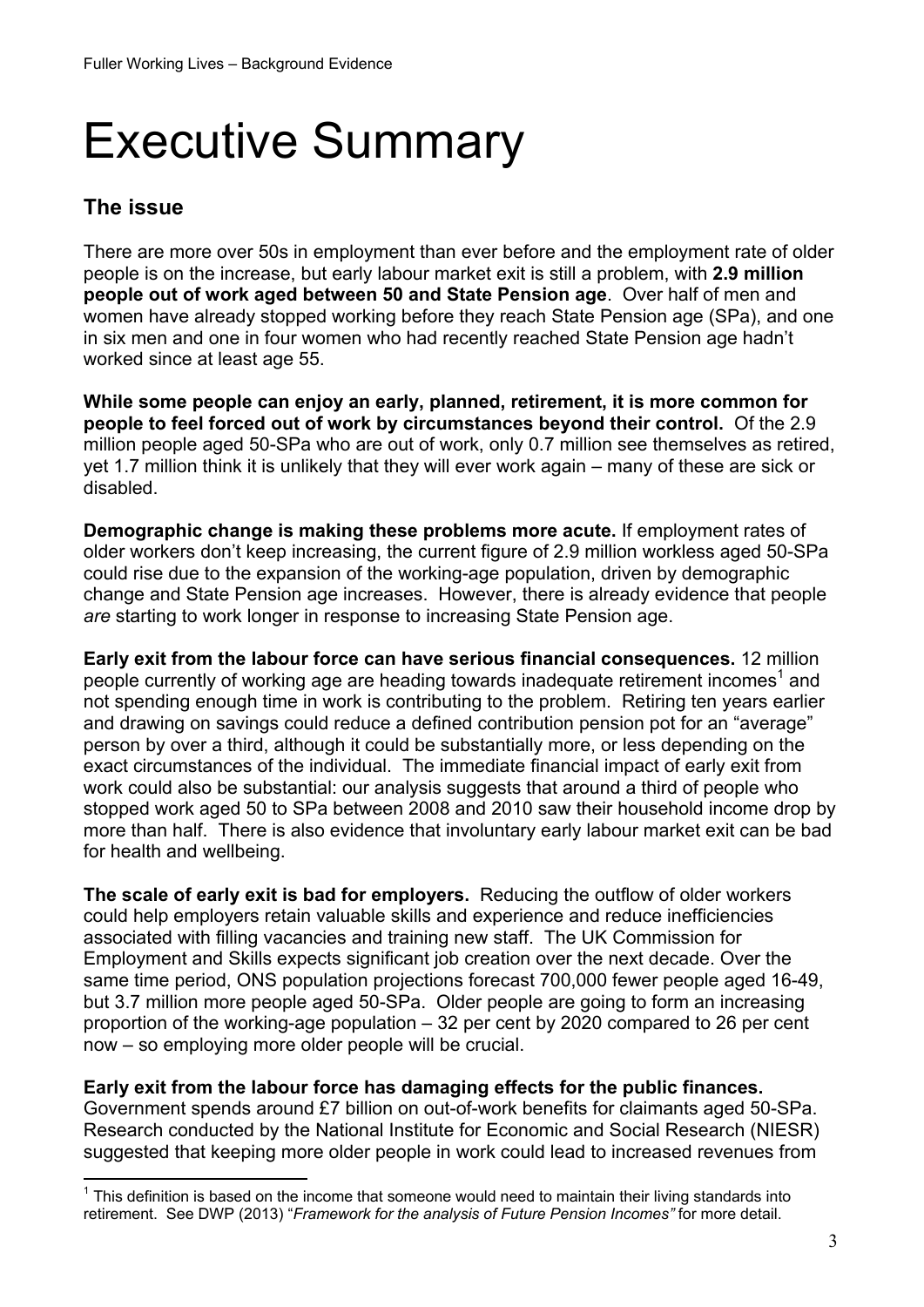direct and indirect taxation. Our modelling suggests that halving the employment gap between people aged 50-SPa and those in their 40s could have increased revenues from Income Tax and National Insurance by around 1 percent (£3 billion in 2013).

**Early exit can also damage prospects for economic growth.** The same NIESR analysis showed that increased employment of older workers would increase nominal GDP as well as encouraging consumer spending and reducing the accumulation of government debt. Our modelling suggests that halving the employment gap between older people and those in their 40s could have seen nominal GDP up to 1 per cent (£18 billion) higher in 2013.

#### **Older workers – Context and recent trends**

**Over the last 10-15 years, average retirement ages have been increasing, but remain low by historical standards**, currently standing at just under 65 years for men and just over 63 years for women. However, remaining life expectancy at 65 has been increasing even more quickly meaning that the average time a man spends in retirement has increased from 20 to 22 years since the late 1990s, and for women from 25 to 26 years.

**Despite there being large numbers of older people out of work, there are more older workers in employment than ever before, and numbers are still on the increase – both above and below State Pension age**. Since the year 2000, employment rates of people aged 50-SPa have increased by five percentage points to around 72 per cent, whilst employment rates of those above State Pension age have increased by four percentage points, to around 12 per cent. Recent gains in employment before State Pension age are mainly due to reduced inactivity, particularly fewer people out of work due to a sickness or disability and fewer women staying at home to look after the family.

**The UK is in the middle of the table internationally on older people's employment, but there is significant room for improvement.** The UK employment rate for 55-64-yearolds is currently around 60 per cent but there are many countries that achieve employment rates of around 70 per cent or above. Over the past 10 years several other countries have overtaken the UK and our improvements have been behind the OECD average.

**There is no evidence that further increasing employment amongst older people would limit opportunities for younger workers**. There is a widespread assumption that further increasing employment amongst older workers would limit opportunities for younger people. While it could be true that a business can only hire a new member of staff when another leaves, the economy as a whole doesn't work like this. Based on a substantial academic literature, there is no evidence that increasing employment amongst older people increases unemployment amongst other age groups.

#### **What stops people working up to State Pension age?**

**Reasons for early labour market exit are complex and many factors are often involved**. The most common reasons cited in research are ill-health, difficulty in returning to work after redundancy, caring responsibilities, financial circumstances and incentives to retire, and factors relating to the nature of work. Taking each of these in turn:

Ill health is the major reason for unplanned early labour market exit, particularly for those in physical or routine work and the lower-paid. There are currently over 1 million people aged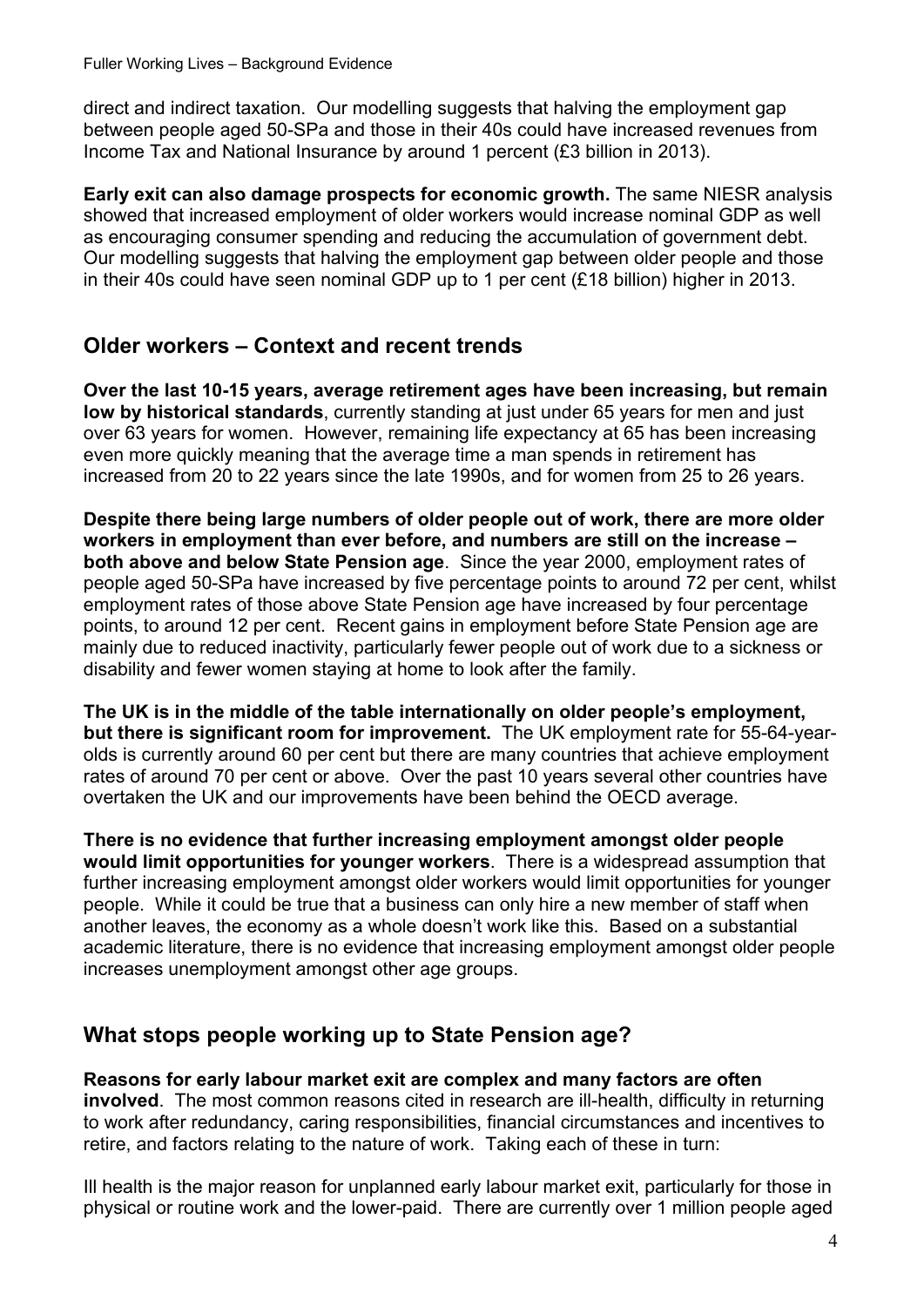#### Fuller Working Lives – Background Evidence

50-SPa who say they are not working due to sickness or disability. Around 1 million people aged 50-SPa are claiming Incapacity Benefit or Employment and Support Allowance – 45 per cent of all incapacity-related benefit claimants – whereas this age group makes up only 26 per cent of the working-age population. **Almost half of people aged 50-SPa have a long term health condition, a quarter have more than one long term condition and a quarter have a disability**. While the prevalence of health conditions is relatively high, the majority of people in this age group who have a long term health problem are still working.

Fifty to sixty-four is the peak age for caring, and 17 per cent of men and 24 per cent of women in this group have an **informal caring responsibility for a sick, disabled or elderly person**. Demographic change also means that demand for carers is likely to increase in future. Difficulties managing these responsibilities alongside work can lead to premature labour market exit – more commonly for women, though it is still a significant issue amongst older men. Most people with informal caring responsibilities do balance work and care, but the more intense the caring, the more difficult this becomes. Only 3 per cent of older people who are in work care for someone for more than 20 hours per week – this compares to 12 per cent of those who are economically inactive.

**Around a quarter of economically inactive people aged 50-SPa were made redundant from their last job.** Older people are not significantly more likely to be made redundant but are much less likely to find work again afterwards. Forty-seven per cent of unemployed older people had been out of work for a year or more compared to 40 per cent of 25-49 year-olds and only 33 per cent of unemployed 18-24-year-olds. Also, unemployed people over 50 are much more likely to have become economically inactive a year later compared to 25-49-year-olds (27 per cent compared to 19 per cent).

Fewer older people engage in work-based training and they are less likely to voluntarily change jobs than younger people, with only five per cent changing jobs over the course of a year compared to eight per cent of 25-45-year-olds. This effectively leads to a "slowing down" of the labour market for older workers, and can leave those who do find themselves out of a job at a disadvantage.

**Financial security and incentives** provided by the benefit and pensions systems have been shown to be a major driver of labour market participation in later life, and it is important that they reward continued employment and don't provide undue incentives to stop work before State Pension age. Over half of workless people aged 50-SPa have some income from private pensions, and over half have some income from benefits. Other assets, partners' earnings and State Pensions also play a role.

The UK tax, benefit and pensions systems already have many positive features, such as the ability to work whilst drawing state and private pensions, no employee National Insurance contributions after State Pension age, and fair terms for deferral of State Pensions. Current and planned reforms should see further improvements, but there is a need to consistently monitor the effects that incentives are having, and act if necessary.

#### **The importance of employers**

Many of the factors that can lead to early labour market exit (pension arrangements, organisational culture, occupational pressures and the level of physical and mental challenge) are unique to particular occupations and industries.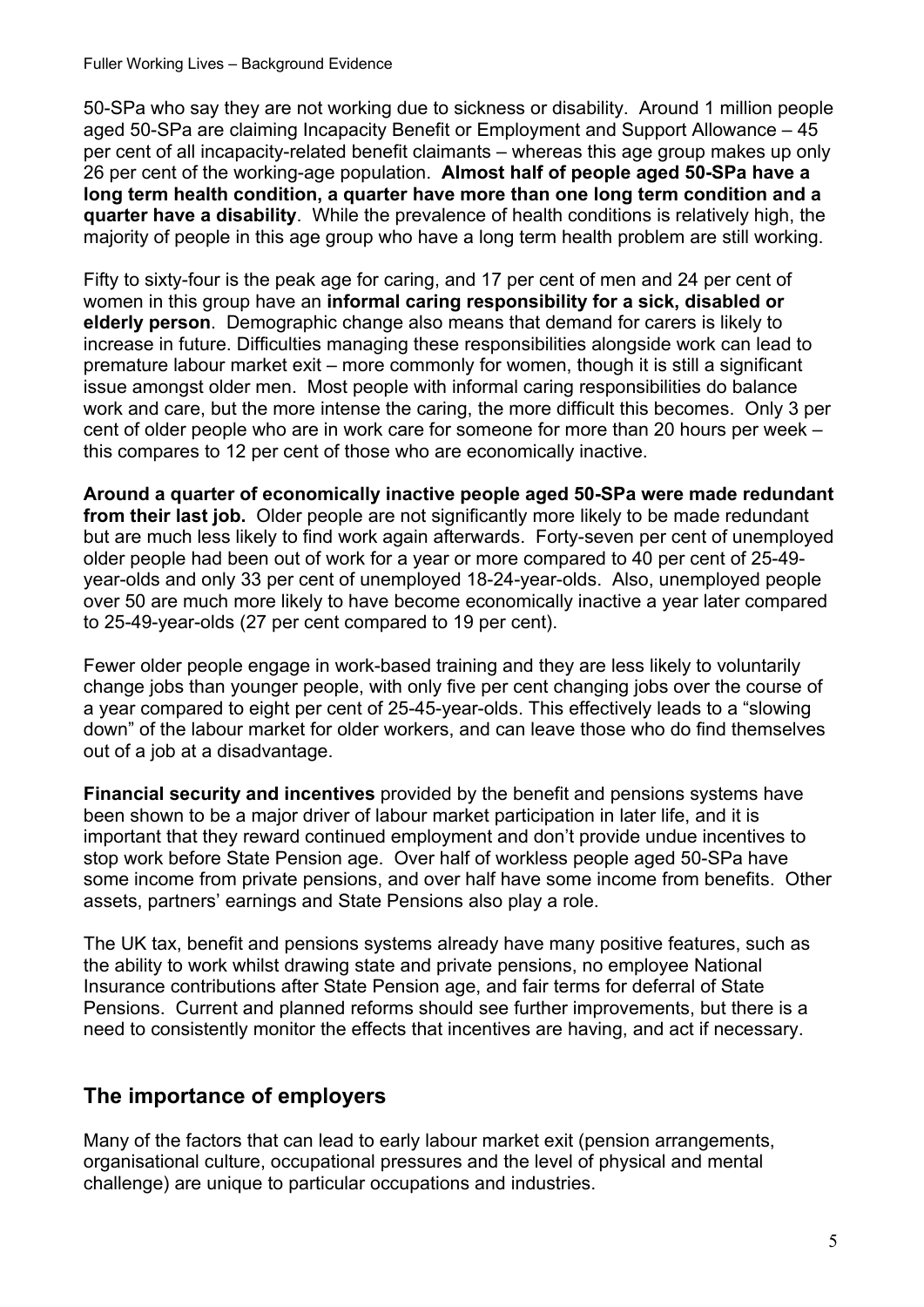Fuller Working Lives – Background Evidence

There is a high concentration of older workers in certain sectors, and addressing barriers to working longer in these sectors will play a key role in helping to reduce early labour market exit. Half of workless older men had previously worked in one of just four sectors: Manufacturing, Construction, Transport, and Wholesale/Retail. Two thirds of workless older women had previously worked in Education, Health/Social Care, Wholesale/Retail, and Public Administration.

#### **There is no easy solution to stop people leaving the labour market early**

As we have shown, the problem of early labour market exit does not have one clear cause. As a consequence there is no easy solution, but, rather a wide range of measures are appropriate to address the complex set of problems. Although there is some evidence of what interventions work, there are gaps in hard evidence as to what works best and is most cost effective. This presents a challenge to establish principles for obtaining evidence, by testing the impact of interventions and trialling new approaches. Actions that can be taken include:

- Health-focused measures such as preventative action for common work-related conditions, condition management and occupational health provision, flexible employment opportunities and job redesign/reassignment.
- Ensuring financial incentives inherent in the tax and benefit systems clearly make work pay and disincentives to remain in work are minimised.
- Promoting a dynamic labour market for older workers, widening access to workbased training, active career planning and effective back-to-work support.
- Support for working carers through care and carers' support services, workplace support and flexibility, and assistive technology.
- Setting the right legislative framework and promoting positive attitudes towards older workers (both amongst employers, and employees themselves).
- Ensuring people have an adequate understanding of the long-term financial implications of early retirement.

#### **Likely future developments**

**We should expect that employment of older workers will continue to increase** due to improving economic conditions, as well as:

- **Pressures on private savers:** Such as the decline of defined benefit pension schemes in the private sector, increased longevity reflected in the long-term decline in annuity rates, and public sector pension reform.
- **State Pension age increases:** The early stages of increasing women's State Pension age to 65 have already more women, and their partners staying in work (27,000 women aged 60 and 8,000 of their husbands by the time female SPa had increased by one year, this is equivalent to increases of 7 and 4 percentage points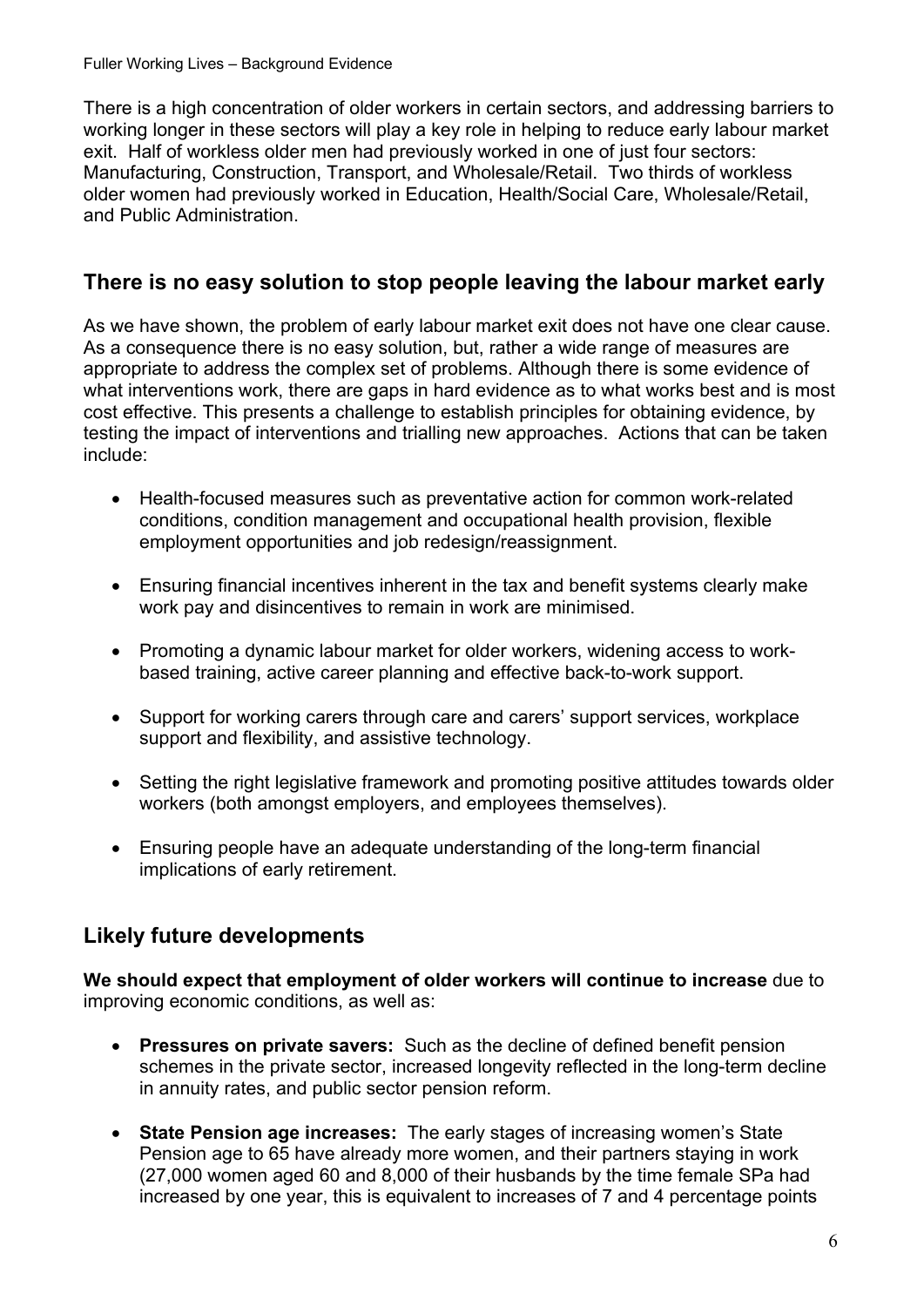respectively). Further SPa increases should lead to even higher employment levels among older people, particularly women in the short-term.

- **Welfare reforms:** Disability benefit reform, Universal Credit, and the increase in Pension Credit qualifying age will create better incentives for older people under State Pension age to continue working.
- **Supportive legislation** such as the removal of the Default Retirement age, age discrimination legislation, and the extension of the right to request flexible working.

**But there is still more to do to ensure those already at risk of stopping work before SPa are not further disadvantaged**. Many people will be able to respond to the need to work longer with little additional support, but we need to ensure that an aggregate increase in the employment of older workers does not leave people who are already at risk of early labour market exit even further behind.

In the document "Fuller Working Lives – A Framework for Action", the Government has outlined measures intended to:

- Offer more support to help keep people in work, particularly people with healthconditions, disabilities, or who are caring for a loved-one.
- Help us to make better use of back to work support for older people.
- Build the evidence base on what can help older people stay in work.

It also sets out how ongoing work in this area will be governed. Following on from the work in this background evidence summary, starting in autumn 2015 **we intend to publish annual data that will allow us to monitor developments in the employment of older workers**. Specifically we will monitor our progress in relation to that of other countries in the OECD group of nations, and assess the position of specific groups who are already at increased risk of falling out of work before State Pension age.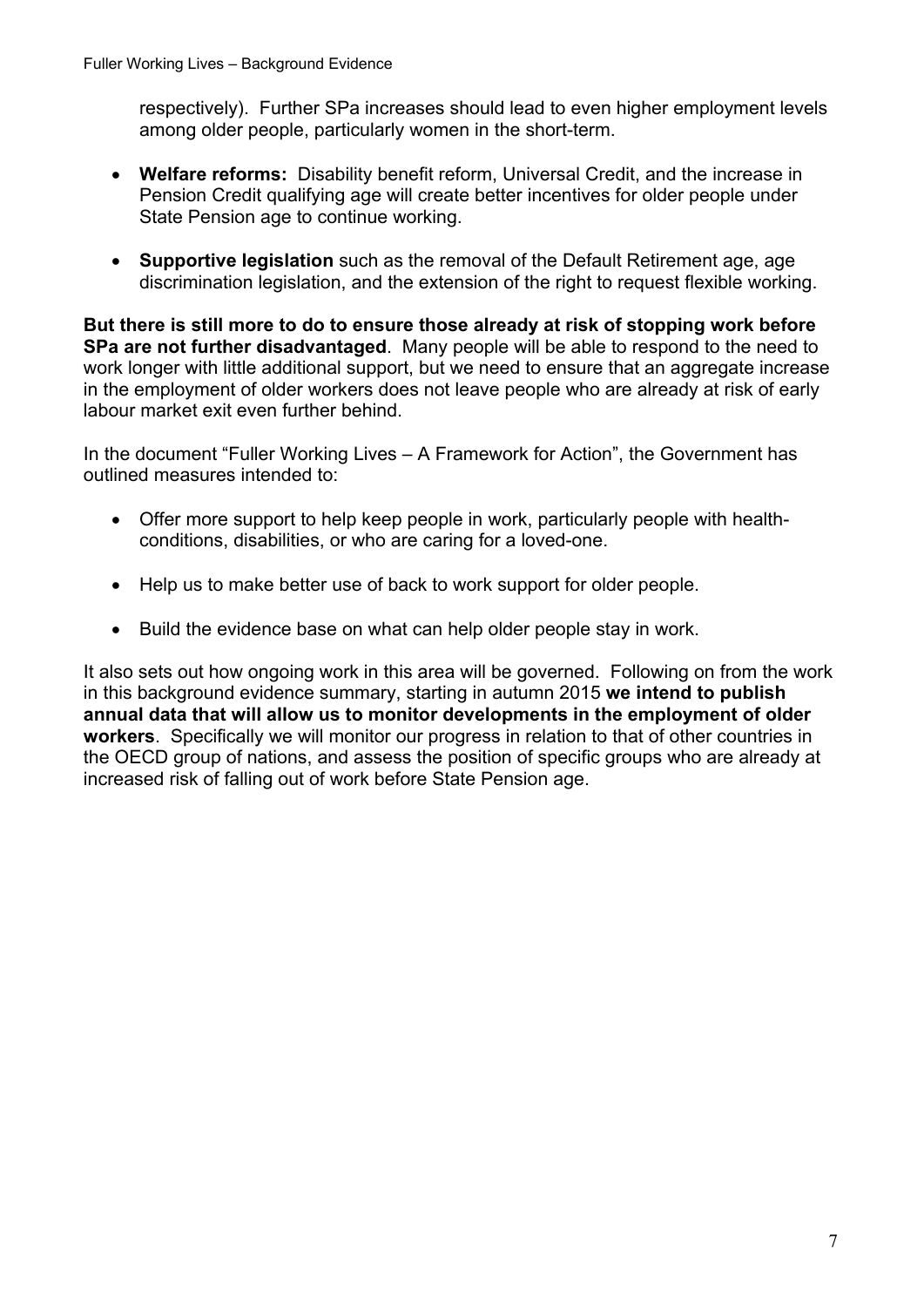## <span id="page-7-0"></span>1: Introduction

This document presents an overview of the evidence base that has informed the development of **Fuller Working Lives – A Framework for Action**. All of the research and statistics that are cited in that publication are also contained here with additional context for the interested reader. Of course, there is a very broad base of evidence relating to the employment of older people. The analysis presented here is not exhaustive, but points to the major issues that the UK faces if we are to help everyone to work long enough to provide themselves with a secure retirement.

This document begins in **Section 2** by setting out the damaging effects that can be associated with people stopping work significantly before they reach the State Pension age. These effects are felt by individuals themselves, employers, the public finances and the wider economy. We also set out the further challenge that is posed by increasing longevity and our ageing population.

In **Section 3** we present some key data relating to the labour market position of older people, starting by focussing on long term trends and moving on to consider developments over the last 10-15 years. We then look at how the UK compares internationally to show what potential there is for increasing the employment of older workers in the UK.

In **Section 4** we look in more depth at the factors that can lead to people withdrawing from the labour market before State Pension age: health problems, caring responsibilities, difficulties returning to work following redundancy, financial security, and the role of employers.

We conclude in **Section 5** by looking at the likely future developments in the employment of older workers.

#### **Data sources**

Throughout this document we present new statistics that are derived from a variety of data sources including the UK Labour Force Survey, the Annual Population Survey, the Family Resources Survey, the English Longitudinal Study of Ageing, DWP benefit data, and DWP pensions models. We also refer to statistics that are quoted in other research reports. Details of the main data sources and methodologies used can be found in the Annex. Due to the wide variety of sources that have been used, data may cover different time periods, and related estimates may vary slightly.

In addition, further details and the supporting data, including sample sizes for all new, previously unpublished analysis included in this document can be found in the spreadsheet that accompanies this publication.

#### **Note on State Pension age**

Much of the focus of this report is on people who are out of work before the State Pension age. The female State Pension age is currently in the process of increasing from 60 to 65 between 2010 and 2018. Depending on the time period used for statistics presented in this document, the female State Pension age may vary from 60 to around 62 years.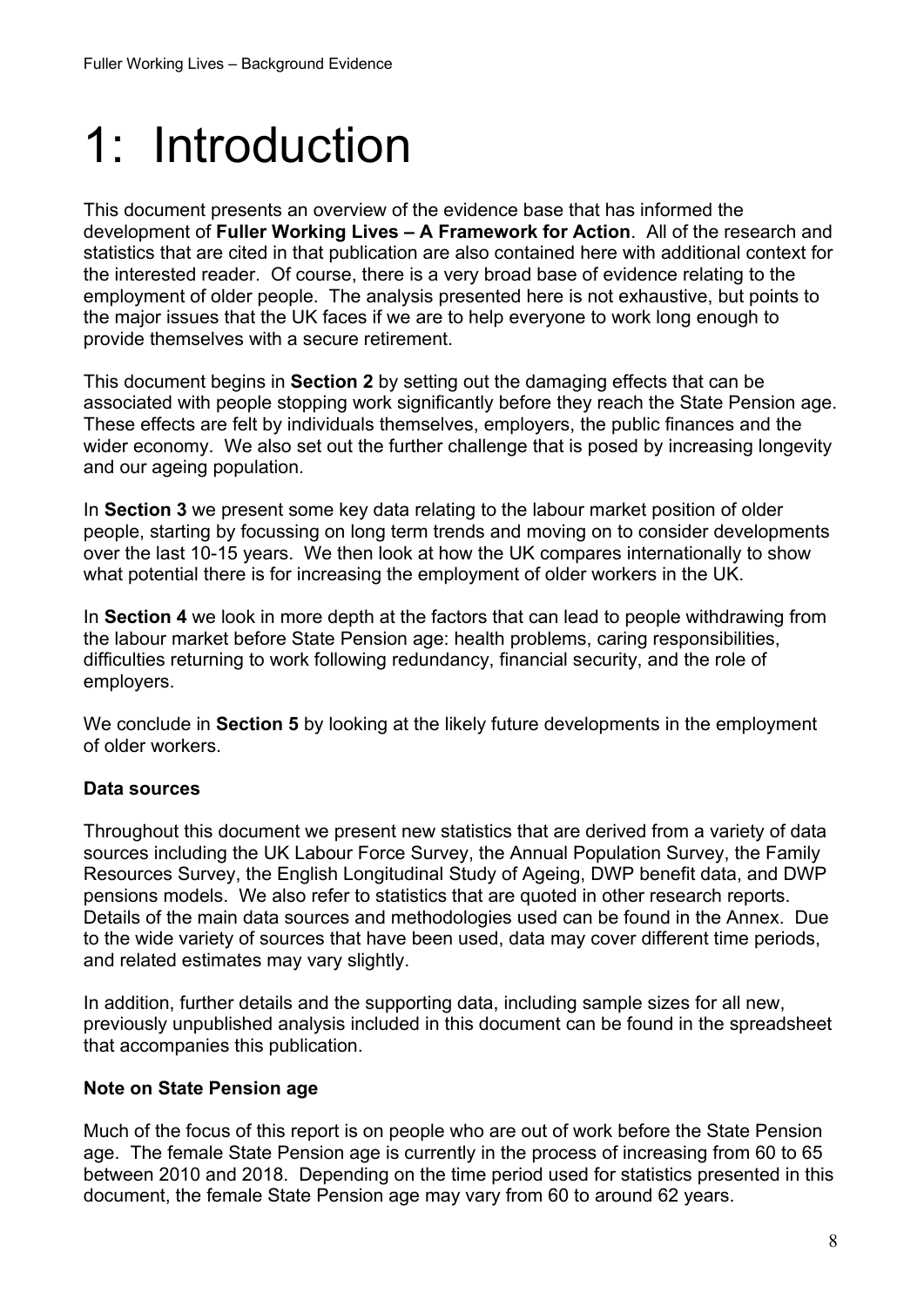## <span id="page-8-0"></span>2: What is the problem?

### 2a: The scale of early withdrawal from the labour market

1. Most focus on the extending working lives debate centres on increases to the State Pension age (SPa), and the need for people to work an extra one or two years. This hides the fact that retirement already happens at different times for different people. **Out of 10.2 million people aged 50-SPa in 2013, 2.9 million (28 per cent) were out of work**. Chart 2.1 below shows a detailed breakdown of the labour market position of people in this age group.



#### **Chart 2.1: Labour market position of people aged 50-SPa**

- 2. Most workless people aged 50-SPa aren't actively seeking employment. Of the 2.9 million people out of work, only 370,000 are actively seeking work and classed as unemployed. This can lead people to the false impression that worklessness amongst older people is not a problem, as it masks a deeper problem with economic inactivity.
- 3. Around 2.5 million people aged 50-SPa are economically inactive (i.e. they are out of work but not actively seeking employment), but only a relative minority (700,000) see themselves as fully retired from the labour market. Most economically inactive people (1.7 million) think they probably or definitely won't work again (see chart 4.1 later in this report), suggesting that economic inactivity is de-facto retirement for many older people. This includes people who aren't working for health reasons, who are carers, or who were unable to find work again following redundancy.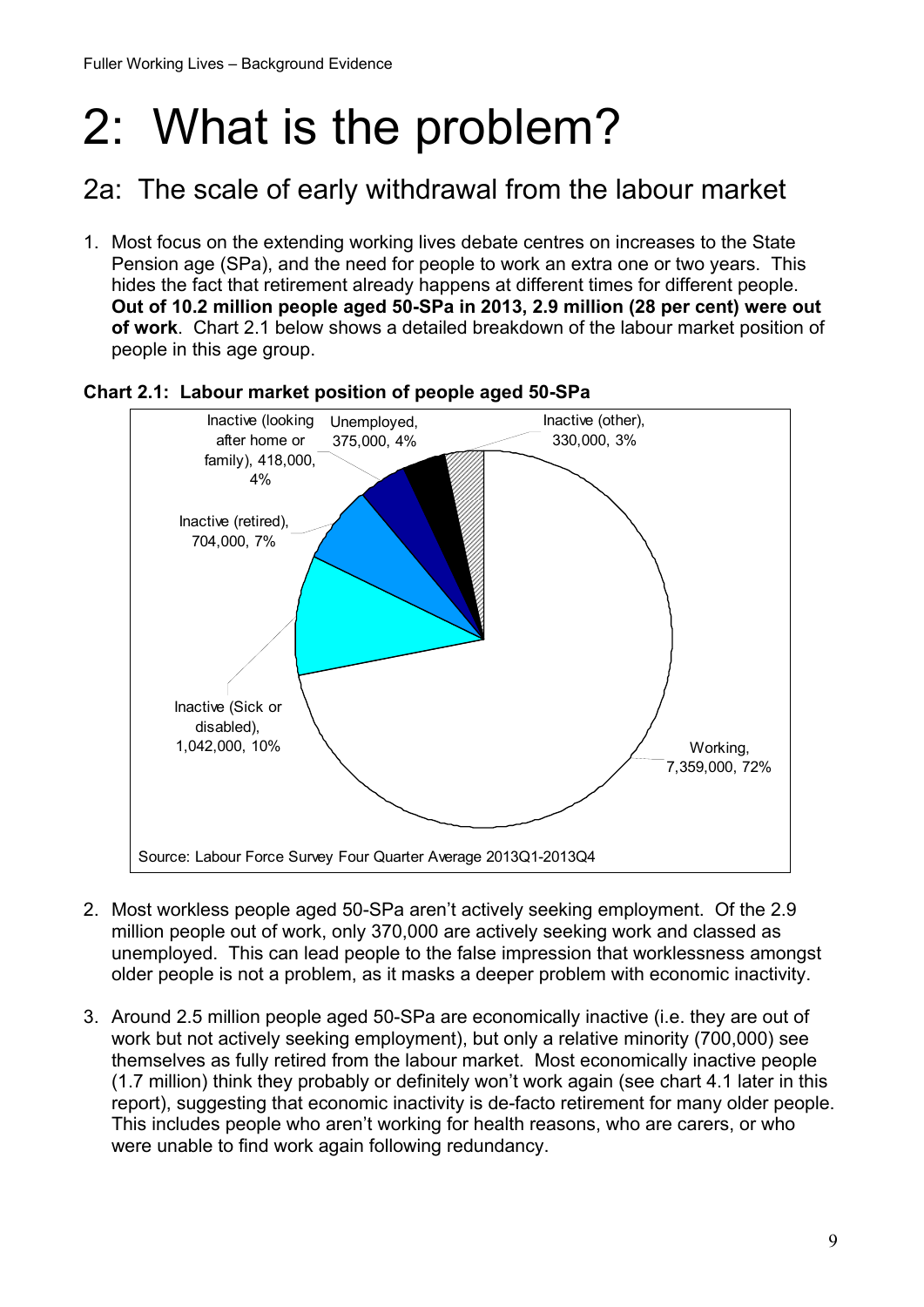- 4. Many people who leave the labour market before State Pension age can enjoy a planned and comfortable retirement but **most people who stop work before State Pension age aren't voluntary retirees.** Survey evidence suggests that, of people who were fully retired before State Pension age, around half felt that their retirement had been forced rather than voluntary (see Humphrey et al 2003<sup>i</sup>).
- 5. As demonstrated by charts 2.2a and 2.2b below, increasing numbers of people leave work starting from their mid 50s, and the rate at which people leave the labour market increases through the mid-late 50s and early 60s. State Pension age<sup>2</sup> marks the point where many people retire, though retirement at SPa is by no means the norm.
- 6. **Just over half of men and women are out of work by the year before State** Pension age<sup>3</sup>. Further analysis of the Labour Force Survey suggests that one in six men and one in four women who had recently reached State Pension age hadn't worked since at least age 55 (see the 'additional figures' section of the accompanying spreadsheet for details of the calculation).



#### **Chart 2.2a: Main economic activity by single year of age (Men aged 50 and over)**

**Chart 2.2b: Main economic activity by single year of age (Women aged 50 and over)** 



 $\overline{a}$ 2 During the period referred to in this chart, SPa was 65 for men and approximately 61½ for women, since the female SPa is currently increasing from 60 and will reach equality with men's SPa by 2018.

 $3$  For the time period referred to, this is taken to be 64 for men and 60 for women. Although women's SPa increased incrementally over the year covered by this data.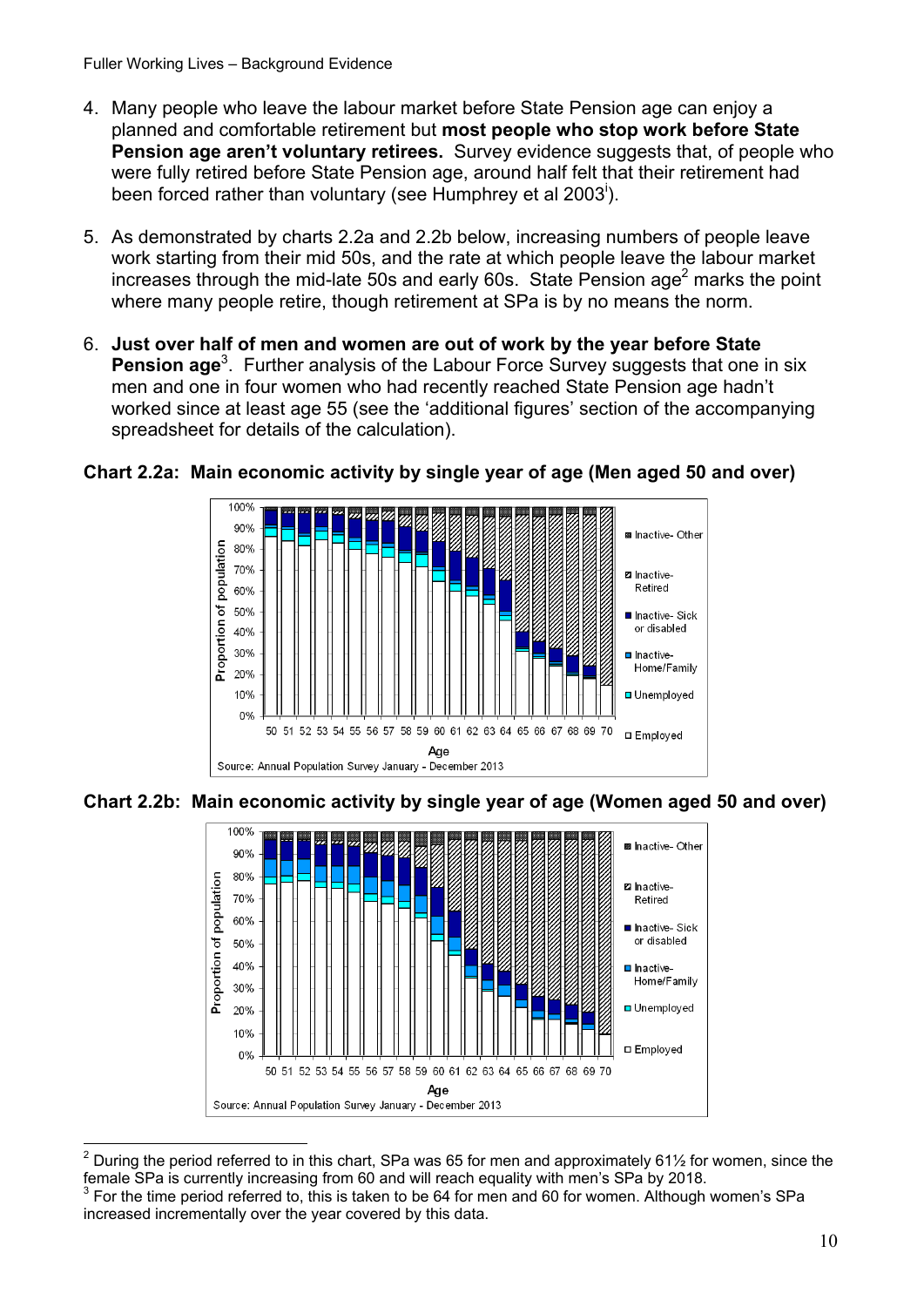## <span id="page-10-0"></span>2b: The pressure of increasing life expectancy and demographic change

7. **People are living longer now than they ever have done**. The latest projections from the Office for National Statistics<sup>4</sup> suggest that life expectancy at 65 is due to increase significantly over the coming years. Chart 2.3 below shows that since 1980 it has risen from just under 15 years to 21 years for men and it is forecast to rise to 27 years by 2060. For women it has increased from 18 to 24 years over the same period and is forecast to reach 29 years by 2060.



**Chart 2.3: Cohort life expectancy at 655 , past trends and future projections** 

- 8. **Increasing life expectancy means private savers will have to save more to see an adequate return on their income**. Between 2002 and 2012, defined benefit pension scheme coverage in the private sector decreased from 28 per cent to 11 per cent<sup>6</sup> as they became increasingly unsustainable for employers. Defined benefit schemes have long been associated with early retirement – due to their generosity, and normal pension ages which are often younger than State Pension age. Importantly, they offered employees certainty over the income they could expect in retirement.
- 9. The majority of private sector employees with a private pension are now enrolled in defined contribution schemes which place more of the investment risk with employees. Many private savers with defined contribution pensions may have to save more than they anticipated in order to achieve an adequate retirement income as their pension pot will have to be spread over a longer than expected retirement. There has been a long term decline in annuity rates going back to the early 1990s due to rising longevity and falls in long term bond yields. This decline has been particularly significant since the financial crisis in 2008, where the best level annuity rate for 65-year-old males has fallen from 7.9 per cent to 6.3 per cent in January 2014<sup>7</sup>.

 $\overline{a}$ 4 <sup>4</sup> See <u>http://www.ons.gov.uk/ons/publications/re-reference-tables.html?edition=tcm%3A77-325302</u><br><sup>5</sup> The remaining life evacatesey for the group of peeble ushe reach ase 65 in a given veer.

 $5$  The remaining life expectancy for the group of people who reach age 65 in a given year.

Data from Annual Survey of Hours and Earnings (Office for National Statistics).

Statistics from The Annuity Bureau.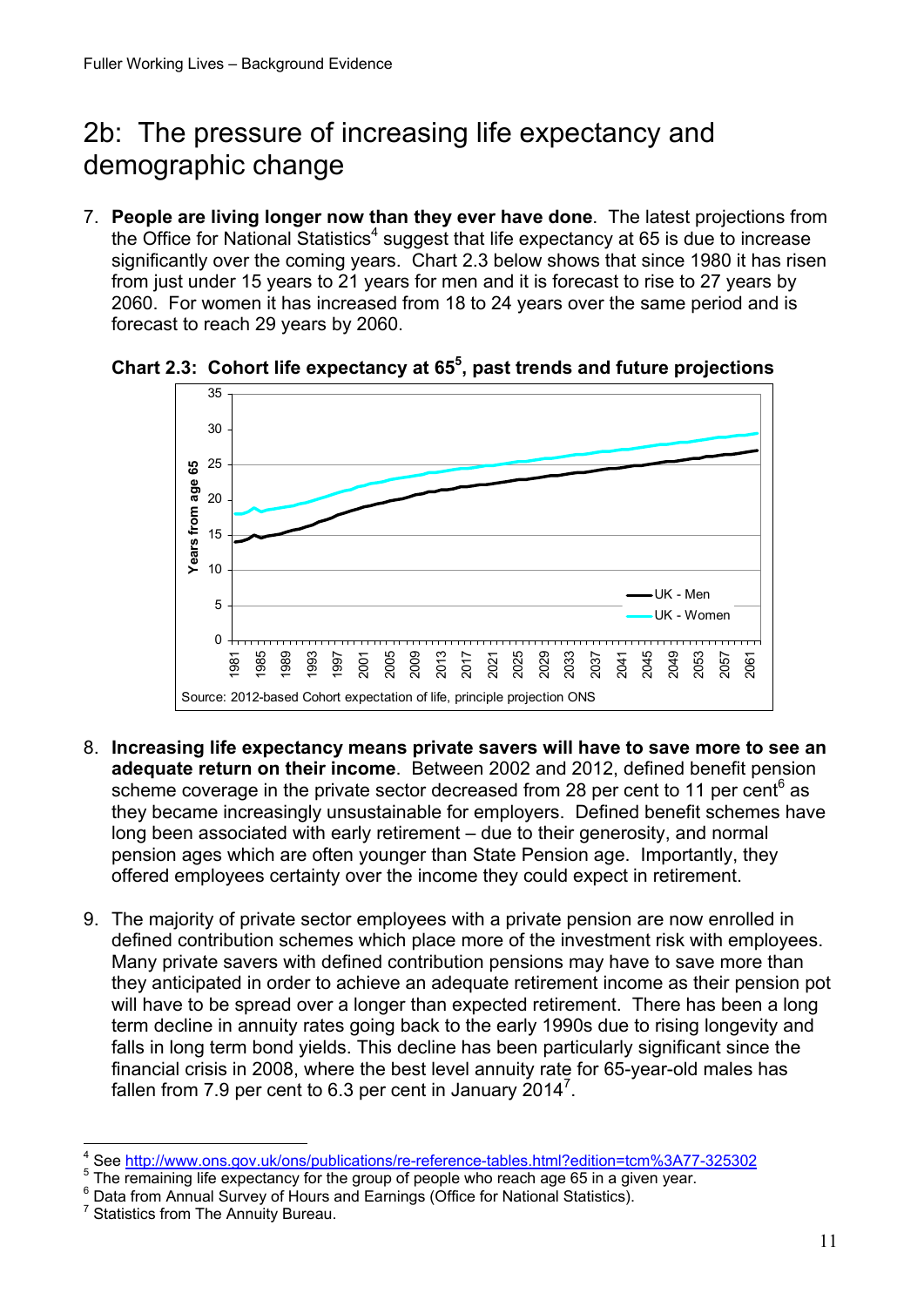- 10.**The State Pension age is also increasing in response to the life expectancy challenge**.
	- Women's State Pension age is already increasing, from 60 to 65 between 2010 and 2018.
	- There will be further increases for both men and women to 66 by 2020, and 67 by 2028.
	- Further to this, the Government has set out plans for an independent board to review State Pension age on a regular basis. A core principle underpinning a future State Pension age review will be that people should expect to spend only around one third of their adult life in receipt of a State Pension, so further increases in life expectancy will result in further increases to State Pension age.
- 11.The combined effect of demographic change and State Pension age rises will be a **much larger working-age population driven by more people aged 50 and over**. Chart 2.4 shows that the number of people aged 50-SPa is increasing. They currently make up 27 per cent of the working-age population; by 2020, according to projections from the Office for National Statistics, it is forecast to be 32 per cent.



**Chart 2.4: Working-age population projections for 2013-2033** 

- 12.If age-specific employment rates for older workers remain the same as they are currently, the number of people aged 50-SPa who are out of work could increase from 2.9 million to over 5.4 million by  $2033^8$ . This reflects the fact that age groups being brought into "working age" have lower employment rates than the population aged 50 and over as a whole. By 2028, 66-year-olds will be under the State Pension age but currently, less than a third of 66-year-old men and less than a fifth of 66-year-old women are in work (see charts 2.2a and b).
- 13.Although this is an extreme scenario it illustrates the potential scale of the problem if there were no change. As we will outline later in this report, there is already evidence that people are beginning to work longer in response to increasing life expectancy and State Pension age increases.

 8 DWP calculations assuming that employment rates remain constant for each individual year of age and applied to ONS principle population forecasts.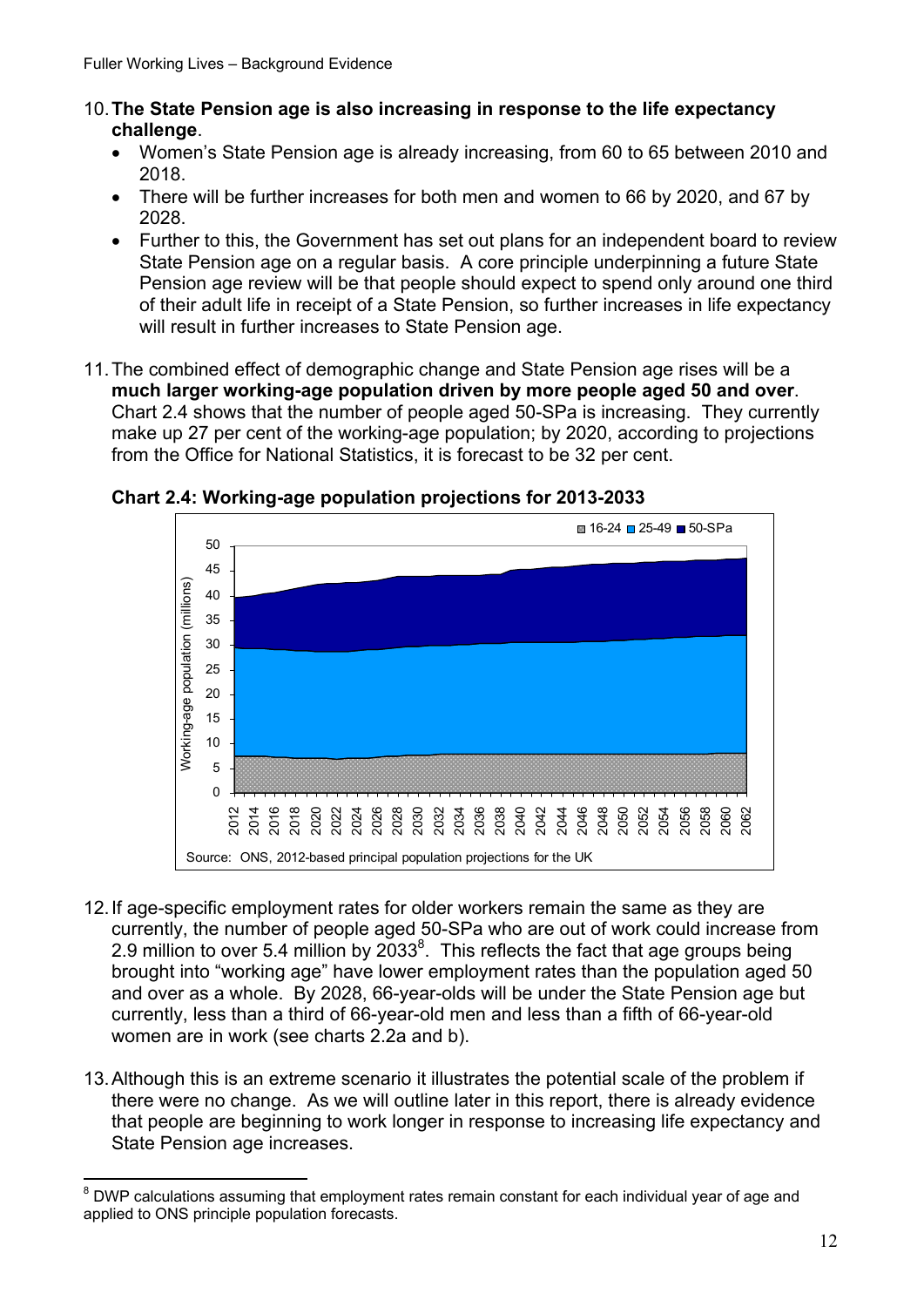## <span id="page-12-0"></span>2c: The impact of early labour market exit on individuals

Those who have stopped working before State Pension age are likely to be less wealthy, and there is likely to be a severe income penalty in the shortterm for leaving work before SPa.

14.While it is tempting to think that over 50s who have stopped work are all affluent early retirees, this is far from the case. Chart 2.5 below shows that people in this age group who are not working are most likely to be in the bottom fifth of the household wealth distribution. The wealthiest people are more likely to see themselves as "retired" rather than unemployed or inactive, but they are no less likely to be in work than people with more modest wealth.



Chart 2.5: Main activity by household wealth quintile<sup>9</sup> (all aged 50-SPa)

15.Individuals are likely to suffer a significant drop in their household income if they stop work before State Pension age. Analysis of the English Longitudinal Study of Ageing suggests that around a third of people who stopped work aged 50 to SPa between 2008 and 2010 saw their household income drop by more than half<sup>10</sup>.

Twelve million people are heading towards inadequate retirement incomes after State Pension age, and being out of work for substantial periods is a major contributor to this.

16.In addition to the immediate impact on household income, people spending less time in work in their 50s have been shown to be at higher risk of low income later on in retirement (see Bardasi and Jenkins  $2002^{\mathbb{I}}$ ), and those suffering involuntary early labour market exit are also more likely to be on low incomes, or rely on means-tested benefits as pensioners (see Glaser 2009<sup>iii</sup>).

 9 This includes private pension wealth and non-pension wealth. For full details of the definitions used, please see the supporting spreadsheet.

 $10$  DWP analysis, based on changes in household income for those who stopped work completely before State Pension age between Waves 4 and 5 of the English Longitudinal Study of Ageing (see supporting spreadsheet for details of the calculation).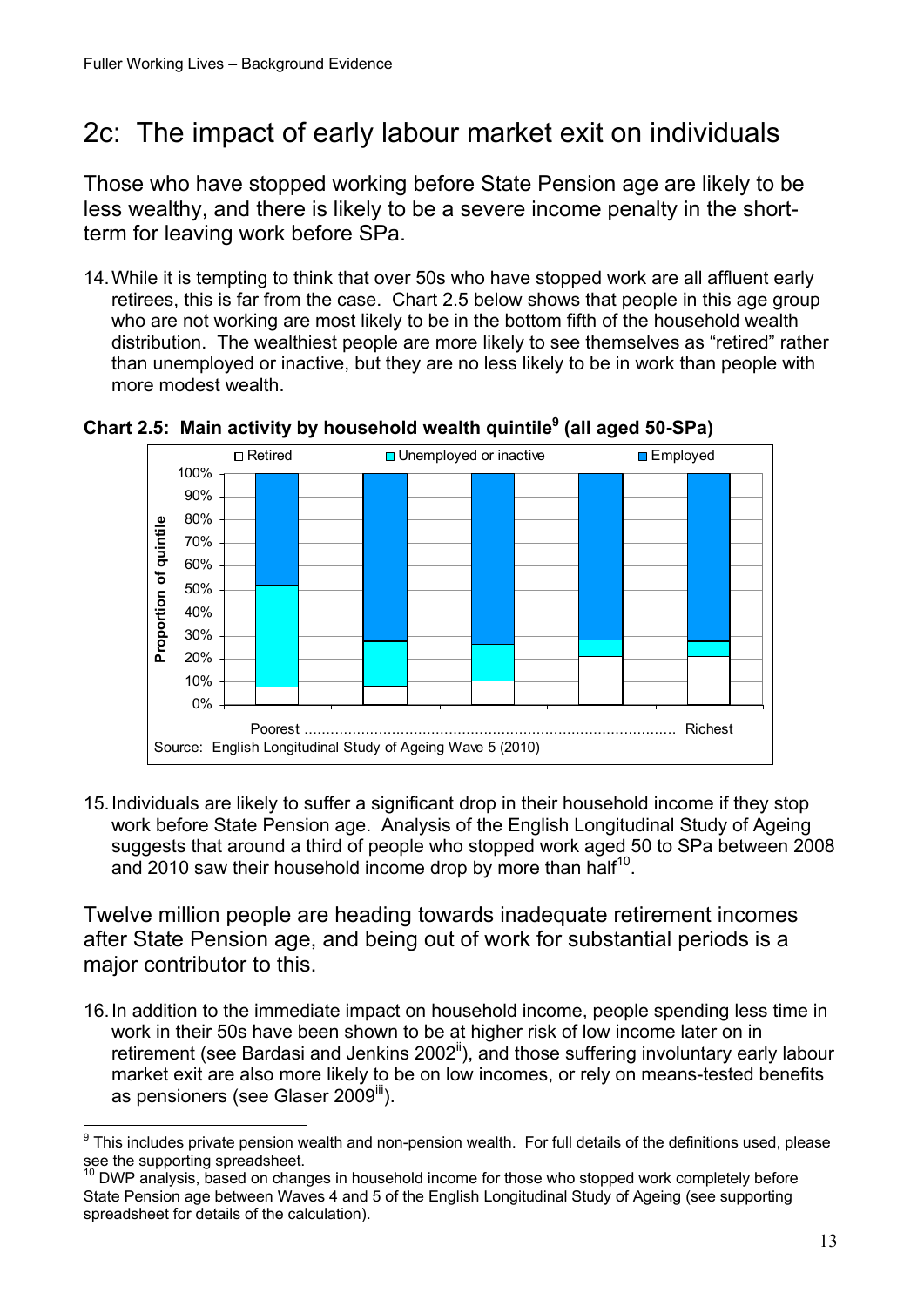- 17. Recent analysis by the DWP (2013)<sup>iv</sup> showed that 12 million people who are currently of working age are likely to have an income which is inadequate for them to maintain their living standards into retirement. Around 40 per cent of these were expected to work for less than 35 years during their working life. Not working for long enough was identified as a common problem for lower earners: over three quarters of those facing inadequate retirement incomes in the lowest income quartile are expected to work for fewer than 35 years during their working life, compared with less than half of those likely to achieve adequate retirement incomes in that quartile.
- 18.The impact of early withdrawal from the labour market on retirement income can be driven by a number of factors:
	- **Reduced entitlement to State Pension.** Individuals will need 35 years of National Insurance contributions from work or credited activity to claim a full State Pension from 2016. People leaving work and not moving to a credited activity risk having a smaller amount of State Pension.
	- **Less able to build up private savings.** People who are out of work are unable to contribute to a workplace pension scheme, reducing the potential size of their pension pot. They are also less likely to accumulate other forms of wealth that could be used to fund retirement.
	- **The need to draw on existing savings**. Private pension wealth can be accessed from the age of 55, and just over half of people aged 50-SPa who are out of work are drawing some income from them (see Chart 4.8).
- 19.The case study below shows a hypothetical example of how someone retiring before State Pension age can face a lower income in retirement from fewer years of contributions to a private pension, with an additional reduction if they need to access their pension wealth early (there is also further detail on the modelling in Annex F). Income in the years between retirement and State Pension age is also likely to be lower. Of course, this is just one example and the results could vary depending on the exact circumstances of the individual involved.

#### **Case study: Effect of early retirement on income**

David earns £28,900 a year<sup>11</sup>, working from age 25 until he retires early at 55. Each year he is in work he saves into a defined contribution private pension (at a combined contribution rate of 8 percent).

If David has no other sources of income to fund his spending between age 55 and his SPa of 65, he chooses to buy an annuity with his private pension when he leaves work at 55. In this case his average yearly pension-age income is around £13,800, which is £4,300 less per year than if he retired at age 65. This does not take into account the significantly lower income he experiences between ages 55 and 65. His private pension pot is worth around £81,000 when he annuitises at 55, 37 per cent less than the potential pot size if he retired at 65 (£128,000)<sup>12</sup>. This reduced pension wealth is also spread over an extra ten years compared to retiring at State Pension age.

 $\overline{a}$  $11$  This is the median male earnings from ASHE (2013). Presented in constant earnings terms; see

*Framework for the Analysis of Future Pension Incomes for further details of the methodology (DWP 2013).*<br><sup>12</sup> Comparison is in 2013 prices terms.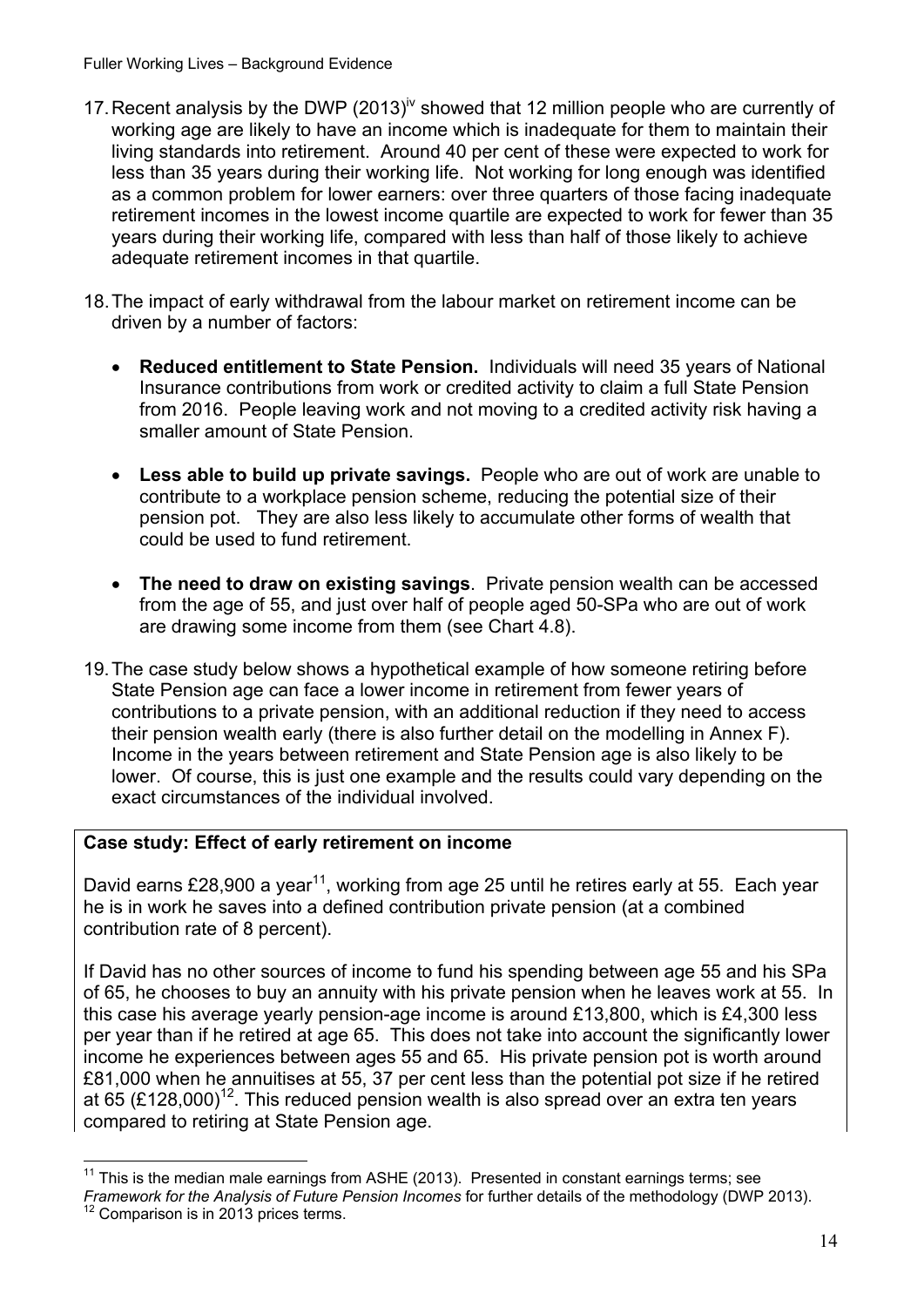Alternatively if David has access to another source of income (for example from another form of wealth), he waits to annuitise his private pension at 65. In this case his average annual pension-age income is around £16,000, £2,000 less per year compared to working and saving up to State Pension age. David's private pension pot is around £103,000 at age 65, a 20 per cent reduction compared with working and contributing to his pension until State Pension age.

The chart below shows the fall in David's average yearly income when he retires at age 55, compared with a situation in which he had stayed in work until his State Pension age of 65. Incomes in each scenario are also compared to a 'target retirement income' as suggested by the Pensions Commission<sup>13</sup>





Unplanned early labour market exit can also have a detrimental impact on health and wellbeing.

20.There is evidence that early labour force exit can have either positive or negative effects on health, with financial security, socio-economic group, and nature of work exit having a bearing on the outcome<sup>14</sup>. Importantly, involuntary labour market exit is more likely to be detrimental to overall health and wellbeing than if an individual has choice over their retirement (see Waddell and Burton 2006 $^{\vee}$  and Bassanini and Caroli 2013 $^{\vee}$ ).

 $\overline{a}$ 13 This analysis uses the same "replacement rate" methodology as the *Framework for the Analysis of Future Pension Incomes* (DWP, 2013). Note that pension-age incomes rise over time as incomes are inflated by the difference between earnings and prices, to indicate individuals' purchasing power over retirement.

<sup>&</sup>lt;sup>14</sup> Addressing the question of the impact of retirement on health and wellbeing is methodologically difficult due to the significant role that health plays in continued employment – i.e. those in better health are likely to work for longer.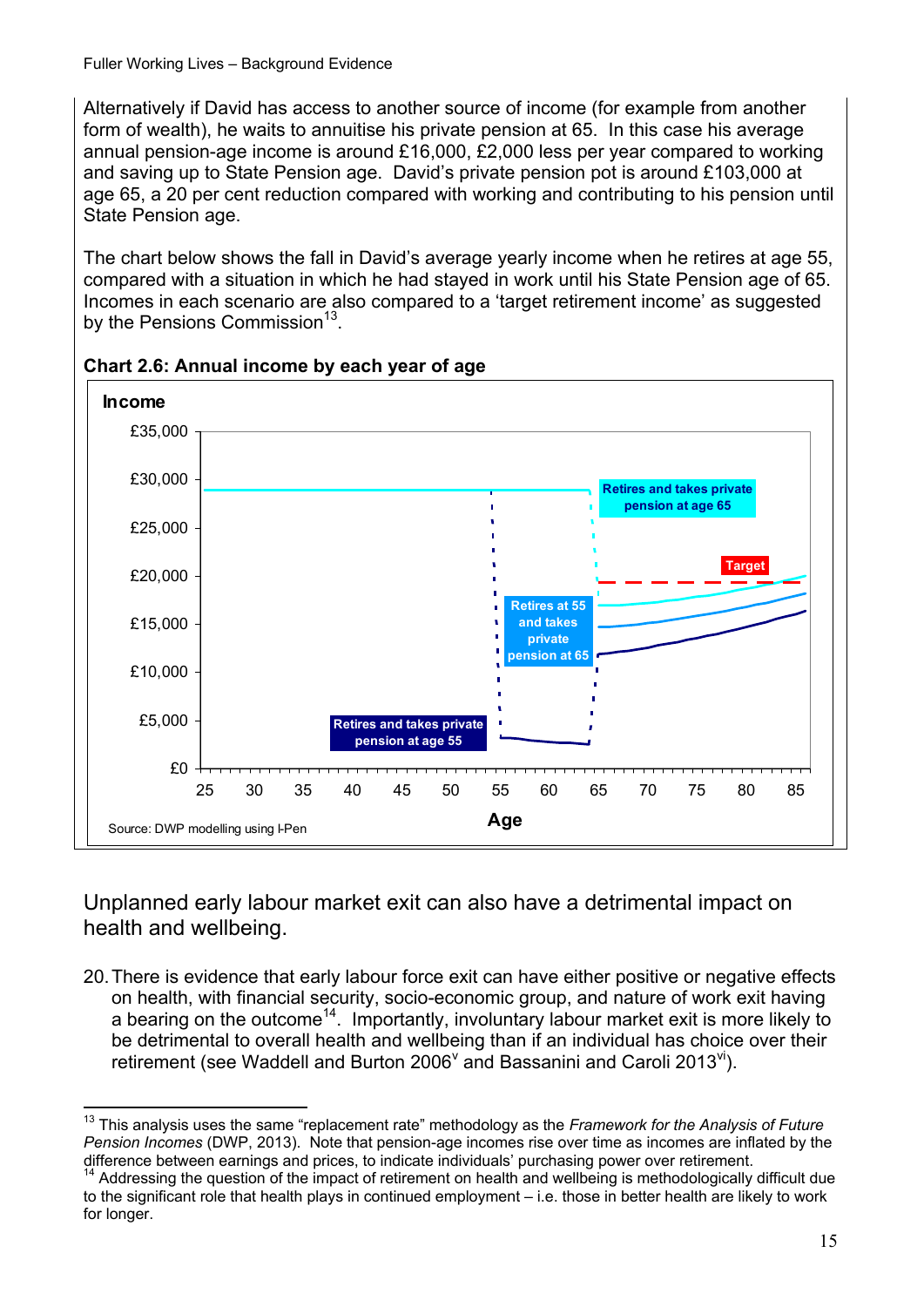- 21.There is a strong evidence base showing that work is generally good for physical and mental health and well-being. Overall, the beneficial effects of work outweigh the risks of work, and are greater than the harmful effects of long-term unemployment or prolonged sickness absence (Waddell and Burton  $2006<sup>vil</sup>$ ). However, the beneficial effects depend on the nature and quality of work.
- 22.The evidence on working around State Pension age is less clear, some evidence does show retirement leading to less stress (although mainly in samples where people have a good private pension). Recent research (Sahlgren 2013<sup>viii</sup>) shows that those who are retired are less likely to report 'very good' or 'excellent' health and are more likely to be diagnosed with a physical condition or be suffering from clinical depression. The number of years being retired was also found to have a negative effect on health, suggesting that early labour market exit can be harmful to overall well-being. In addition those who experience a decline in social interaction in retirement may see a negative impact on their health (Dave et al  $2008^{\alpha}$ ).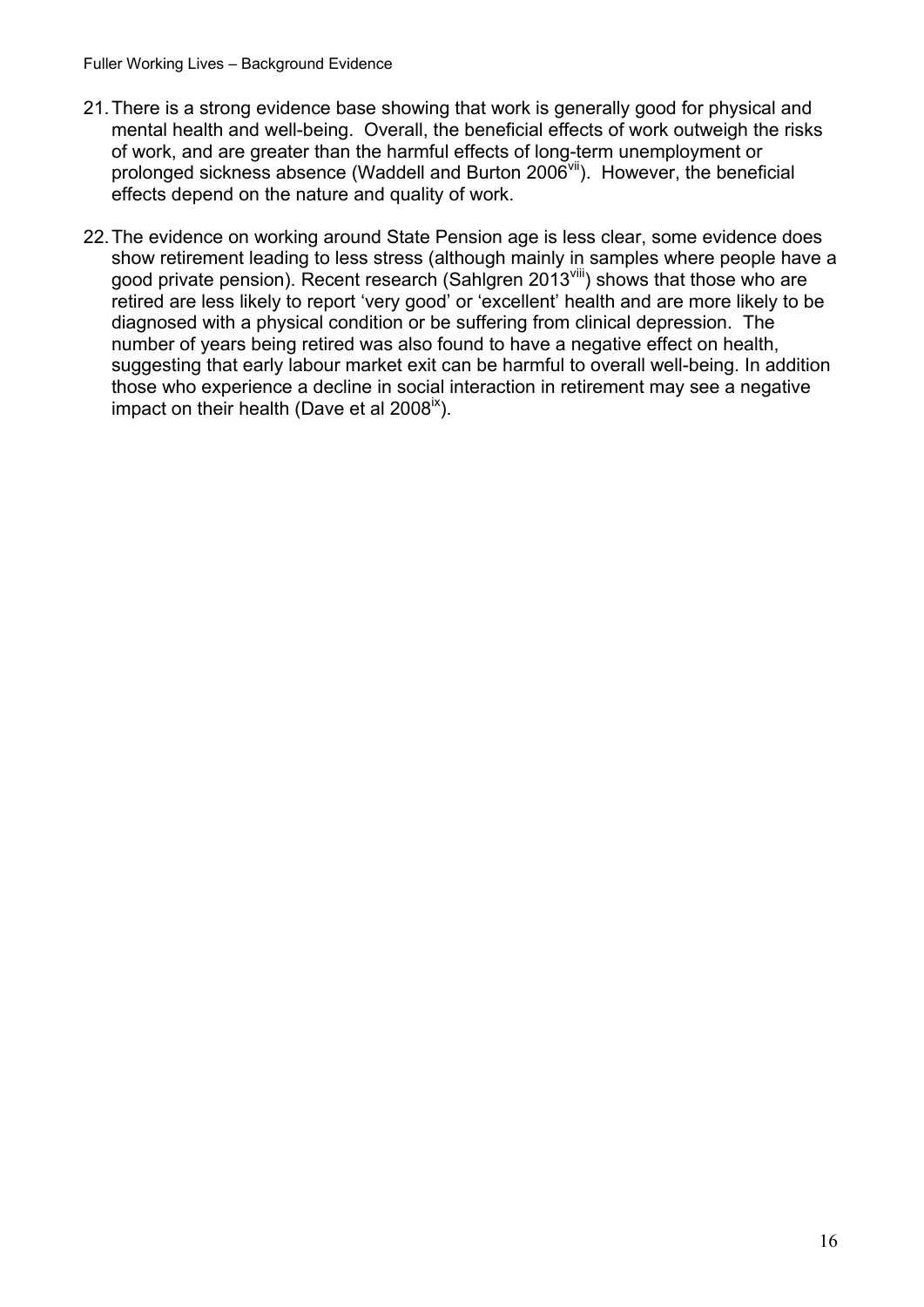## <span id="page-16-0"></span>2d: The impact of early labour market exit on employers

- significant numbers of older workers face losing important skills from their workforce. In 23.Older workers can have valuable knowledge and experience and employers that lose a survey of over 1000 members of the Chartered Institute for Personnel and Development and Chartered Institute for Management (CIPD 2010<sup>x</sup>), respondents identified the following as the top four reasons for improving their organisation's approach to managing older workers:
	- Retaining knowledge and experience 90 per cent
	- Ability to mentor younger employees 56 per cent
	- To avoid skills shortages 54 per cent
	- $\bullet$  To maintain productivity  $-38$  per cent

 $\overline{a}$ 

- 24.**Despite some outdated perceptions, there is no systematic evidence that older workers are less productive than younger workers.** Employers may not accurately perceive the productivity of older workers and believe them to be inferior to their younger counterparts. Public opinion towards older workers has been described as "positive but restricting" and employers' attitudes tend to reflect this (see McNair 2010<sup>xi</sup>).
- 25. A thorough review of the research on ageing and productivity by Age UK<sup>xii</sup> concluded that, overall, evidence does not show that older workers are less productive than younger colleagues. The review also highlighted that there may be some skills that increase with age; Yeomans  $(2011)^{xiii}$  suggests this can include time management, team-working and people skills.
- 26.The premature loss of older workers is likely to lead to higher recruitment costs for employers. The Chartered Institute of Personnel and Development (CIPD 2013<sup>xiv</sup>) estimate the cost of advertising and agency fees at around £5,000 for senior managers and directors and £2,000 for other employees on average<sup>15</sup>. Further costs of staff turnover can include: loss of output while the vacancy is open or the cost of temporary cover staff; training for the new recruit; and, crucially, the new worker is likely to be less productive initially, potentially affecting other team members' performance as well as the direct reduction in one person's output. A study of recruitment and retention costs in the NHS (Weyman et al 2013 $^{xy}$ ) found the total cost of recruiting a replacement staff member to be around a third of average salary (around £9,000).

Keeping more older people in work is crucial to meet future labour demand.

27.According to regular industrial forecasts produced by the UK Commission for Employment and Skills (UKCES, 2014<sup>xvi</sup>), in the ten year period from 2012 to 2022, there will be significant "expansion demand" with many new jobs created in the UK economy. Over the same time period, there will be a fundamental shift in the age profile of the working-age population. ONS population projections suggest there will be 600,000 fewer people aged 16-24, and 120,000 fewer people aged 25-49. However, this will be more than offset by a projected 1,100,000 more people aged 50-59, and 2,600,000 more people aged 60-SPa over the period, partly driven by the increasing State Pension age (see Chart 2.7 below).

<sup>&</sup>lt;sup>15</sup> Previous estimates have been much higher than this – in 2009 CIPD stated recruitment costs of up to £10,000 for a senior manager/director.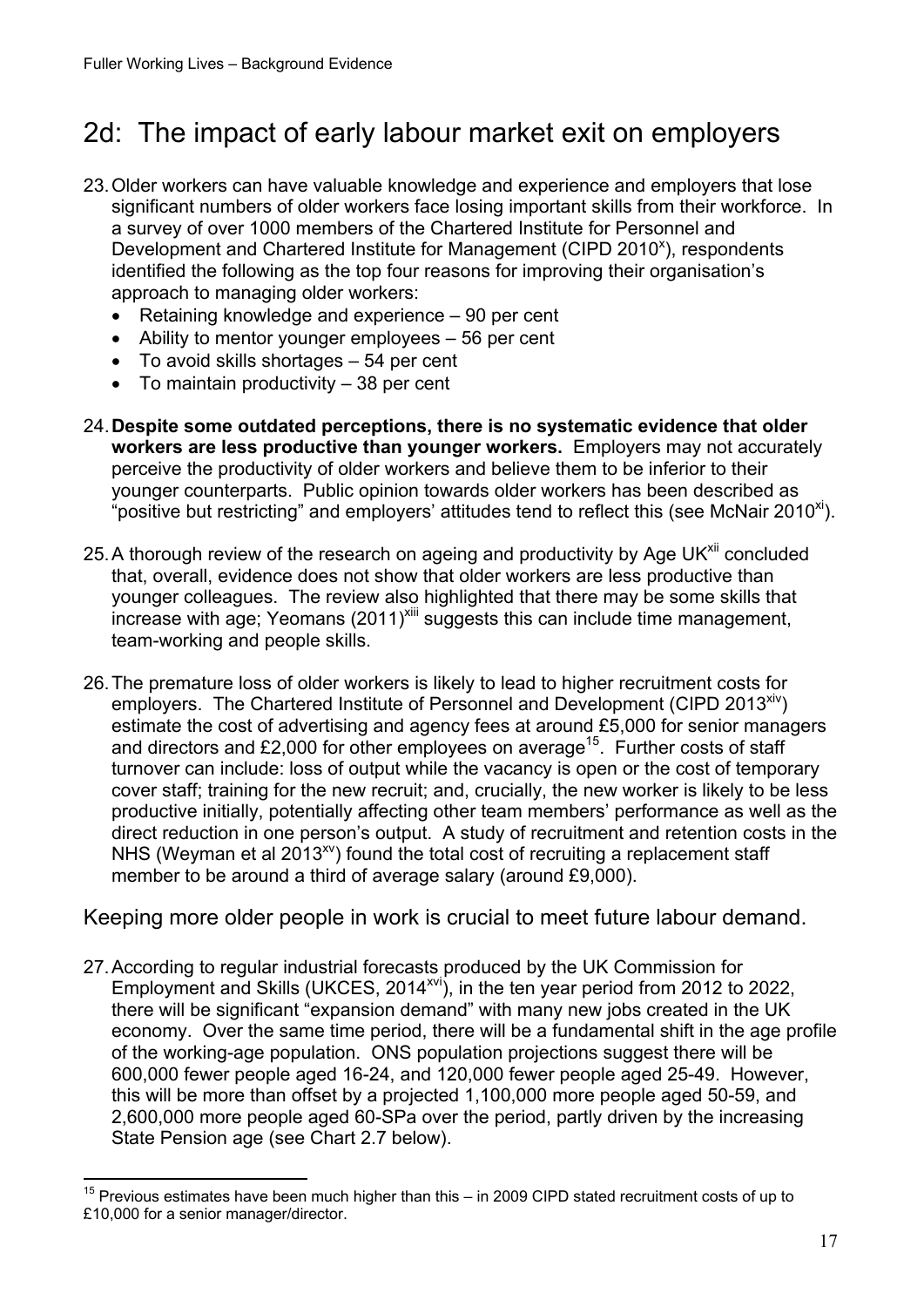28.This means that the labour market and working practices must evolve to accommodate the combination of expanding labour demand and increasing numbers of older people; in particular, employers will need more older workers to avoid skills shortages.



**Chart 2.7: Projected changes to population (2012-2022)** 

But many employers are not prepared for the challenges of an ageing workforce.

29. Results from a recent survey of HR managers by CIPD (2014)<sup>xvii</sup> show that employers are most likely to deal with issues relating to the ageing population as and when they come up (31 per cent) rather than having a particular strategy. Fifteen per cent of employers reported that they had not considered the issue.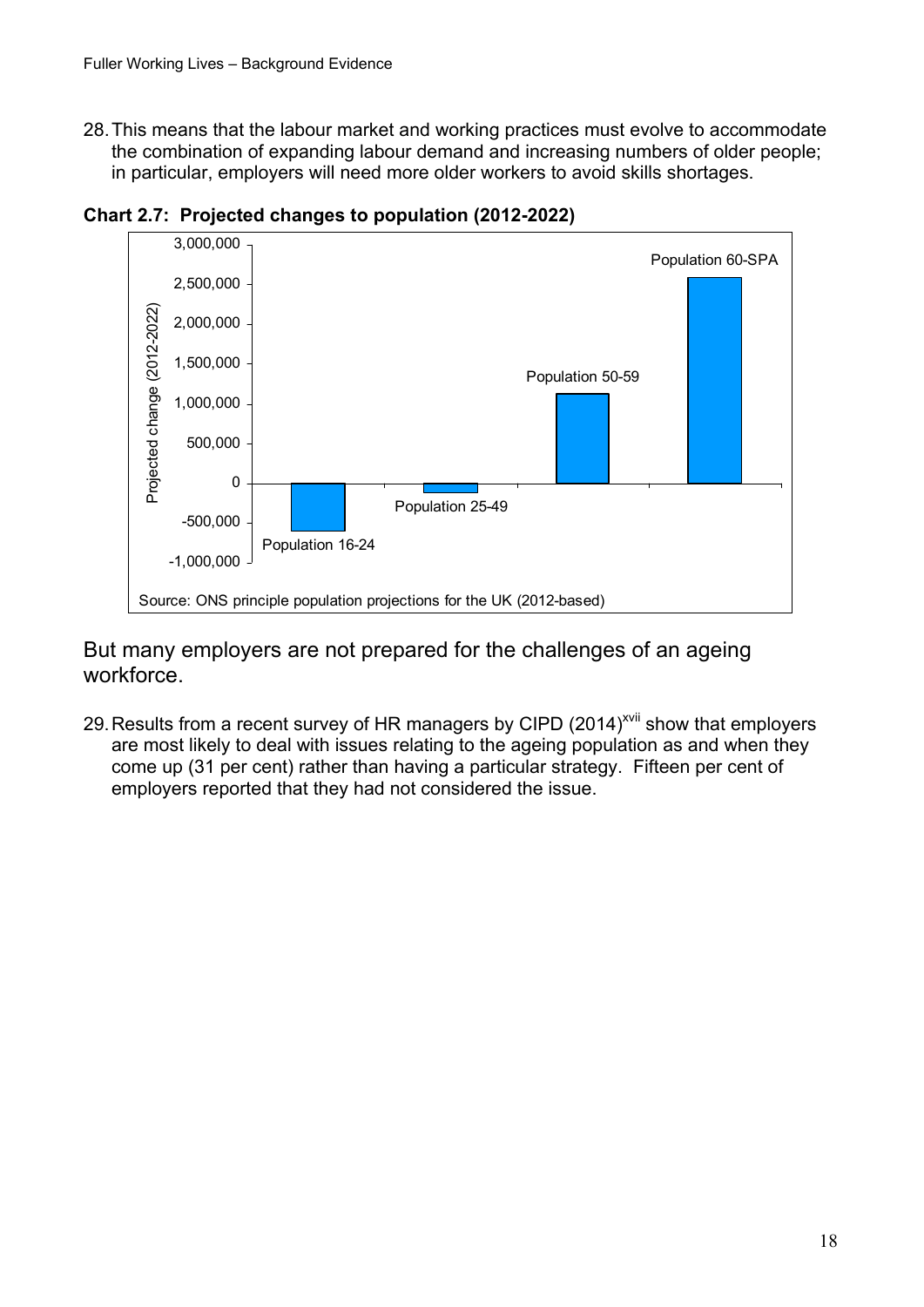### <span id="page-18-0"></span>2e: The impact of early labour market exit on the public finances and the wider economy

Older people leaving work before State Pension age has a damaging effect on the public finances.

30.Government incurs the cost of **spending on both working-age and pension-age benefits** for many individuals who leave work through redundancy, ill health, disability or caring responsibilities. DWP spends around £7 billion per year on the main out-ofwork benefits<sup>16</sup> for people aged 50-SPa. Over 80 per cent of this is on incapacityrelated benefits (£6 billion). Table 2.1 below shows the current number of claimants and estimated annual spending on different benefits for claimants aged 50 and over, and as a proportion of the total. Annex G contains more detail on the methodology used to produce these estimates.

| <b>Benefit</b>                                                                                            | <b>Claimants</b> | <b>Proportion of</b><br>working age | <b>Expenditure</b><br>$(\text{Em})$ | <b>Proportion of</b><br>working age |
|-----------------------------------------------------------------------------------------------------------|------------------|-------------------------------------|-------------------------------------|-------------------------------------|
| Jobseeker's Allowance                                                                                     | 246,000          | 16%                                 | 855                                 | 17%                                 |
| <b>Employment and Support</b><br>Allowance, Incapacity Benefit,<br><b>Severe Disablement</b><br>Allowance | 1,130,000        | 45%                                 | 4,822                               | 45%                                 |
| Income Support                                                                                            | 291,000          | 23%                                 | 1,277                               | 24%                                 |
| - (incapacity)                                                                                            | 228,000          | 43%                                 | 1,044                               | 42%                                 |
| - (carer)                                                                                                 | 48,000           | 35%                                 | 153                                 | 34%                                 |
| - (lone parent, other)                                                                                    | 15,000           | 3%                                  | 80                                  | 3%                                  |
| <b>Total out-of-work benefits</b>                                                                         | 1,610,000        | 33%                                 | 6,954                               | 33%                                 |
| <b>Carer's Allowance</b>                                                                                  | 234,000          | 36%                                 | 653                                 | 35%                                 |
| <b>Disability Living Allowance</b>                                                                        | 830,000          | 44%                                 | 3,401                               | 46%                                 |

#### **Table 2.1: Benefit claimants and expenditure for those aged 50-SPa (2012/13)**

Source: DWP tabulation tool and benefit expenditure tables.

Note: claimant volumes include credit- or entitlement-only cases. Total out-of-work benefits caseload accounts for receipt of more than one benefit – see annex G. Expenditure is in cash terms. Totals may not sum due to rounding. .

31.**Leaving the labour market early increases the likelihood of claiming income-related benefits in retirement** (see Glaser 2009<sup>xviii</sup>). It is impossible to explicitly calculate how much of current expenditure on pension-age benefits can be attributed to early labour market exit, due to the numerous inter-related factors that can have a bearing on being on low income in old age. However, the total expenditure on these benefits is very large, with Government currently spending around £7.5 billion<sup>17</sup> annually on Pension Credit and £6.4 billion annually on Housing Benefit (HB) for those over State Pension age.

 $\overline{a}$ <sup>16</sup> Jobseeker's Allowance, Employment and Support Allowance, Incapacity Benefit, Severe Disablement Allowance and Income Support.

https://www.gov.uk/government/publications/benefit-expenditure-and-caseload-tables-2013 2012/13, in cash terms. DWP benefit expenditure and caseload tables, available at: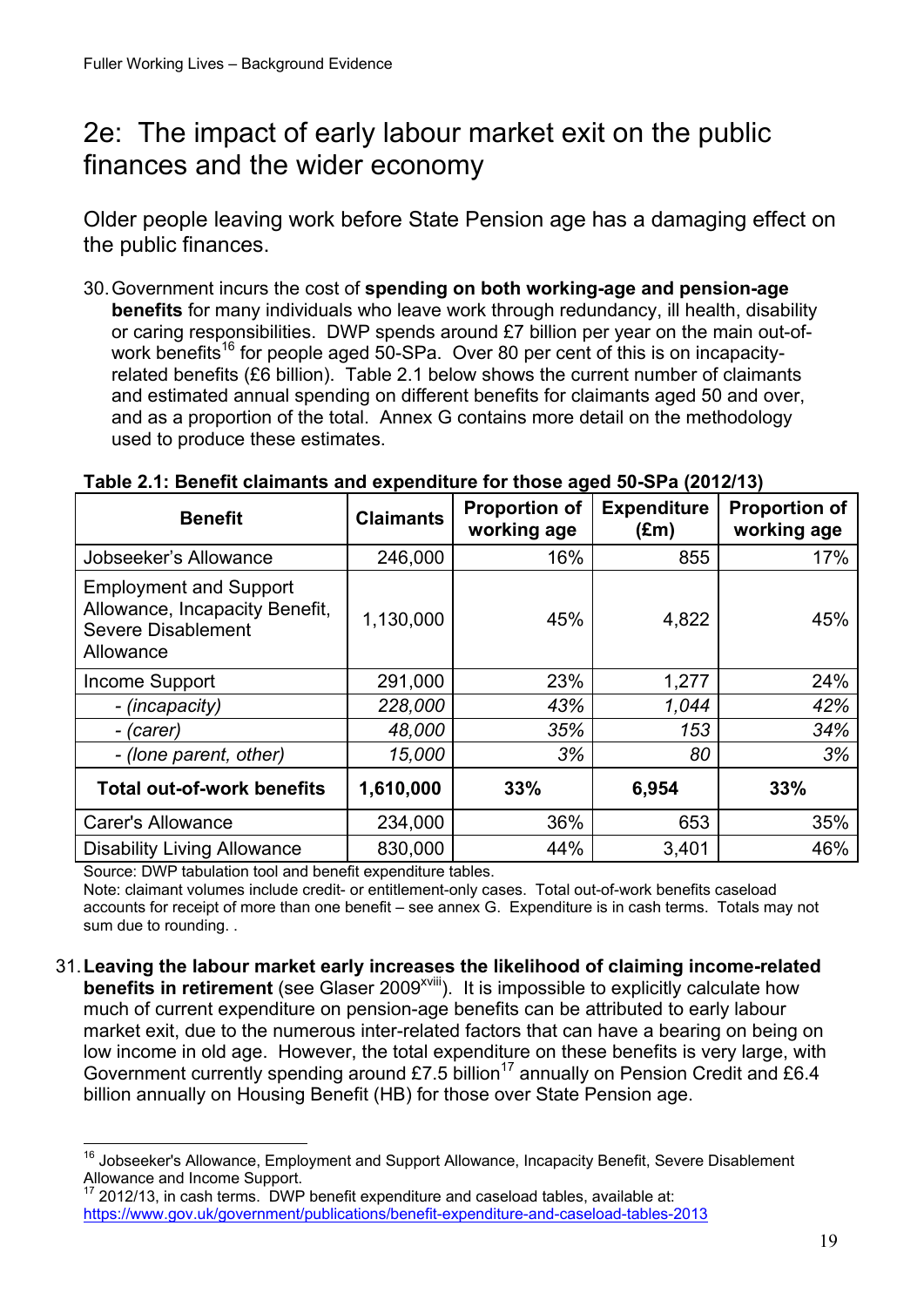- 32.Furthermore, with large numbers of older people unemployed or inactive, the Government **loses potential tax and National Insurance (NI) contributions**. The National Institute of Economic and Social Research (NIESR, Barrell et al 2011<sup>xix</sup>) estimated that if no-one had retired early from the labour market during the  $2000s^{18}$ , tax revenue from income taxes, indirect taxation and corporation taxes would have been £4 billion higher in 2009.
- 33. Our analysis<sup>19</sup> using more up-to-date data on employment, earnings and GDP suggests that halving the "employment gap" between workers aged 50-SPa and those in their late 40s (see chart 2.8 below) could have seen income tax and National Insurance receipts one per cent (just under £3 billion) higher in 2013.

Early exit from the labour market is bad for the economy.

- been almost £14 billion (1 per cent) higher in 2009. 34.Early exit of older workers is also bad for the economy as reducing overall labour supply **restricts potential economic growth** in the long run. The NIESR analysis of the macroeconomic effects of extending working lives shows that increased employment of older workers would also increase overall economic output, as well as encouraging consumer spending and reducing the accumulation of government debt. They estimated that if no-one had retired early from the labour market during the 2000s<sup>20</sup>, GDP would have
- improvements in the employment of older workers. Chart 2.8 shows the increase in employment rates for each year of age under this scenario. $21$ 35. We have conducted more up-to-date analysis which uses a different methodology to that previously adopted by NIESR, but which produces consistent results. This analysis suggests halving the employment gap between workers aged 50-SPa and those in their late 40s could have seen nominal GDP 1 per cent (up to £18 billion) higher in 2013. While a change of this scale is unlikely to happen quickly, this analysis serves to illustrate the potential gains to the whole economy that could be realised by even relatively modest





 $18$  Note that this figure is based on early retirement, which only accounts for around a quarter of all over-50s who are out of work at any one time.<br><sup>19</sup> For more detail on this modelling, please see annex H.

 $\overline{a}$ 

 $^{19}$  For more detail on this modelling, please see annex H.<br><sup>20</sup> Note that this figure is based on early retirement, which only accounts for around a quarter of all over-50s who are out of work at any one time.

<sup>21</sup> The scenario increases employment rates for men aged 50-64 and women aged 50-61, see annex H.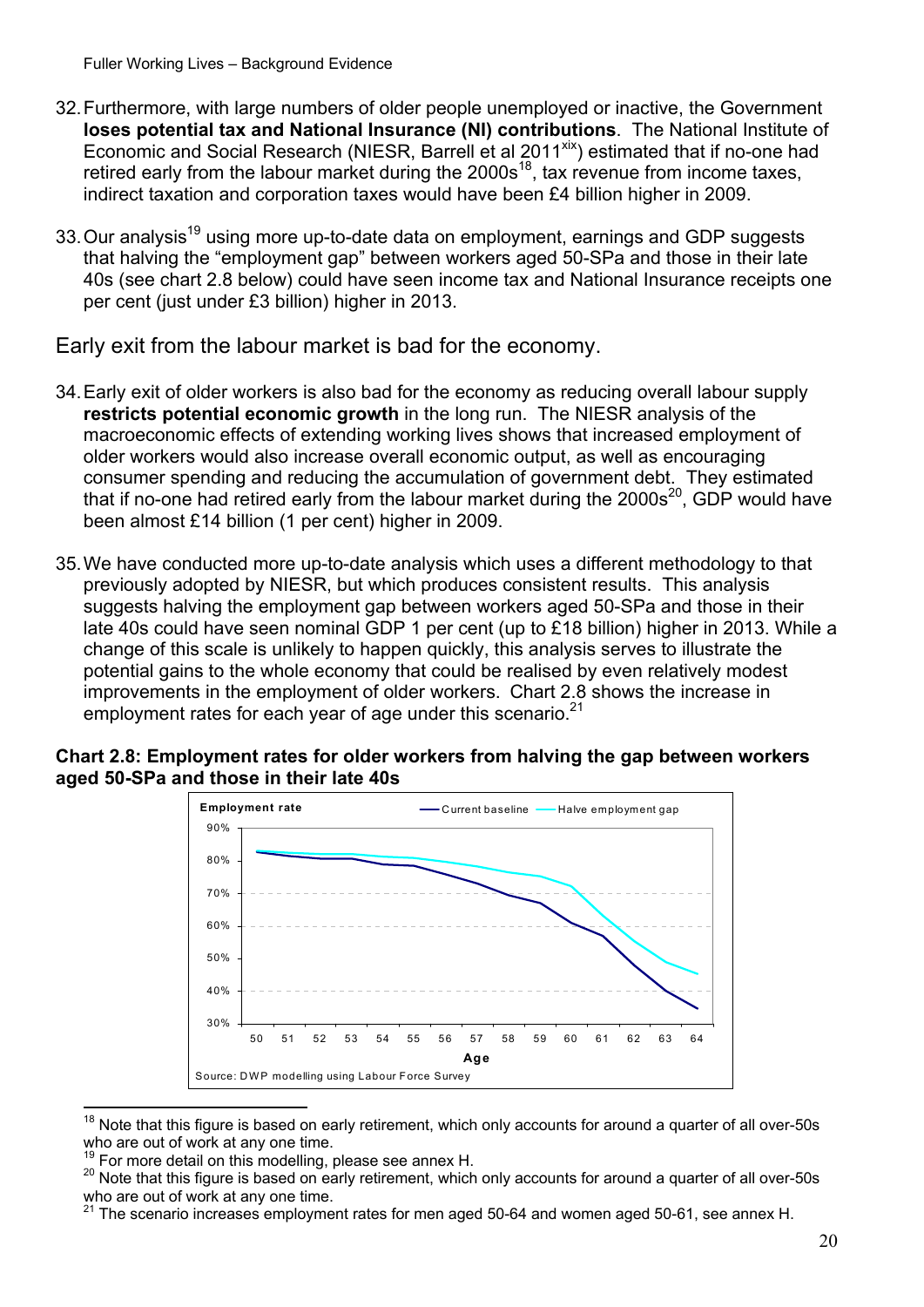$\overline{a}$ 

## <span id="page-20-0"></span>3: Context - Older workers in the UK economy

### 3a: Trends in retirement and the employment of older people

The average age of labour market exit has increased over the last 10-15 years, however, it is low by historical standards and the average time spent in retirement is still increasing.

36.Chart 3.1 below shows that the average time spent in retirement has increased substantially over the last 60 years, with increasing life expectancy and earlier exits from the labour market.





- 37.The long-term decline in retirement ages was initially driven by the expansion of occupational pensions, increasing wealth and the emergence of retirement as a major stage in the life course (see Phillipson and Smith 2005 $\frac{x}{x}$ ). In the 1970s and 1980s, the decline of industries employing older workers, and the emergence of alternative routes out of the labour market, such as Incapacity Benefit, further reduced the average retirement age<sup>xxi</sup>.
- 38.In the last 10-15 years there has been an increase in average retirement ages. However, this increase has not kept pace with average life expectancy, and the average age of labour market exit is still lower than it was in the 1950s. The average time spent in retirement for a man has continued to grow, from 20 years to 22 years between the late 1990s and early 2010s23. The corresponding time for women has increased from 25 to 26

 $^{22}$  This is a measure of the average age that people retire. For more detail on how it is calculated see ONS: Pension Trends Chapter 4, available at http://www.ons.gov.uk/ons/rel/pensions/pension-trends/chapter-4--<br>the-labour-market-and-retirement--2013-edition/index.html.<br>23 The average time in retirement is actually in the conte

The average time in retirement is calculated as the difference between cohort life expectancy at 65, and the average age of labour market exit.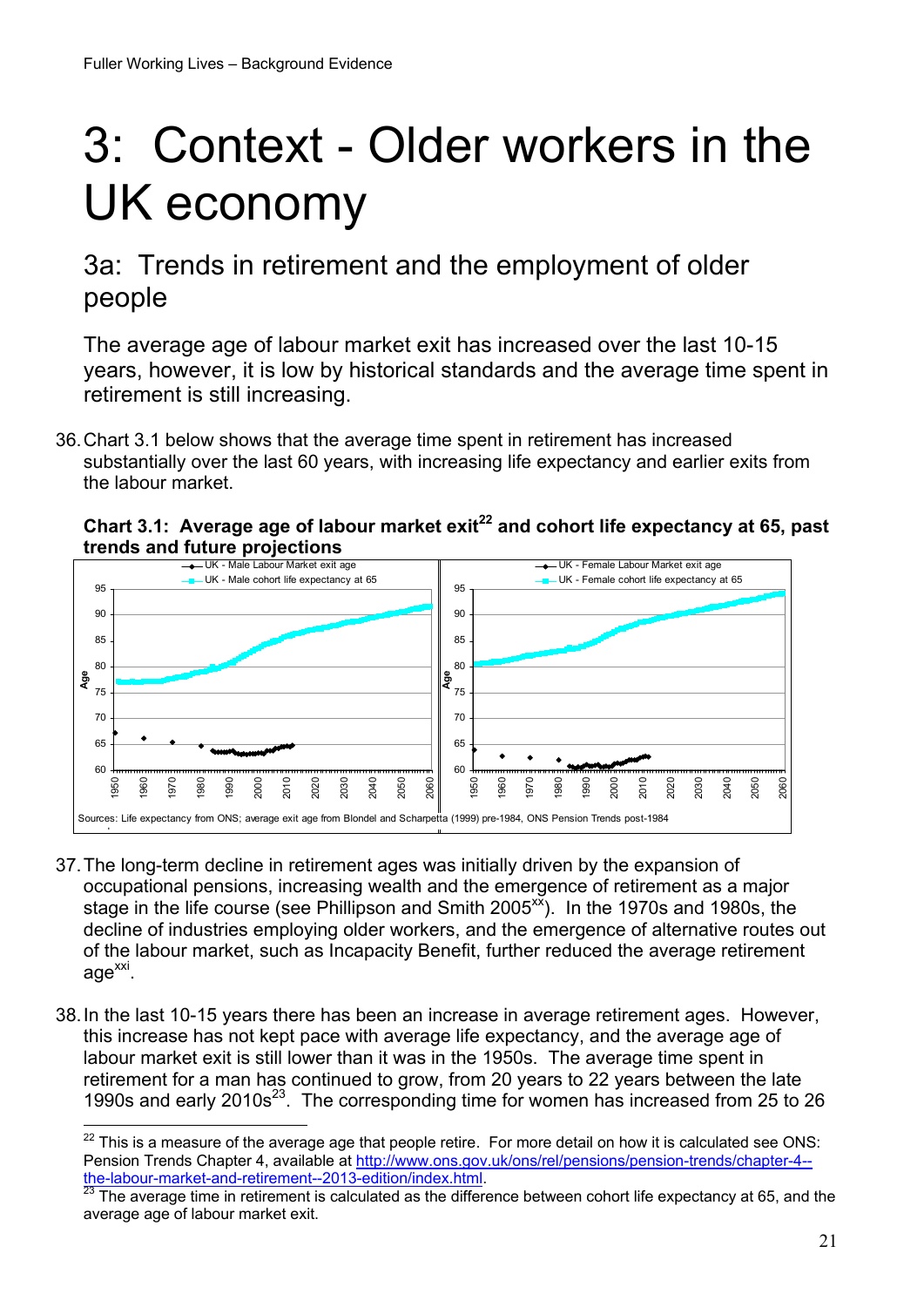years. In Quarter 4 2013, the average age of labour market exit was 64.9 years for men, around the State Pension age, and  $63.3$  for women, which is after the State Pension age<sup>24</sup>.

Despite the large numbers of older people who are out of work before State Pension age there have been considerable improvements in the last 10-15 years. There are more older workers in employment than ever before, and numbers are still on the increase – both above and below State Pension age.

39.Due to the increasing population of older people in the UK, and increasing employment rates of older workers over the last 10-15 years, there are now more people aged 50 and over in employment than ever before, and the numbers are still increasing (see Chart 3.2).



**Chart 3.2: Employment levels time-series by age group** 

40.Over the last 10-15 years employment rates for over 50s have been increasing; at the same time rates for 25-49-year-olds have been broadly constant with a 1-2 percentage dip during the recession followed by recent improvement back to previous levels; rates for 18-24s (excluding those in full-time education) saw a decline, slightly steeper during the recession, followed by a recent improvement.

**Chart 3.3: Employment rate time-series by age group** 



 $\overline{a}$ measures/dwp-business-plan-transparency-measures#average-age-people-stop-working  $24$  The quarterly update for average age of labour market exit can be found in DWP business transparency measure, available at https://www.gov.uk/government/publications/dwp-business-plan-transparency- $\frac{8}{2}$   $\frac{8}{2}$   $\frac{8}{2}$   $\frac{8}{2}$   $\frac{8}{2}$   $\frac{8}{2}$   $\frac{8}{2}$   $\frac{8}{2}$   $\frac{8}{2}$   $\frac{8}{2}$   $\frac{8}{2}$   $\frac{8}{2}$   $\frac{8}{2}$   $\frac{8}{2}$   $\frac{8}{2}$   $\frac{8}{2}$   $\frac{8}{2}$   $\frac{8}{2}$   $\frac{8}{2}$   $\frac{8}{2}$   $\frac{8}{2}$   $\frac{8}{2}$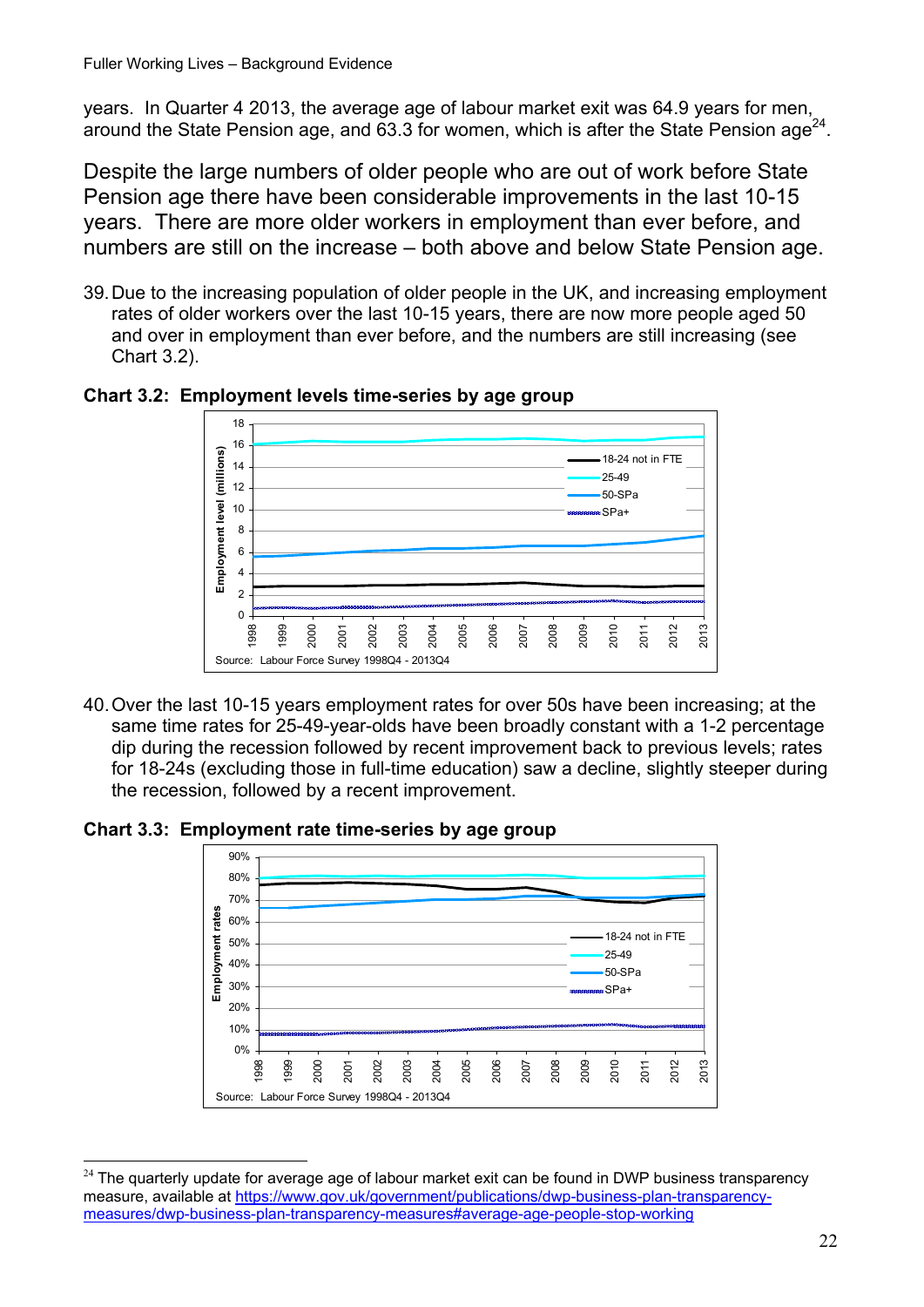$\overline{a}$ 

41.Since 2010, women's State Pension age has been increasing from age 60, and is due to reach 65 in 2018. By the time it had increased to 61, it had already led to an extra 27,000 60-year-old women remaining in work (an increase of 7 percentage points). However, it had also led to an extra 8,000 men remaining in work, equivalent to a 4 percentage point increase amongst the partners of affected women (see Cribb et al  $2013^{x}$ <sup>xxii</sup>). This adds weight to the argument that couples tend to make decisions about retirement jointly. Further State Pension age increases should lead to yet-higher employment levels among older people, particularly for women in the short term.

Recent gains in employment of older workers come mainly from reductions in economic inactivity.

- 42.Amongst men aged 50-SPa, there has been a dramatic decline in the number who report they are inactive due to sickness or disability, from 16 per cent in 2000, down to just 10 per cent in 2013 (see Chart 3.4). This can potentially be attributed to a combination of factors: a real underlying improvement in health (see DWP 2013, *Fulfilling Potential*<sup>xxiii</sup>), changes in the nature of work and improvements in employment retention following the onset of health conditions, fewer job losses associated with industrial decline than in the 1970s and 1980s, and reforms implemented by successive governments to limit the numbers claiming incapacity benefits. Since 1995, the over 55 age group has seen a reduction of more than 200,000 people claiming out of work disability benefits<sup>25</sup> – equivalent to almost four per cent of the population between 55 and SPa.
- 43.Engagement in the labour force amongst older women has also been strongly driven by reductions in health-related inactivity, with the proportion who are out of work due to ill health down from 14 per cent in 2000, to just over 10 per cent in 2013 (see chart 3.4). However, there are also fewer women who say they are looking after the home or family, down from 10 per cent to just over 7 per cent over the same period.
- 44.While inactivity overall has decreased, the number of people aged 50-SPa who see themselves as retired has actually increased since the year  $2000^{26}$ . Charts 3.4 below show trends in the proportion of the 50-SPa population who were out of work, and their main reason. Since the 2008 recession the proportion of men and women over 50 who are unemployed has increased, although it remains relatively low compared to other age groups, and is decreasing for men<sup>xxiv</sup>.

tabulation tool, available online at <u>http://tabulation-tool.dwp.gov.uk/100pc/tabtool.html</u><br><sup>26</sup> This may, to some extent, reflect an offsetting between people who would otherwise have considered <sup>25</sup> Incapacity Benefit, Employment Support Allowance, or Severe Disablement Allowance. Data from DWP

themselves to be "sick or disabled" given that many people who are retired are also in poor health. Since 2010, the increase in women aged 50-SPa who say they are retired has largely been driven by SPa equalisation.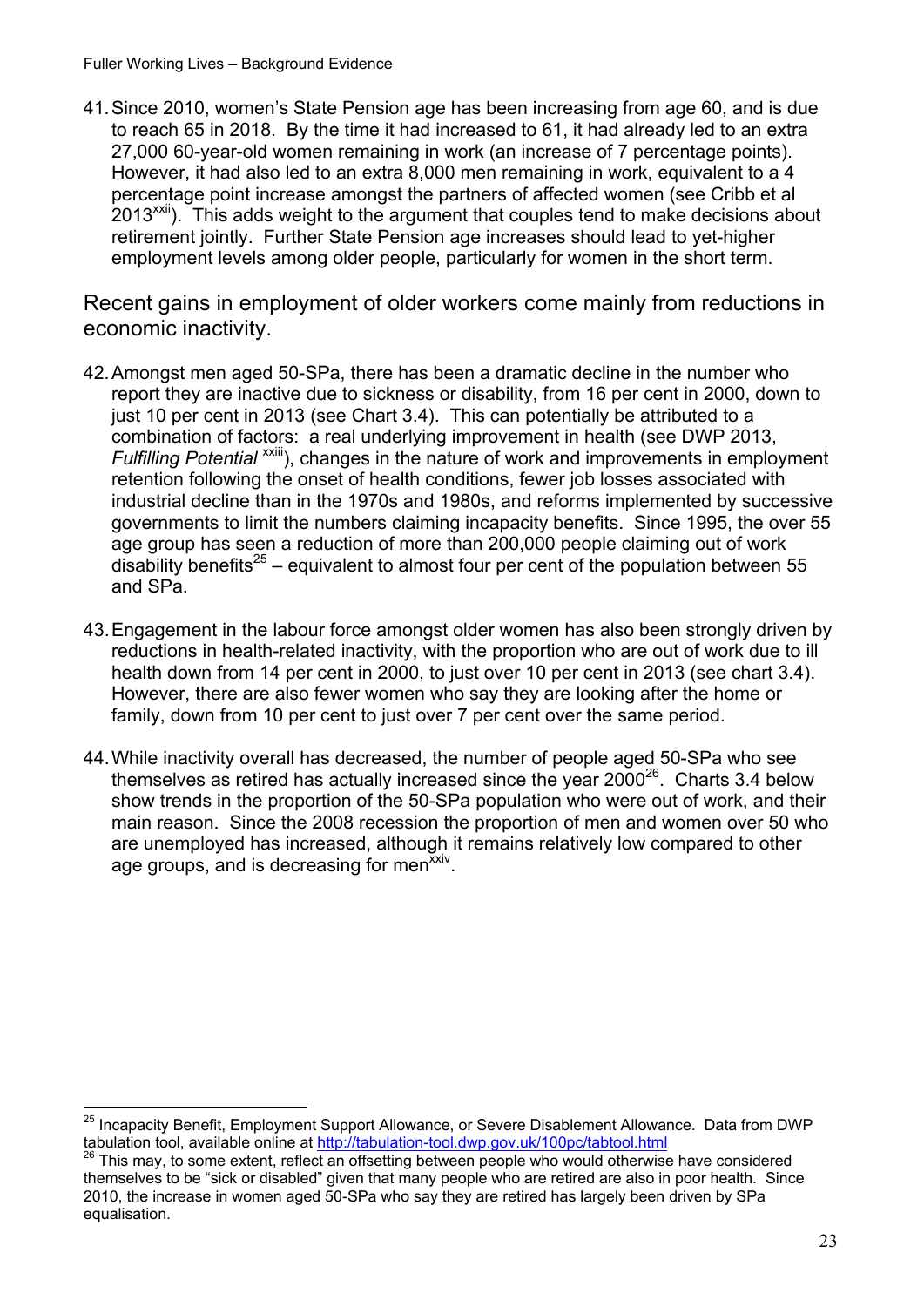

**Chart 3.4: Trends in worklessness for people aged 50-SPa** 

The increasing numbers of older workers will have implications for the type of work being done in the UK labour market.

45. Chart 3.5 below shows, older people who are in work are more likely to work part-time<sup>27</sup> or flexibly<sup>28</sup>, or be self-employed. This is especially true of people who are in work after the State Pension age. There is also a high level of unmet demand for flexible working and reduced hours amongst older people<sup>xxv</sup>. An increasing number of older people in work will mean that there is increased demand for flexible working opportunities.

**Chart 3.5: Percentage of people working part-time, flexibly or self-employed, by age group** 



 $\overline{a}$  $27$  Part-time employees and part-time self-employed people are included in working part-time. Part-time is self-reported (rather than based on a specific hours threshold).

 $^{28}$  Flexible working arrangements include flexible working hours (flexitime), annualised hours contract, termtime working, job sharing, nine day fortnight, four-and-a-half day week, zero hours contract and on-call working.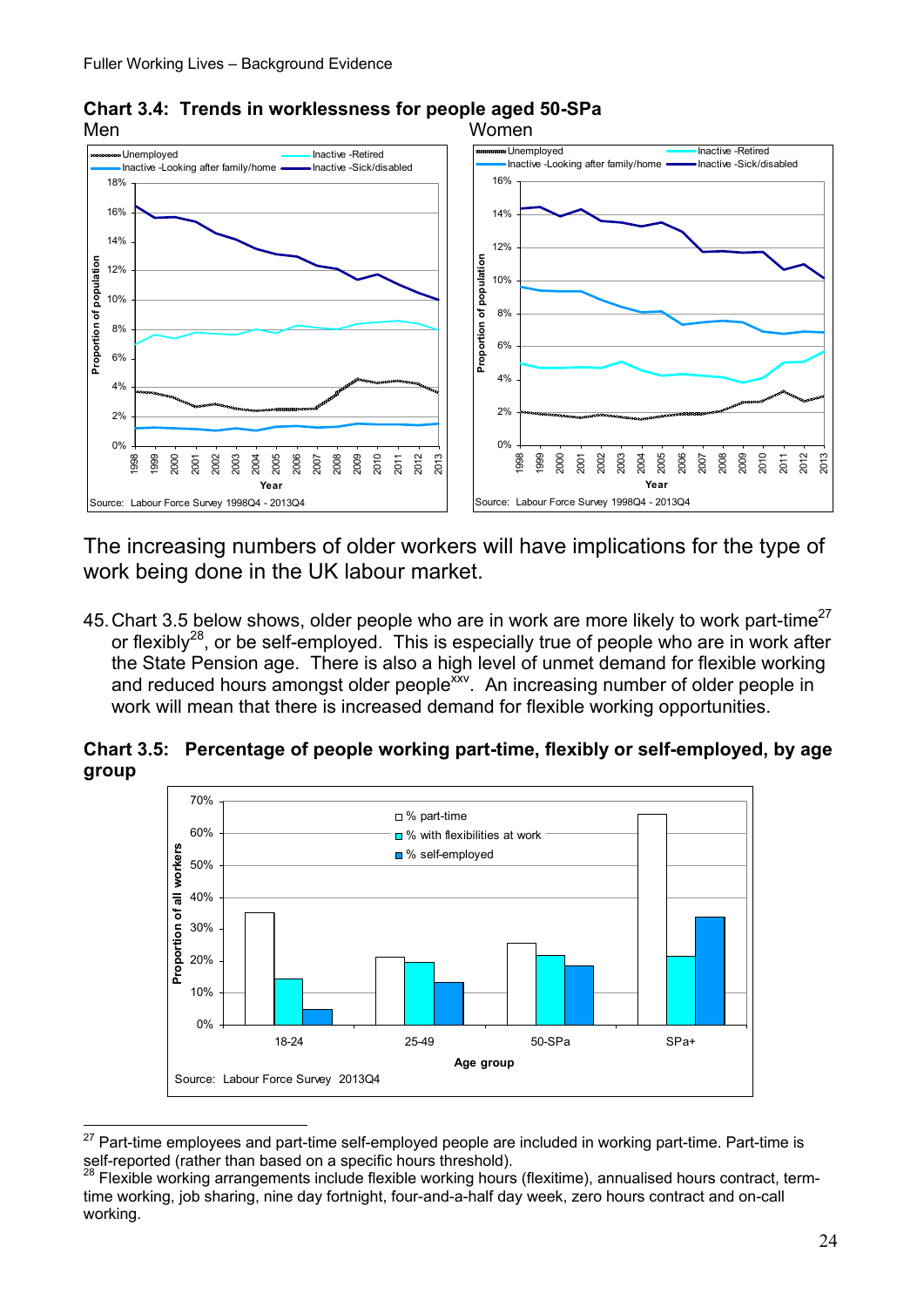## <span id="page-24-0"></span>3b: How does the UK fare internationally?

The UK is in the middle of the league table internationally, but there is still clear room for improvement, and we shouldn't allow ourselves to be left behind.

- 46.As the chart below shows, compared to other members of the OECD group of nations, the employment rates of older people aged 55-64 in the UK are in the middle of the range, at just below 60 per cent. However, there is clear room for improvement to reach the employment rates achieved by the likes of Norway, Sweden, Switzerland and New Zealand who all achieve employment rates of around 70 per cent and Iceland with an employment rate of just under 80 per cent.
- 47.While employment rates of older workers have increased in the UK over the last 10 years, the improvement has been relatively modest compared to many other nations, and without further change we run the risk of being left behind. Out of 17 nations with a higher employment rate for 55-64-year-olds in 2012, 8 had significantly lower employment rates than the UK in 2003.



**Chart 3.6: International comparison of employment rates for 55-64-year-olds** 

48.The differences in the employment rates of older workers between countries can be driven by a wide variety of factors such as economic performance, structure of the welfare and pension systems, age of pension receipt, different workplace practices, employment regulation and culture towards older workers. The factors that can lead to high levels of employment in one country can not necessarily be replicated elsewhere. What the analysis does show, however, is that improved performance on the employment of older workers is possible in the UK as it has been demonstrated elsewhere.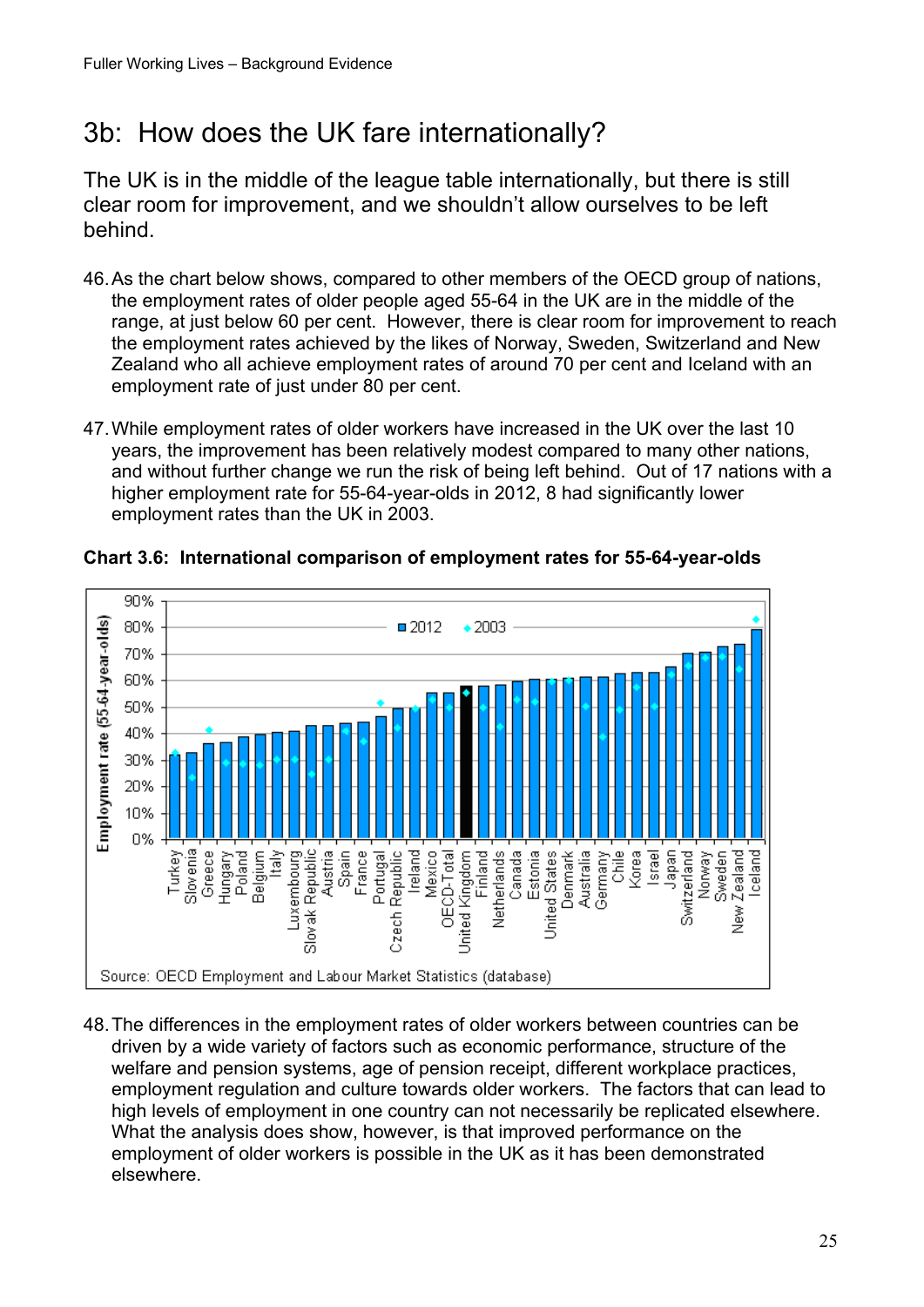## <span id="page-25-0"></span>3c: Does increasing employment of older people limit options for younger people?

- 49.The previous analysis showed that there is room to improve the UK position on older worker employment. However, it is often argued in the media that older workers staying in jobs prevent younger workers from entering employment. This is a fundamental misunderstanding, and it is very important that employers, key business leaders, and employees themselves understand that there is no contradiction in aiming to increase employment levels across all age groups.
- 50.**While retirement can "free up" jobs in a particular business, economies work differently.** On a micro (firm) level, it may be true that a business can hire a new employee only when one of its current employees leaves. However, this argument does not extend to the macro (economy wide) level. Over the long term, increasing employment can lead to an increased number of jobs throughout the economy, driven by economic growth and increased demand. One piece of evidence is the relationship between employment rates of older and younger people across the member states of the OECD, shown in the chart below. On average, those countries that do well on employment of older people, also maintain higher employment rates for younger workers.



Chart 3.7: The relationship between older and younger people's employment<sup>29</sup>

 $\overline{a}$ 

 $^{29}$  The full results for each country are available in the accompanying spreadsheet (Chart 3.7 sheet).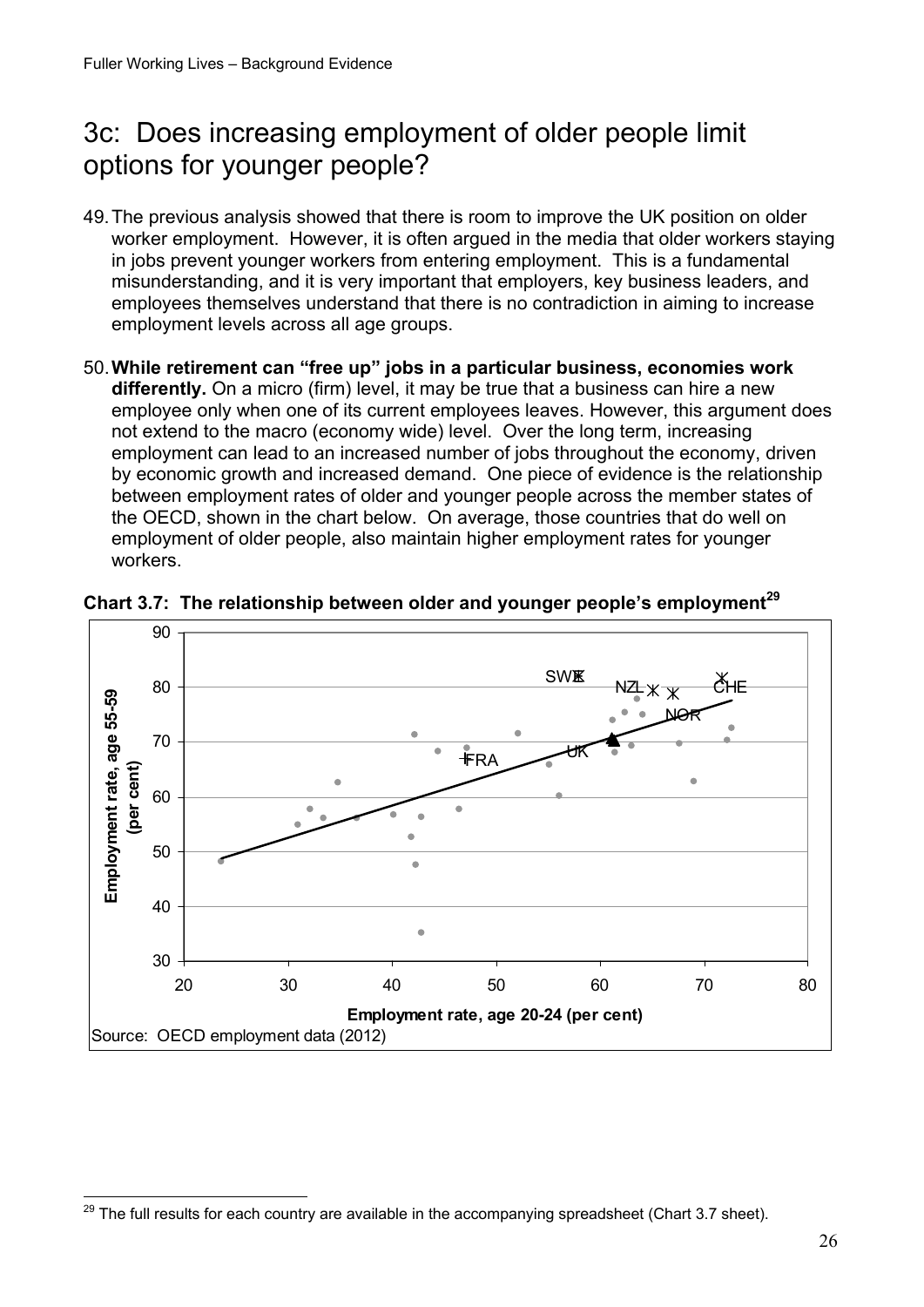- 51.**There is no evidence that older workers take jobs from younger people.** A large number of studies have found no evidence to support the theory that keeping older workers in jobs limits opportunities for younger people. To take two examples, first, a recent report for the European Parliament (Eichhorst et al 2013<sup>xxvi</sup>) examined employment trends of older and younger workers in EU Member States and found no trade-off between the aim of higher employment of older workers and containing youth unemployment. A second study by the Institute for Fiscal Studies (Banks et al 2008xxvii) looked at the UK context in detail, concluding: "When looking at the entire 1968-2005 period, labour force participation of the old is positively associated with employment of the young. …Overall we find no evidence of long-term crowding-out of younger individuals from the labour market by older workers."
- 52.**Schemes intending to reduce unemployment by encouraging early retirement have proved unsuccessful.** There have been examples in the past of early retirement being encouraged in order to reduce overall levels of unemployment. Notably the UK's Job Release Scheme in the late 1970s and early 1980s. Banks et al studied the effect of the Job Release Scheme and found the expected effect of reduced employment amongst older people but no evidence of a corresponding increase in youth employment.
- 53.**Increasing employment of older workers could eventually lead to more opportunities for younger people.** Some research has suggested that older and younger workers may even be complements; in other words, firms may look to hire both younger and older workers because they have different qualities that work well together. Kalwij et al (2009)<sup>XXVIII</sup> found that changes in employment of older people aged 55-64 have small but positive effects on employment of younger people aged 16-24 and on 'prime age' people aged 25-54. This result, the authors argue, is likely to be caused by different age groups having different levels and types of skills.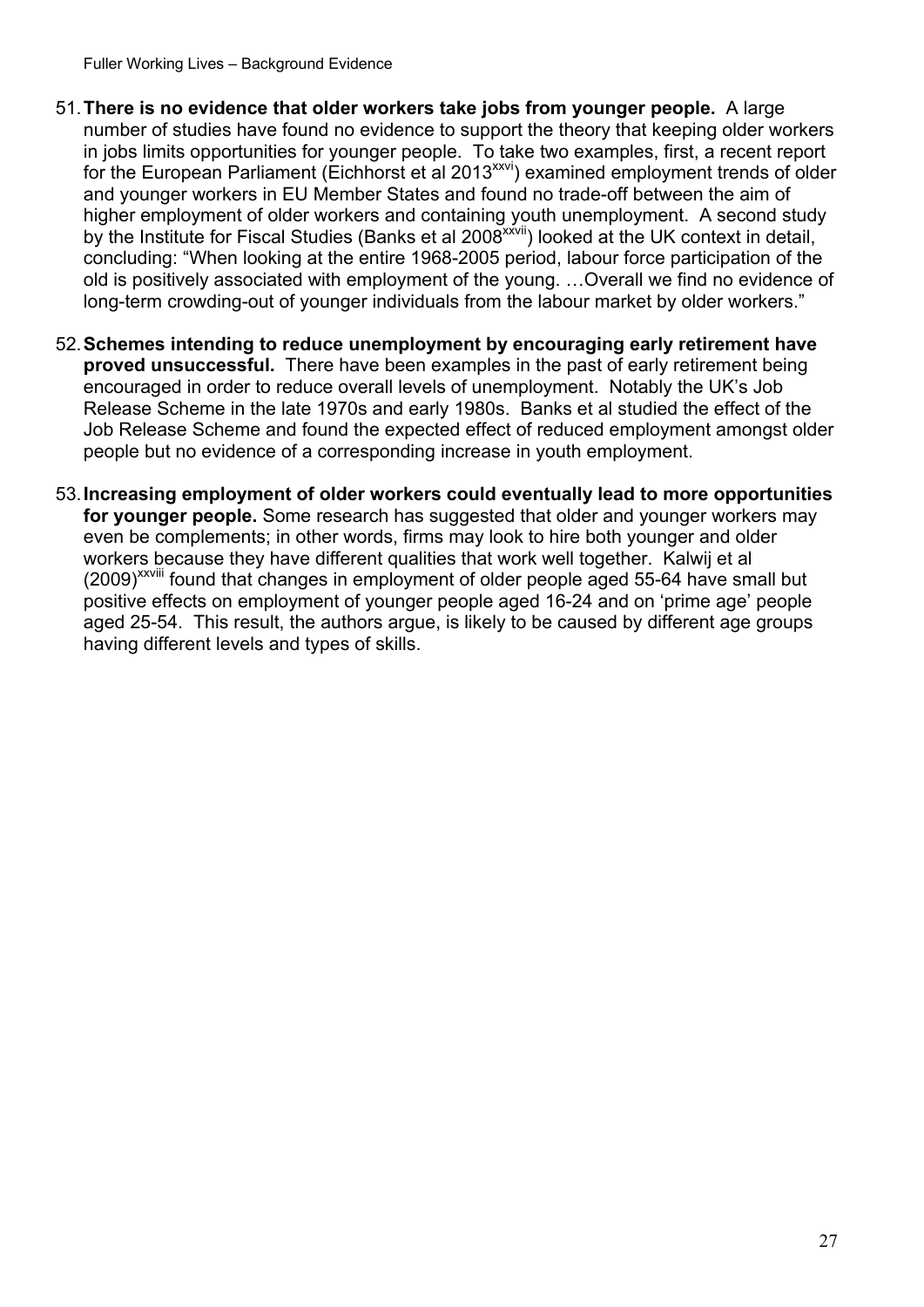## <span id="page-27-0"></span>4: What stops people working up to State Pension age?

## 4a: Is early retirement "voluntary" or "involuntary"?

54.Some who leave the labour market before State Pension age can enjoy a planned and comfortable retirement **but most aren't voluntary retirees.** There are 2.5 million people aged 50-SPa who are economically inactive, but only a relative minority (700,000) see themselves as fully retired from the labour market. However, most economically inactive people (1.7 million) think they probably or definitely won't work again, suggesting that economic activity is de-facto retirement for many older people (see chart 4.1 below).

#### **The push and pull factors associated with leaving work before State Pension age**

- 55.There are numerous, often inter-related reasons for early labour market exit. Often, these are explained in terms of interacting "push" (or involuntary) and "pull" (or voluntary) factors. The major drivers typically suggested by research (see for example, Irving et al  $2005^{x}$ <sup>xix</sup>) are:
	- **Ill health or disability.** These consistently emerge as the most significant drivers of unplanned early labour market exit. They are often the sole reasons for people stopping work but are also associated with other reasons such as redundancy, a change in role or work itself, reduced job satisfaction, financial security or caring responsibilities.
	- **Caring responsibilities for sick, disabled or elderly people**. Qualitative research suggests that caring can be both a 'push' and 'pull' factor in relation to continued employment, with difficulties in remaining in work compounded by the carer's commitment to the care recipient, and the desire to spend more time with them.
	- **Redundancy**. Qualitative research with older workers who had left the labour market suggests that redundancy can sometimes provide the sole push that leads to permanent labour market exit, but is frequently combined with the perception of financial security, dislike of work and deteriorating health. Importantly, redundancy often comes with generous financial terms which can be viewed positively by employees and provide an incentive to take up an offer of voluntary redundancy.
	- in retirement decision making. Notably, decisions are based on people's *perception*  **Financial security**. An individual's financial situation isn't typically the main motivation for stopping work before State Pension age, i.e. people don't just retire early because they can afford to. However, the perception of security can justify the decision not to work, and in late middle age people often feel more financially secure than they have at any point in their life. As such, financial incentives play a key part of financial security, and not always on extended planning or a full understanding of the consequences.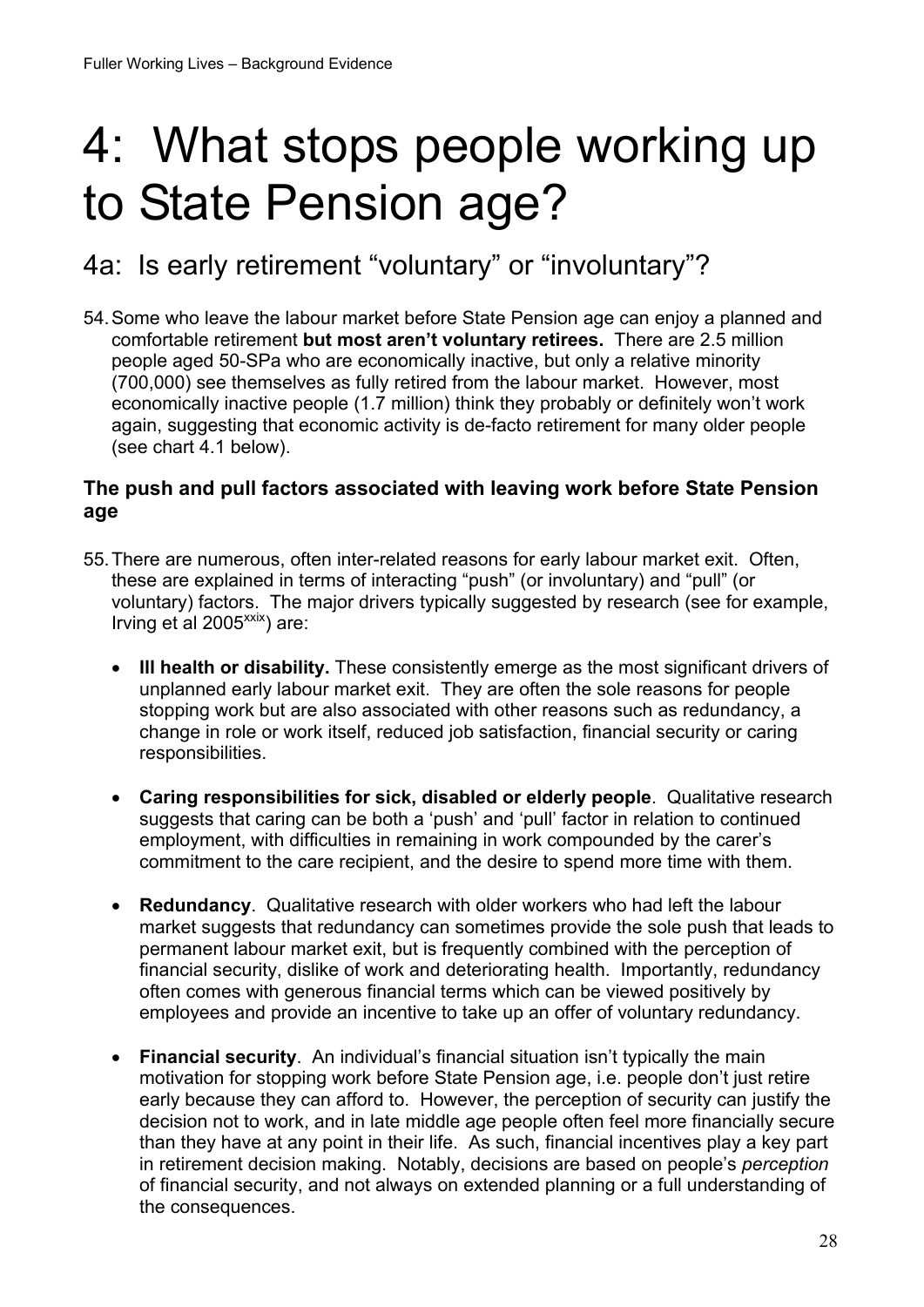- **Other factors related to work** such as reorganisation and technological shocks, occupational stress, repetitive or boring work, lack of autonomy, high or low challenge, physically demanding work, shift work and lack of flexibility in terms and conditions also play a major role (See Meadows, 2003<sup>xxx</sup>).
- 56.In the following sections we present more information on these themes using some of the statistics presented in Chart 4.1 below.

**Chart 4.1: Detailed labour market status of population aged 50-SPa (see Annex B for details of definitions used in this chart)30** 



57.While chart 4.1 highlights certain sub-groups of older people who have low employment rates, such as ethnic minorities, people with disabilities or long term health conditions, and carers, it is also important to remember that younger people with these characteristics tend to have lower employment rates too. The following section will expand in more detail on how some factors can be more acute for older people.

 $\overline{a}$  $30$  Note: abbreviations used in the chart are "m" for million, "k" for thousand and "h pw" for hours per week.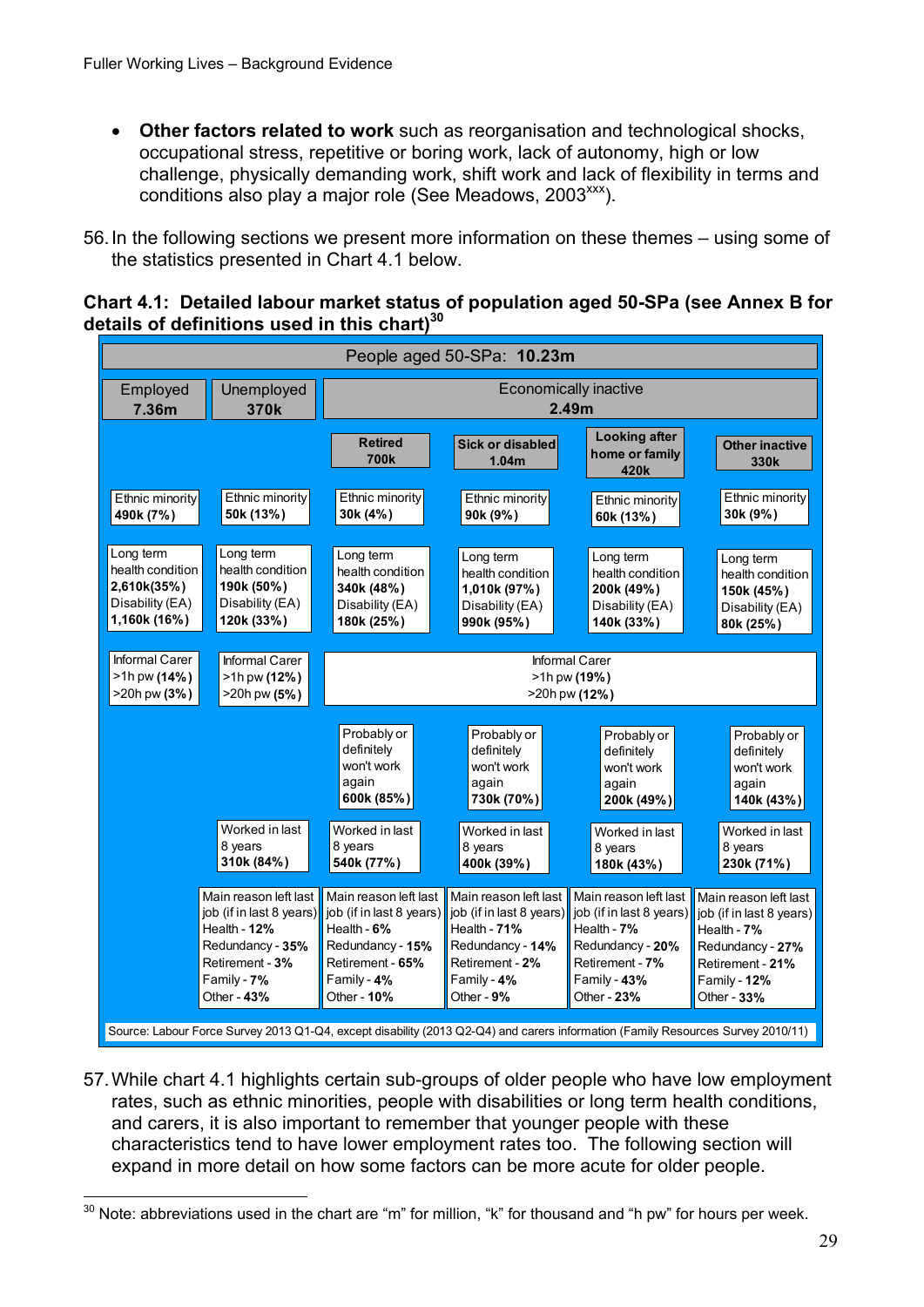## <span id="page-29-0"></span>4b: Health conditions and disabilities

#### **The relationship between age and health**

58.**Ageing is often associated with deteriorating health**, and for people over 50, managing long term health conditions alongside work is very common. Almost half of people aged 50-SPa are managing at least one long-term health condition, with over a quarter having two or more, as shown in Chart 4.2 below.

#### **Chart 4.2: Proportion of people in age group by number of long-term health conditions31**



- 59. A recent DWP publication<sup>xxxi</sup> presented a detailed analysis of how health conditions can impact over the course of an individual's life. It showed that only around 2-3 percent of disabled people are born with their impairment. Some will acquire impairments in childhood (or be diagnosed with an impairment in childhood), but most acquire impairments later in life. For example, **79 percent of disabled people over State Pension age reported that they acquired their impairment after the age of 50.**
- 60.While many health conditions and disabilities are just as likely to be experienced by younger people as old, some health conditions are increasingly common as people age. Table 4.1 below shows the prevalence of a selection of common health conditions by age group. In particular there is increasing prevalence of musculoskeletal problems, circulatory problems, depression and diabetes.

<sup>31</sup> 31 Due to a definition change for disability from April 2013, a 3 quarter average is used for the period 2013 Q2 to Q4.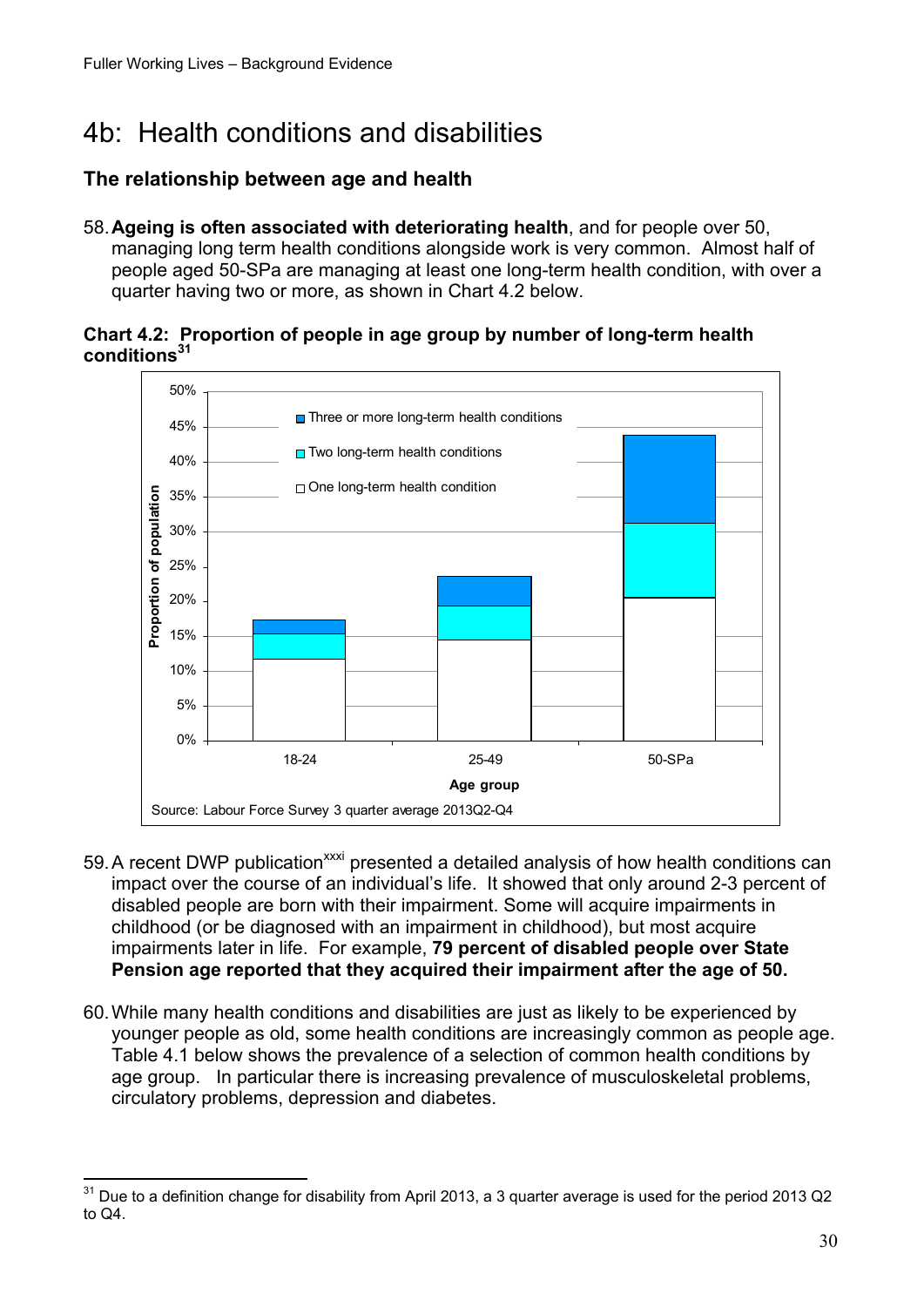|                                                     | $18 - 24$ | $25 - 49$ | 50-SPa |
|-----------------------------------------------------|-----------|-----------|--------|
| Musculoskeletal problems                            | 3%        | 9%        | 21%    |
| Chest or breathing problems, asthma, bronchitis     | 5%        | 5%        | 8%     |
| Heart, blood pressure or blood circulation problems | $1\%$     | 4%        | 17%    |
| Stomach, liver kidney or digestive problems         | 2%        | 3%        | 7%     |
| <b>Diabetes</b>                                     | $1\%$     | 2%        | 7%     |
| Depression, bad nerves or anxiety                   | 3%        | 6%        | 8%     |
| Other health conditions                             | 7%        | 9%        | 17%    |

**Table 4.1: Prevalence of selected long-term health conditions by age group** 

Source: Labour Force Survey Q2 2013 – Q4 2013.

#### **The role of health and disability in continued labour force participation**

- 61.Research has found that the onset of new major health conditions or disabilities is important in explaining work exit in people aged 50 and over (Banks and Tetlow 2008<sup>xxxii</sup>). If already working, pre-existing conditions are less important, but they are associated with increased likelihood of onset of "work limiting" disability.
- 62.Chart 4.1 suggests that over **1 million people aged 50-SPa are not working primarily because of a health condition or disability** – this is 42 per cent of economically inactive people in this age group. Many people who don't primarily see themselves as sick or disabled, actually left their last job for health reasons, suggesting the true impact of health on continued participation could be even larger. As Chart 4.1 shows, just over a third of people aged 50-SPa who are still working have a long-term health condition compared with around half of those who are unemployed, retired, or looking after the home or family. Overall, 70 per cent of economically inactive people in this age group have a long-term condition, and 55 per cent have a disability.
- 63.However, acquiring a health condition or disability need not be an absolute barrier to staying in employment. **There are more people aged 50-SPa with health conditions in work than out of work** (2.6 million, or 58 per cent). Also, Labour Force Survey data shows that the chances of older people staying in work upon acquiring an impairment are improving. The number of people in employment aged over 50, who acquired a disability and remained in employment in 2011 was 1.7 million, up by 55 percent when compared with 2001 (1.1 million)<sup>xxxiii</sup>.
- 64.Most common health problems are associated with lower employment rates as shown by Chart 4.3 below, but **musculoskeletal issues and depression or anxiety are particular problems amongst older workers** - a combination of their high employment penalty, and higher prevalence amongst older workers. Recent research into common health predictors of early retirement (Rice et al 2010<sup>xxxiv</sup>) using the English Longitudinal Study of Ageing confirmed this, finding that older workers who reported depressive symptoms or impaired physical mobility, especially with lower limb pain and shortness of breath, are at increased risk of early transition out of work.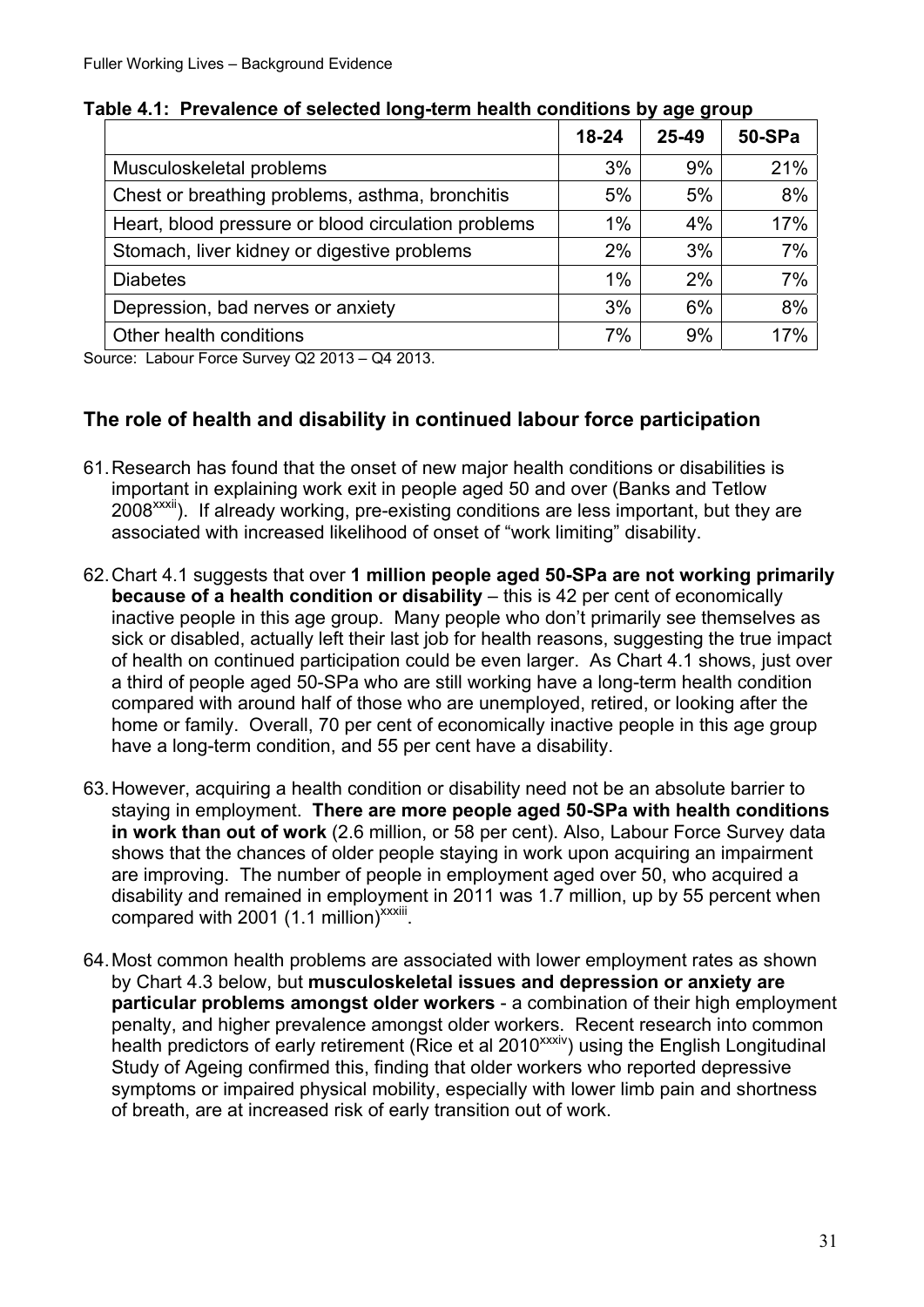

**Chart 4.3: Employment rate by main long-term health condition (all aged 50-SPa)** 

#### **The role of work in causing or exacerbating health conditions**

- 65. In a 2011 survey of employees (Young and Bhaumik 2011<sup>xxxv</sup>), 36 per cent of people with depression, bad nerves or anxiety believed their condition was caused by work, and 55 per cent believed that work made their symptoms worse. Thirty five per cent of people with disabilities or problems associated with their back or neck believed they were caused by work, and 57 per cent felt that work made their symptoms worse.
- 66.A recent survey of Employment and Support Allowance claimants (Sissons et al 2011<sup>xxxvi</sup>) suggested that, of people aged 55 and over who were in work before making a claim for ESA, 19 per cent said that their condition was caused by a work-related disease or illness, and 14 per cent said it was caused by a work-related accident or injury.
- 67.**Those in lower paid and physical jobs are at a higher risk of health-related work exit.** Chart 4.4 clearly demonstrates this by showing the number of economically inactive people aged 50-SPa who had left work due to health problems or disabilities in the last eight years as a percentage of all current and recent employees in that occupational grouping.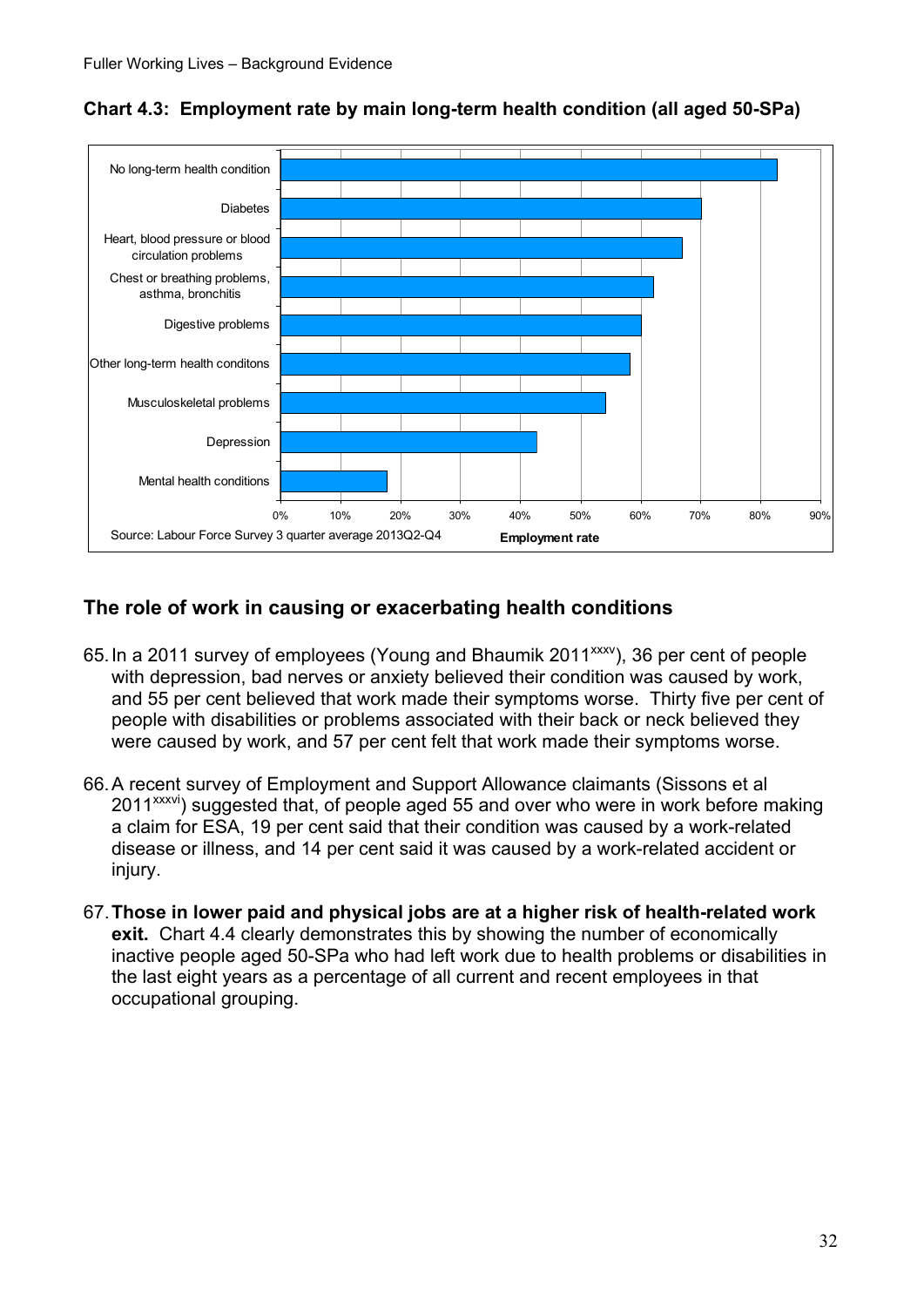#### **Chart 4.4: Economically inactive former workers aged 50-SPa who left through ill**  health<sup>32</sup> in the last eight years as a proportion of current workers in that age group



#### **What can prevent early labour market exit due to health conditions and disabilities?**

- 68.**Employers play an important role.** A literature review of vocational rehabilitation (Waddell et al 2009xxxvii) found that: "Healthcare has a key role, but vocational rehabilitation is not a matter of healthcare alone…Employers also have a key role – there is strong evidence that proactive company approaches to sickness, together with temporary provision of modified work are effective and cost-effective."
- 69.**A range of measures are already used by employers to help people stay in or return to work.** Young and Bhaumik (2011)<sup>xxxviii</sup> found that the most commonly used measures to keep employees who had experienced more than five day's continuous sick leave in work, were:
	- reduced or different hours
	- different duties at work
	- different equipment to help with their work
	- different chairs or desks
	- extra breaks

 $\overline{a}$ 

- changes to the work area to improve access
- 70.**Early intervention in periods of sickness absence is very important.** The independent review of sickness absence in Great Britain led by Dame Carol Black and David Frost CBE<sup>xxxix</sup> highlighted the importance of intervention to stop sickness absence leading to labour market exit. Older workers take more days off sick than their younger counterparts, and survey evidence suggests that a large increase in the likelihood of sickness absence becoming long-term is the main driver of the difference<sup>xl</sup>. Recent DWP statistics on long-term sickness absence<sup>xii</sup> suggest that 42 per cent of long-term sickness absence in the UK can be attributed to 50-64-year-olds.

 $32$  This covers people who cited ill health as the main reason for leaving their last job. It should be noted that this analysis does not necessarily imply a causal relationship: the last job they were in is not necessarily the one that caused their condition.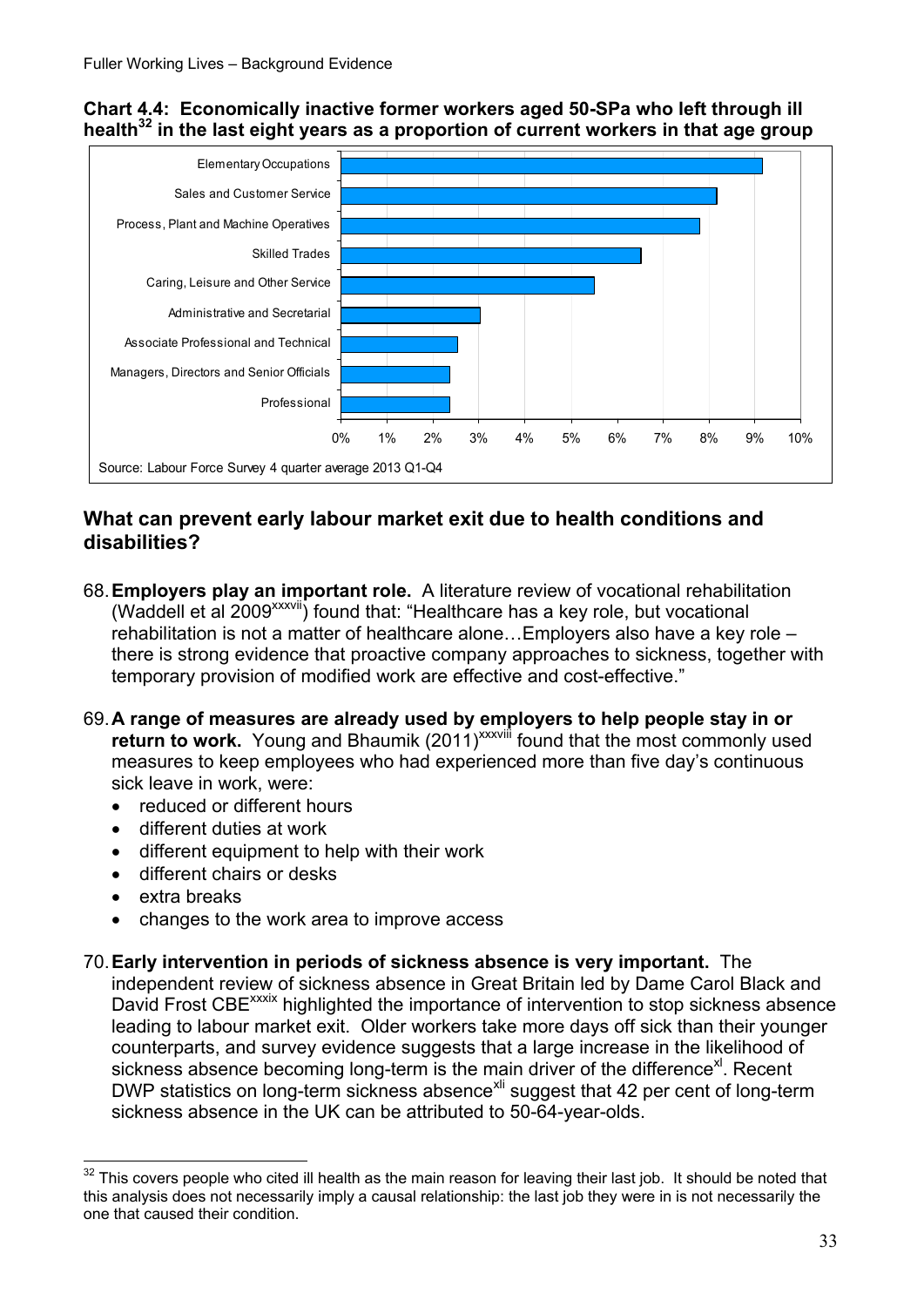- 71.Employers pay an estimated £9 billion per year in sick pay and associated costs, and each year, sickness absence costs the economy around £15 billion in lost economic output. Despite this, coverage of occupational health services is low. Only 13 per cent of employers (covering 59 per cent of employees) offer their employees occupational health services, and coverage is lower in small organisations and in the private sector<sup>xlii</sup>.
- 72.**There is still a gap in the evidence on what works specifically for older workers.**  In their recent literature review of vocational rehabilitation initiatives, Waddell et al  $(2009)^{x\text{lim}}$  pointed to a gap in the understanding of the effectiveness of interventions for older workers: "Older workers may differ in their socio-economic situation, health, workability, and response to rehabilitation. Furthermore, selection bias may exclude older workers from rehabilitation programmes… Many of the principles of vocational rehabilitation are likely to be the same for older workers, but further evidence is required".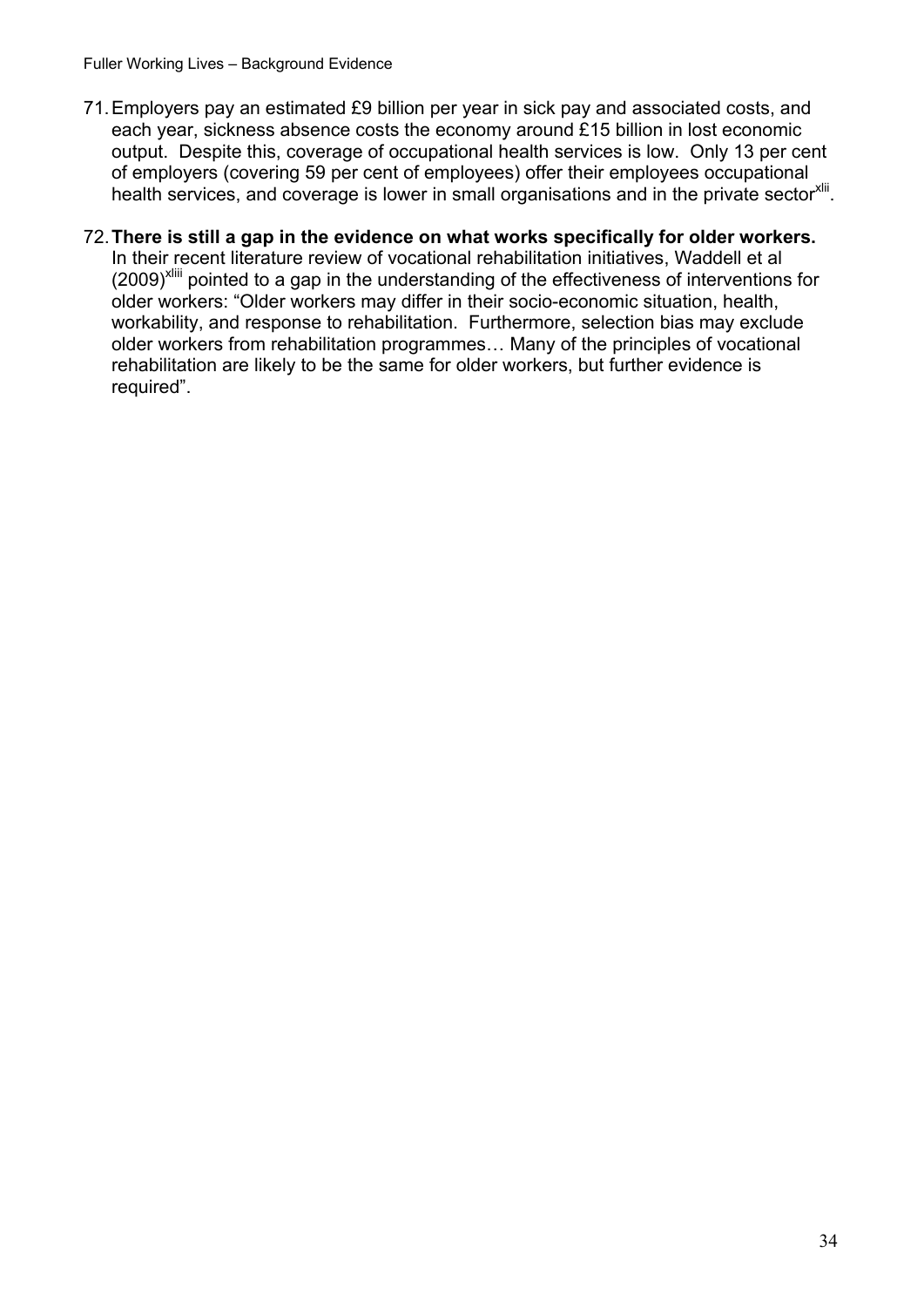## <span id="page-34-0"></span>4c: Caring responsibilities

#### **Caring responsibilities and age**

73.**50-64 is the peak age for caring responsibilities.** Many older people have an informal caring responsibility for someone who is elderly or sick or disabled. Data from the 2011 census suggests that the likelihood of being a carer increases significantly with age, with the peak occurring in late middle age. Currently, 17 per cent of men and 24 per cent of women aged 50-64 in England are providing informal care for at least one hour per week (see Chart 4.5 below).

**Chart 4.5: Prevalence of informal caring responsibility by age, gender, and weekly time spent caring** 



74.The table below shows the relationships of informal carers aged 55-64 to the people they care for. Just over half of carers aged 55-64 are caring for a parent or in-law, while a quarter care for their spouse or partner. The remainder mainly care for friends or neighbours or other relatives.

|  |  |  |  | Table 4.2: Relationship of care recipient to carer (informal carers aged 55-64) |
|--|--|--|--|---------------------------------------------------------------------------------|
|--|--|--|--|---------------------------------------------------------------------------------|

| <b>Relationship</b> | Percentage of informal carers |
|---------------------|-------------------------------|
| Parent              | 41                            |
| Spouse/partner      | 23                            |
| Child               | 6                             |
| Friend or neighbour | 10                            |
| Parent in-law       | 12                            |
| Other relative      |                               |
| <b>Ther</b>         |                               |

Source: Reproduced from Survey of Carers in Households in England (2009/10)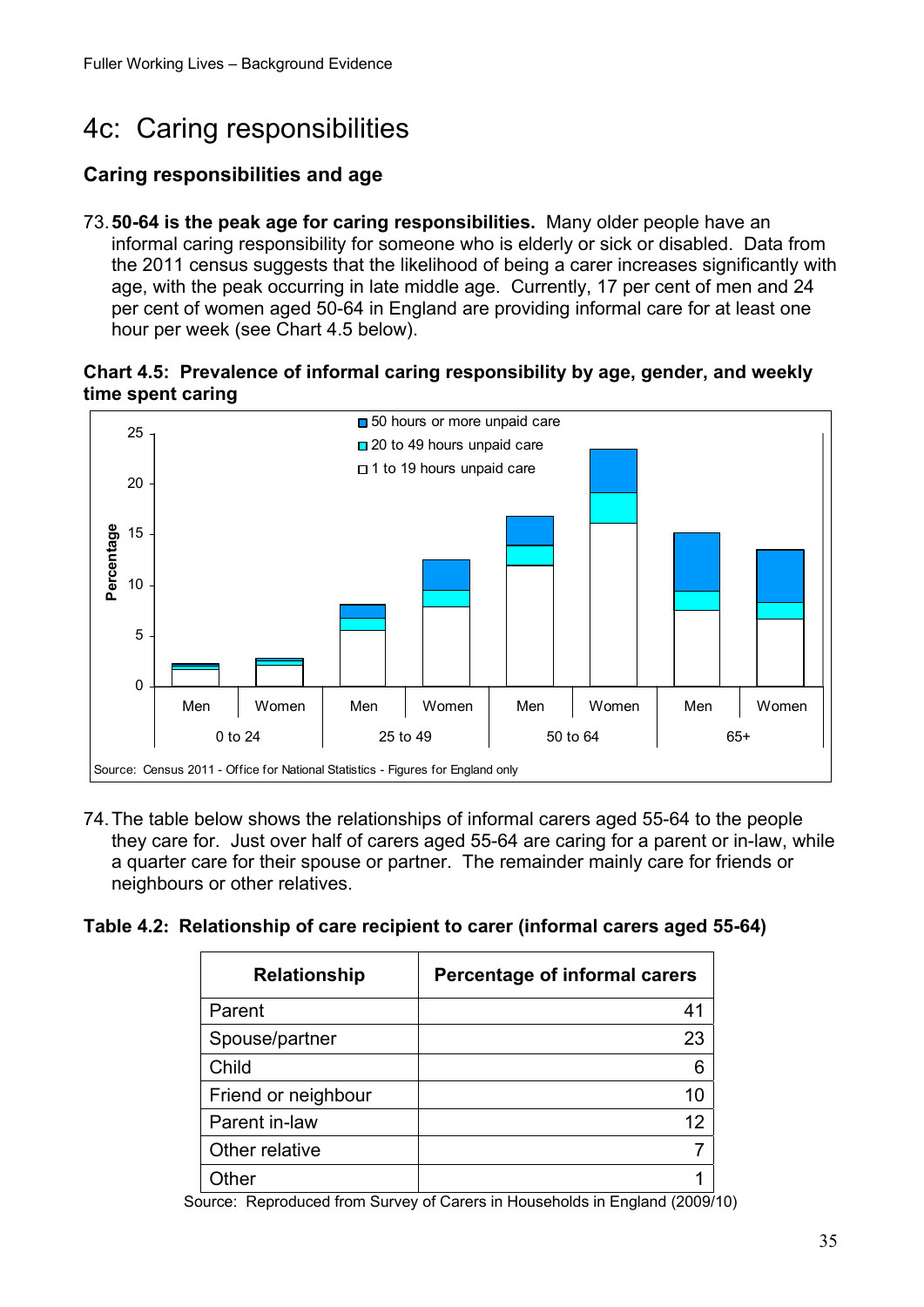- 75.People in late middle age are often caught in the middle of different generations of family members requiring care: parents and in-laws, children and grandchildren. People with dual caring responsibilities are often referred to as "sandwich carers". While the number is relatively small, there is increasing incidence of people having dual caring responsibilities for both older and younger people (either parents and spouses, or parents and children) (see Ben-Galim and Silim 2013 $x_{\text{div}}$ ).
- 76. A recent report compiled by the Carers in Employment Task and Finish group<sup>xlv</sup> highlighted that the ageing population of the UK means that demand for informal carers is likely to increase in the future, with the burden likely to continue falling on people in late middle age.

#### **The role of caring responsibilities in continued labour force participation**

- 77.**Many carers can balance caring responsibilities alongside work, but the more intense the caring, the higher the risk of labour market exit.** The report by the Carers in Employment Task and Finish group highlighted the significant problems that can be faced by working carers looking to continue in employment and estimated that around 315,000 people aged 16-64 were currently out of work, having left work to care for someone, at an annual cost of around £1.3 billion to the taxpayer. Data from the Family Resources survey in 2010/11 suggests that around **12 per cent of economically inactive people aged 50-SPa are caring for a sick/disabled or elderly person for 20 or more hours per week, compared to only 3 per cent of workers in this age group.**
- 78.The chart below further demonstrates this 'employment penalty'. People who care for someone for less than 20 hours a week are about as likely to be in work as people without caring responsibilities. However, for people with more time-consuming caring responsibilities, there is a significant employment penalty, with only 40 per cent of those caring for 20 hours or more per week still in work $33$ .

**Chart 4.6: Proportion of people aged 50-SPa in employment by sex and time spent caring** 



<sup>33</sup> Causality is difficult to prove here, as individuals may increase the hours that they spend caring if they leave work.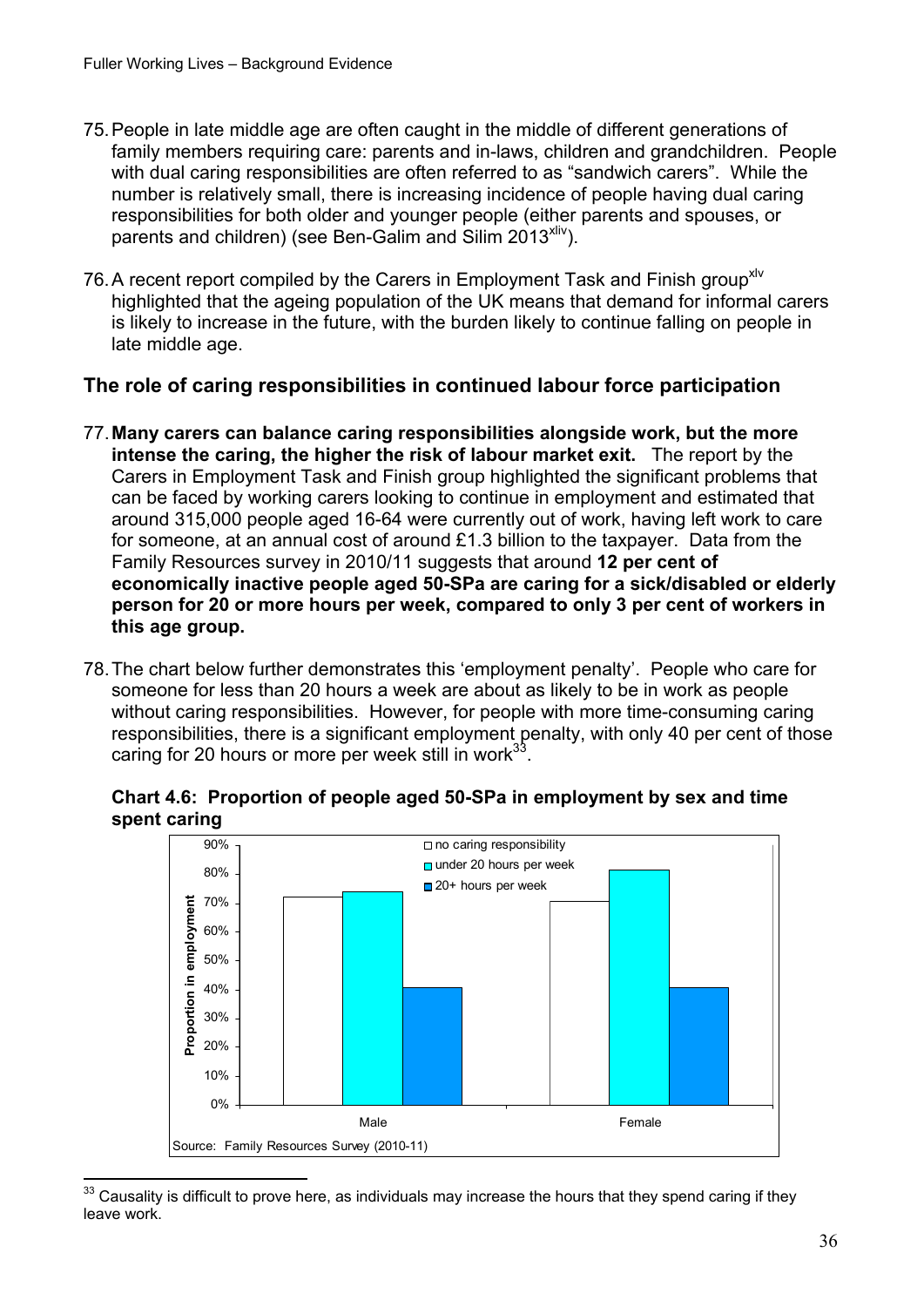- 79.There may still be problems for people who care for someone for fewer than 20 hours per week. Recent evidence from the English Longitudinal Study of Ageing<sup>xlvi</sup> has suggested that, for older people in particular, taking on caring responsibilities for as little as 10 hours per week can lead to exit from work.
- 80.Formal support for carers is available for those who spend longer hours caring. For example, Carer's Allowance and most Local Authority support for carers is only available for those caring for 35 hours or more per week, whilst Carers Credits towards State Pension are available at 20 hours or more per week. This can mean that while people caring for fewer hours per week are still at risk of work exit, they can be invisible to services, and often they do not raise the issue with their employer.
- 81.It is important to remember that maximising employment amongst carers isn't just about balancing work and care, but re-engaging with the labour market once caring responsibilities change or come to an end. People caring for ill children are most likely to be caring for a long time (10 years or more). For people looking after ill parents, the durations tend to be shorter<sup>34</sup>. Long periods away from the labour market can make returning to work a daunting prospect.

#### **What can help carers stay in employment?**

- 82.There are numerous factors that have been found to influence a carer's decision to remain in or leave work. The following were identified in a report by Arksey et al  $(2005)^{x|Vii}$ :
	- **Financial factors** household incomes and mortgages; availability of pensions or welfare benefits
	- **Health and well-being** many carers are in poor health themselves, and caring can take a toll on health of the carer
	- **Personal factors**  identity; freedom and independence; commitment to career
	- **Work-related issues** supportive employers; finding the right job; flexibility; reliability; working hours; retirement/redundancy packages
	- **Care and support services** general service provision; and care provision; charging
	- **Factors related to the care recipient** commitment to the care recipient; the care recipients' wishes and needs
	- **Distance and travelling times** the need to respond to unexpected demands from the care recipient
- 83. The recent Carers in Employment Task and Finish Group<sup>xiviii</sup> report concluded that the following can help carers stay in employment:
- 84.**Quality, trusted care provision and support services**. Many carers find that the care and support services they and their families need are inadequate, unaffordable or hard to access, and that information about them is difficult to find or navigate. One of the main reasons carers give for stopping working or reducing their hours is a lack of suitable practical support. Care and support services are often perceived to be of poor quality, or are not shaped around the needs of the carer.

 $\overline{a}$  $34$  Survey of Carers in households in England (2009/10).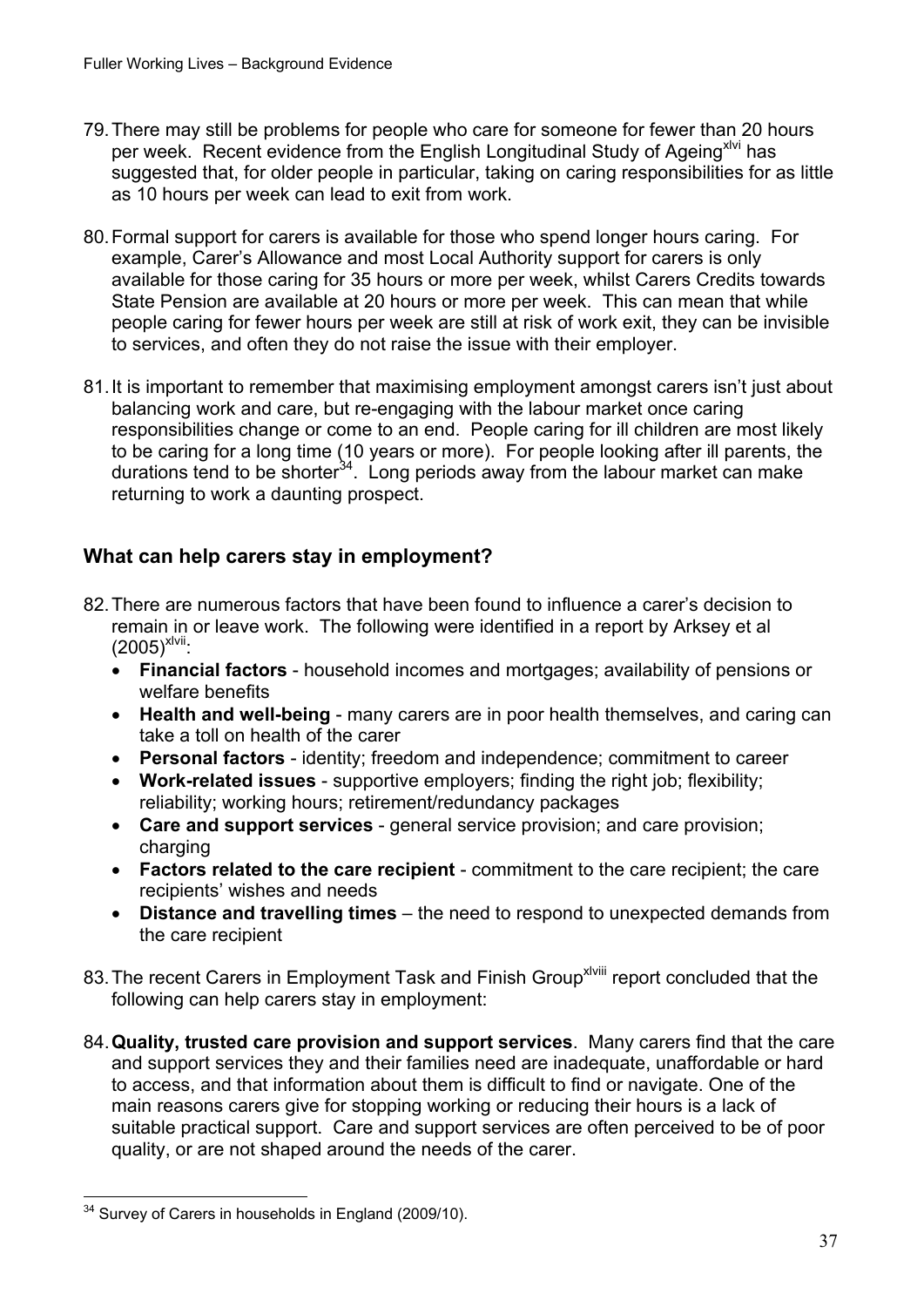- 85.**Workplace support**. Caring is often a hidden issue in the workplace and subsequently carers can be poorly supported. In Carers UK's 2013 State of Caring Survey<sup>xlix</sup>, nearly 22 per cent of working carers said that their employer was not supportive of their caring role and 25 per cent said that, although their employer was sympathetic, they did not offer support. Access to flexible working opportunities, unpaid leave, and flexibility to respond to unexpected demands are all deemed important.
- 86.**Assistive Technology.** Working carers can benefit from the use of assistive technology products and services, but many carers are not aware of these solutions or how to access them. Effective assistive technology solutions do not necessarily need to be complex, IT-based systems. For instance, pill dispensers that remind people to take their pills can play an important role in assuring carers that the person they care for is taking their medication, and can therefore give carers the peace of mind they need to be able to continue working. Similarly, fall alarms that alert the carer if the person they care for suffers a fall can also play an important role in helping carers to feel comfortable leaving the home to go to work.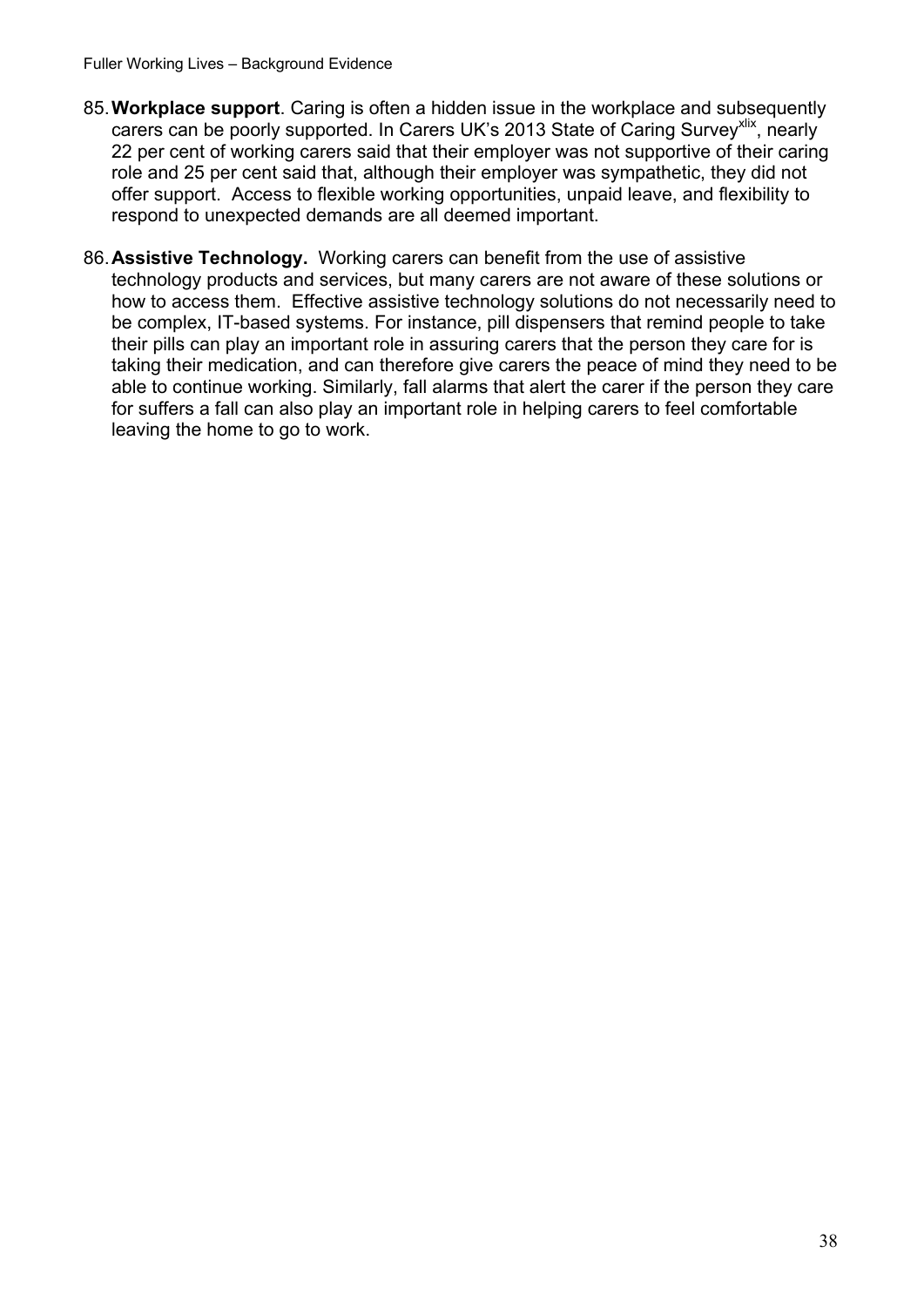## <span id="page-38-0"></span>4d: Skills and back to work support

#### **The risk of redundancy for older people**

- 87.**Redundancy can provide the push into early retirement for older workers**. Around one in five people out of work aged 50-SPa who had stopped working in the last 8 years said that redundancy was the main reason that they left work $35$ .
- 88.**Once unemployed, older people are more likely to become long-term unemployed.** Forty seven per cent of unemployed people aged 50-64 had been out of work for a year or more compared to 40 per cent of 25-49-year-olds and only 33 per cent of unemployed 18-24-year-olds (DWP Older Workers Statistical Information Booklet 2013<sup>1</sup>).
- 89.**They are also more likely to stop actively seeking work and become economically inactive**. Tracking cohorts of unemployed people over the course of a year showed that 27 per cent of unemployed people aged 50-SPa were economically inactive a year later compared to only 19 per cent of people aged 25-49<sup>36</sup>.

#### **The importance of keeping skills up to date**

90.As shown in the chart below, **participation in work-related training is lower amongst older workers**, and any training undertaken tends to be of relatively short duration. Research has also shown that it tends to be more narrowly focussed towards the employee's current role rather than wider career development (McNair 2011<sup>ii</sup>).



**Chart 4.7: Proportion of employees participating in a training course in the last 4 weeks by age and duration of training** 

 $\overline{a}$ 

 $35$  DWP calculations using Labour Force Survey (derived from chart 4.1).<br> $36$  DWP calculations using 5 quarter longitudinal Labour Force Survey (2010-2011).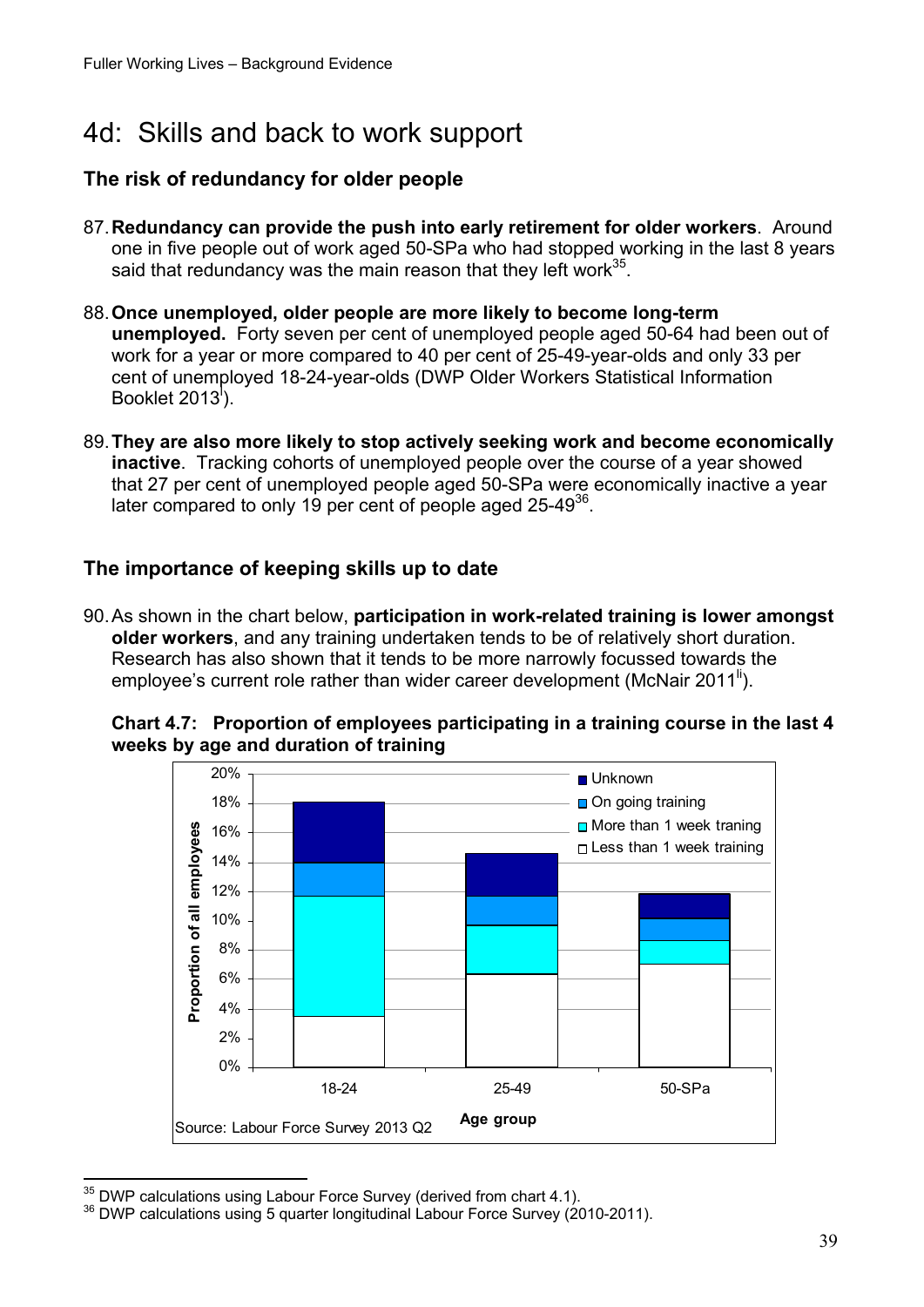- 91.**Older people are also less likely to regularly change jobs**lii The proportion of people aged 50-SPa who had changed jobs in the last 12 months was five per cent, compared to eight per cent of workers aged 25-49, and those in work aged 50-64 have an average job tenure of 13 years compared to only 7 years for people aged 25-49<sup>liii</sup>. Reasons for this decline in labour market mobility can include familiarity and reluctance to change, perceived security, and the "pensions trap" i.e. a worry about what a change of job might mean for pensions entitlements (McNair 2011<sup>liv</sup>).
- 92.The decline in labour market mobility and training plays a part in reducing the flexibility of older workers who may be forced to change jobs and puts them at risk of not finding alternative employment.

#### **Older people and back to work support**

- 93. Evidence from the evaluation of the Jobcentre Plus offer (Coulter et al 2012<sup> $\vee$ </sup>) suggests that **older jobseekers are less confident that their skills are up to date**. Twenty nine per cent of claimants aged 50 and over said they were not confident their skills were up-to-date compared to just 14 per cent of 18-24-year-olds. While older jobseekers are no less confident that they would perform well in an interview, **they are less confident that an employer would offer them an interview in the first place**. Only 16 per cent of 18-24-year-olds said they were not confident employers would offer them an interview compared to 25 per cent of 25-49-year-olds and 41 per cent of those claimants aged 50 and over.
- 94. A DWP research report (Kirkpatrick 2012<sup> $W$ )</sup> looking specifically at the barriers faced by older jobseekers found that the most common factor across groups of older jobseekers was a lack of modern job search skills. These include IT skills, searching and applying for jobs online, and writing modern CVs or competency-based application forms. The report found that: "Nearly 80 per cent of [Jobcentre Plus] Advisers responding to the online survey mentioned that a lack of these linked skills and a limited knowledge of modern recruitment practices act as key barrier to older claimants securing interviews and ultimately finding employment." (Kirkpatrick 2012, p.16)
- 95.The same report found that some older jobseekers had a mentality of "winding down" to retirement, commonly from age 60 despite actual and planned increases in State Pension age.

#### **What can help older people to find work following redundancy?**

- 96.**Active career planning and continual skills refreshment while in work** are viewed by many as important for older workers. Most training needs are unrelated to age; however, there are a number of areas where age plays a particular part (see Felstead  $2011^{\text{Ivii}}$ ). They include:
	- **Updating skills** to prepare for new processes, technologies and ways of working;
	- **Basic education**, since older people are more likely to have basic skills needs, and this is likely to be a significant barrier in applying for jobs;
	- **Lifecourse planning** to help people make informed decisions about career changes, self-employment, flexible working and the timing of retirement;
	- **Succession and mentoring**, where training provides a means for older workers to transfer their skills and knowledge to younger colleagues.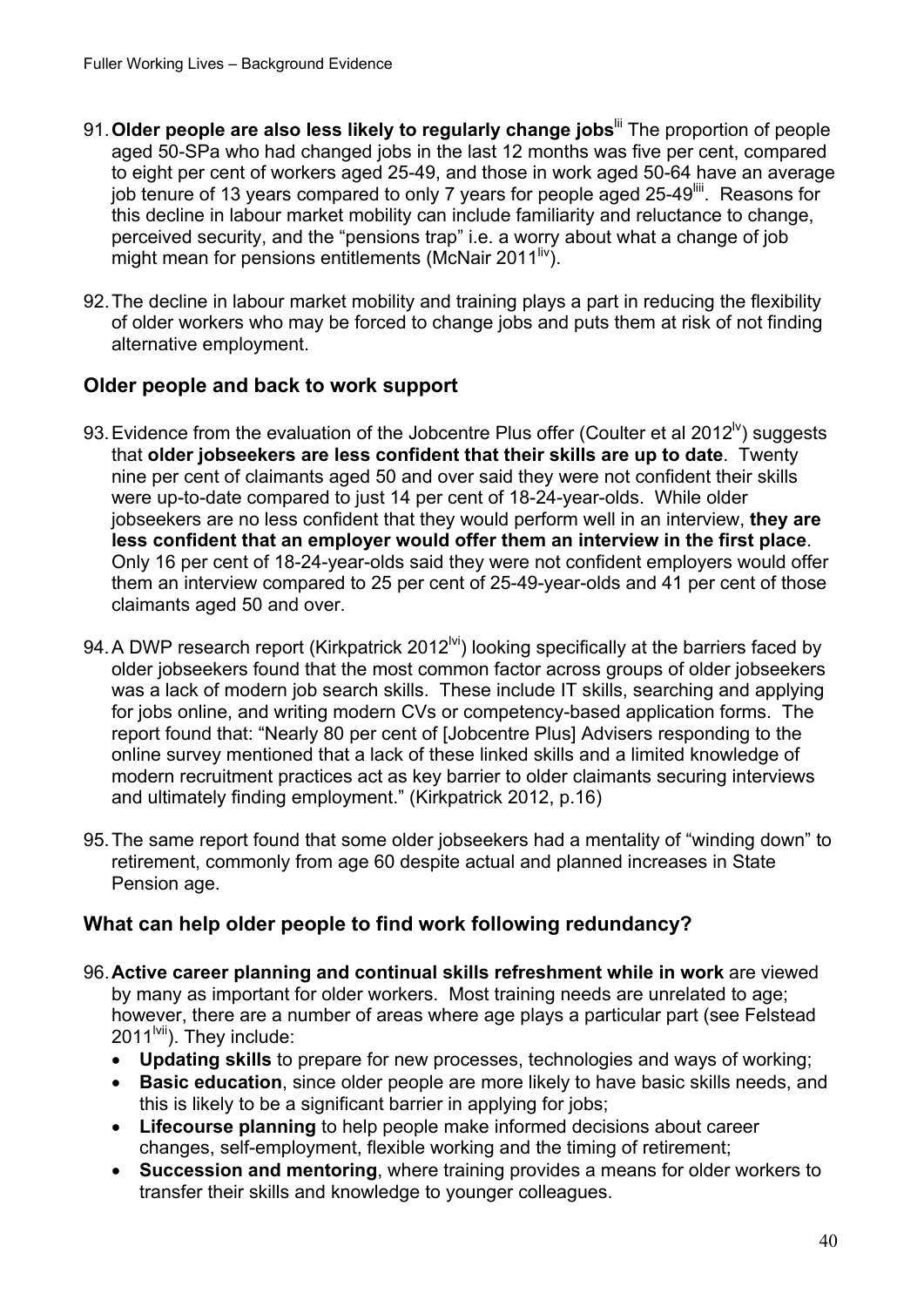- 97.Historically, "careers services" have concentrated largely on young people, although where services are offered to older workers there is evidence that the results have been positive for employers and employees (McNair, 2008<sup>Iviii</sup>). Although most careers guidance is not age-specific, older people do have a set of distinctive needs, including advice on the retirement decision and strategies for remaining employable after 50, both of which require an integrated understanding of skills and training, finance (including implications for pensions) and health (Ford et al 2006<sup>lix</sup>).
- 98.**Availability of part-time, flexible and self employment opportunities is important**. As we saw in section 3 of this document, of the older people who are still in employment, much higher proportions are in part-time employment or are selfemployed.
- 99.There are a number of measures designed to help older people back to work, these include:
	- **Work Programme** supports people who are long term unemployed or at risk of long term unemployment into sustainable employment. Providers are paid primarily for the results they achieve and they are paid more for supporting people who are harder to help. Since it was launched in June 2011 to end of December 2013 257,000 people aged 50 and over have participated (18 per cent of all participants) and of those, 29,000 have achieved job outcomes (12 per cent of all job outcomes)<sup>1x</sup>. Of the 257,000 people, 187,000 had been on JSA (16 per cent of all JSA participants) and 70,000 had been on IB/ESA – this represents a high proportion (30 per cent) of all IB/ESA participants.
	- **New Enterprise Allowance** supports those looking to start their own business by providing access to finance and support from local business mentors. Since the start of the scheme to the end of December 2013, 23 per cent out of over 40,000 starting the allowance have been people aged 50 and over<sup>lxi</sup>. Nearly four fifths of the first cohort of participants remained continuously off out-of work benefits for 12 months following the start of their allowance claim  $\frac{dx}{dx}$ ; this is a good result given that the first participants in the scheme had been on JSA for more than 6 months prior to starting.
	- **Sector-based work academies** offer pre-employment training, work experience placements and a guaranteed job interview in England and Scotland. Since the start of the scheme to end of November 2013, there have been 8,960 starts by people aged 50 and over on sector-based work academy pre-employment training Xill.
	- **Help to Work** is a new scheme to support long term unemployed Jobseeker's Allowance claimants returning from the Work Programme back to work. Advisers refer jobseekers to one of the following based on the individual claimant's circumstances: intensive coaching, a requirement to meet with the Jobcentre Plus adviser every day, or taking part in a community work placement for up to 6 months. Key to the development of Help to Work was evidence from the Support for the Very Long Term Unemployed Trailblazer Randomised Control Trial which tested forms of intensive coaching and community work placements against standard Jobcentre Plus activity. The trailblazer showed positive results with claimants having increased motivation, ambition and confidence, and spending less time in benefit and more time in work when compared to the control group<sup>lxiv</sup>. In addition, the highest benefit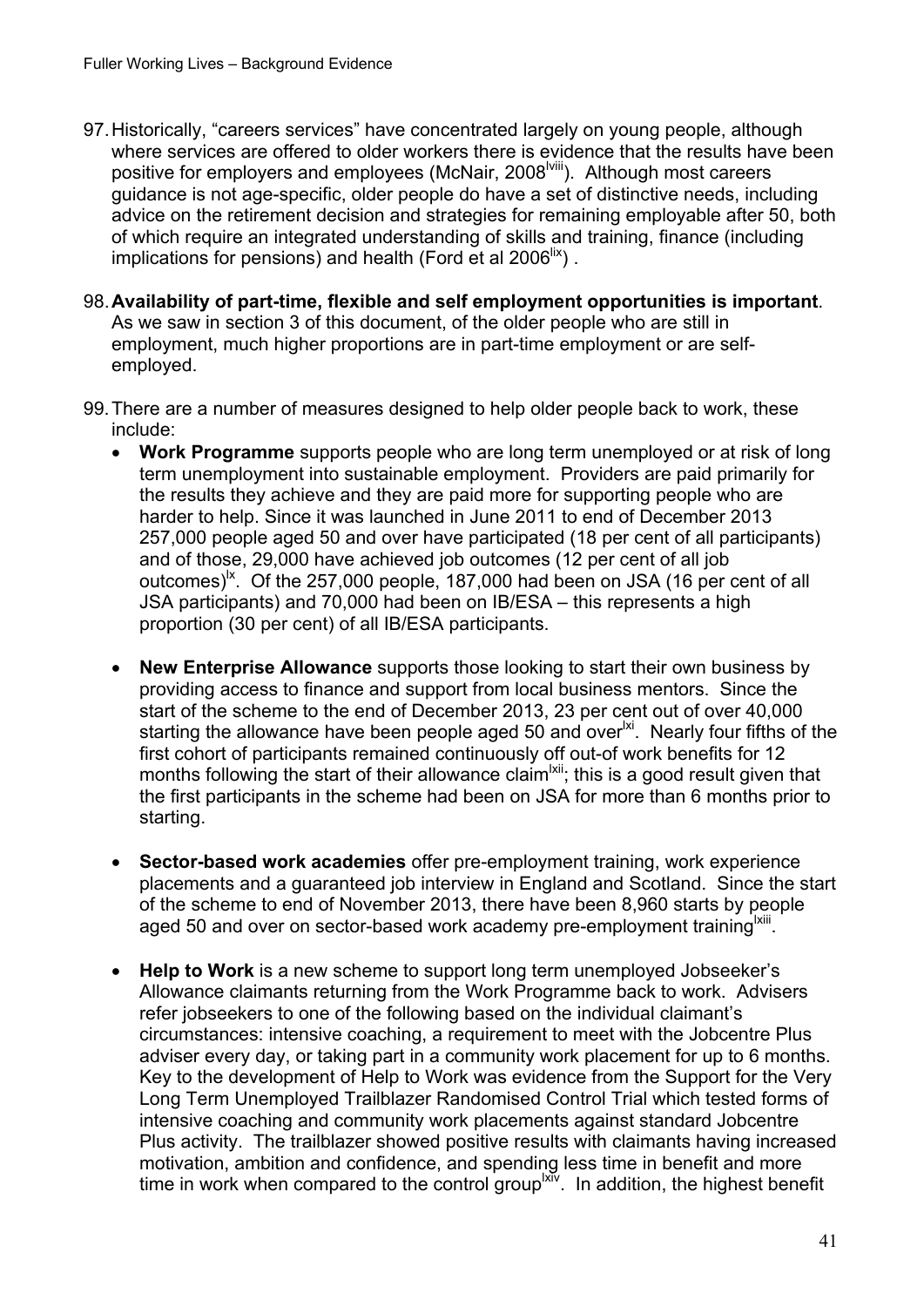and employment impact was for claimants aged 50 and over – so it will be important to give close attention to see how effective Help to Work can be for older people.

- **More intensive Jobcentre Plus adviser support**: The 2013 Spending Review announced a series of conditionality measures to increase support to Jobseeker's Allowance claimants from the start of their claim. This includes the introduction of new "day one" conditionality measures, weekly signing for around half of all claimants, quarterly review interviews for all, and screening for English language skills. This package will help deliver additional support to those who need it, including older jobseekers who may need more focused help to get back into work.
- **Local tailored support:** Provision and support is also being developed and implemented in local areas by Jobcentre Plus tailored to the needs of older claimants in the area. This is helping us learn more about what works most effectively for supporting older claimants back to work.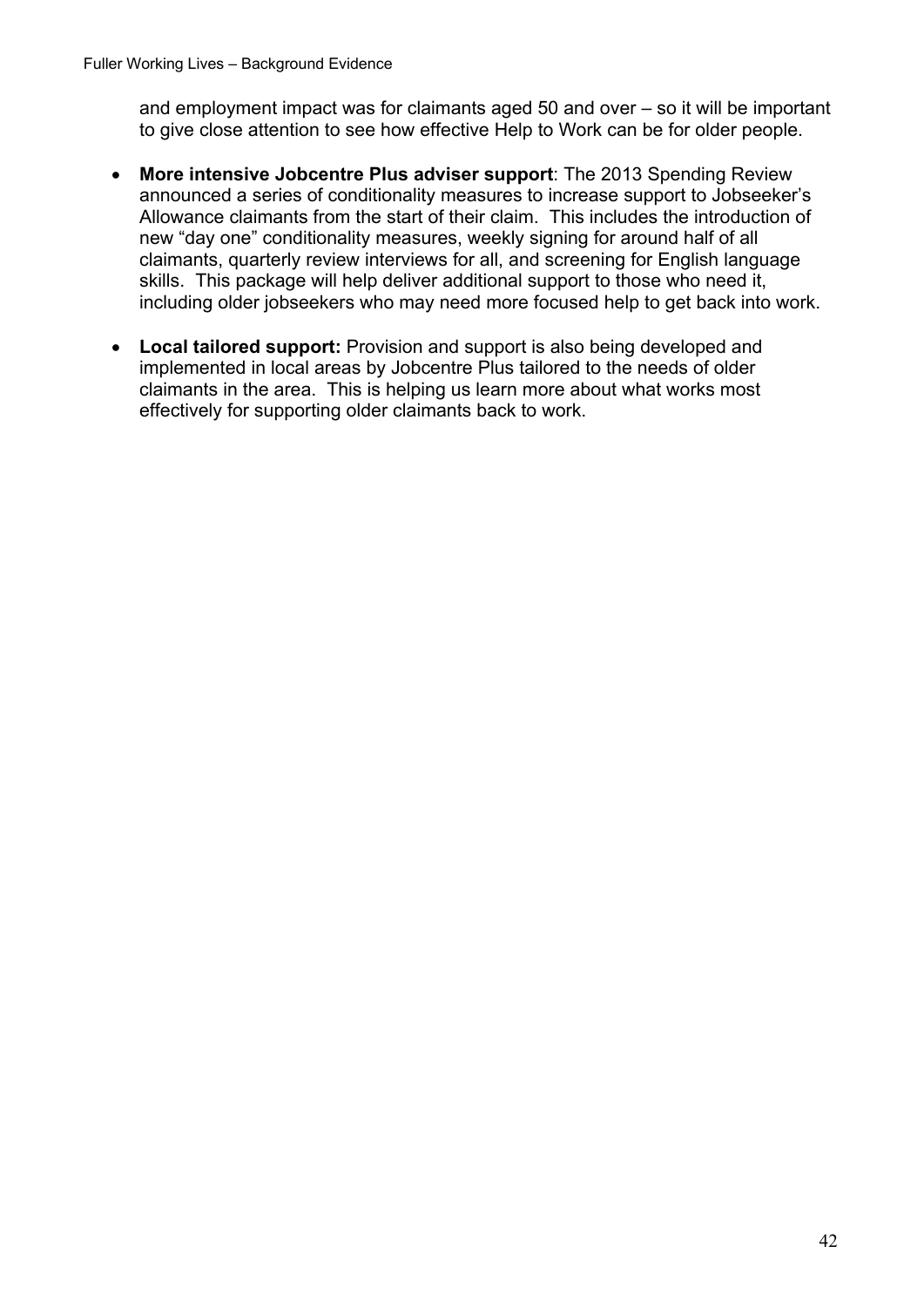## <span id="page-42-0"></span>4e: Personal finances and incentives

#### **The importance of incentives**

- 100. Research has shown that the financial incentives or disincentives to carry on in work play a large part in explaining overall patterns of retirement. Work by Gruber and Wise  $(2004)^{xy}$  shows that differences in financial incentives between countries are highly correlated to levels of worklessness amongst older men in that country.
- 101. It is important to remember that the financial implications of retirement are a factor for people across the income distribution. Recent research (Banks et al 2014<sup> $|xvi$ </sup>) shows that for higher earners, the availability of private pensions is important, while for a smaller number of people on the lowest incomes, disability benefits and other meanstested benefits can be an important consideration. State Pensions and a partners' situation including their earnings are also important as couples tend to make decisions about work and retirement jointly.

#### **Where do people who are out of work between 50 and SPa get their income?**

102. Chart 4.8 below shows the main sources of household income for people aged 50 SPa who are not in work.



**Chart 4.8: Constituents of household income for workless people aged 50-SPa** 

 For workless people aged 50-SPa, over half get some income from **working-age benefits** and for around three out of ten people these benefits make up more than half of household income. Several studies have cited the importance of benefits, particularly disability benefits, as a route into early exit from the labour market (see OECD 2006<sup>lxvii</sup>). The research by Banks et al (2014)<sup>lxviii</sup> suggests that the level of income provided by disability benefits and other working-age benefits is low compared to what most people could earn in work, so they only act as a strong financial incentive for those on the very lowest incomes.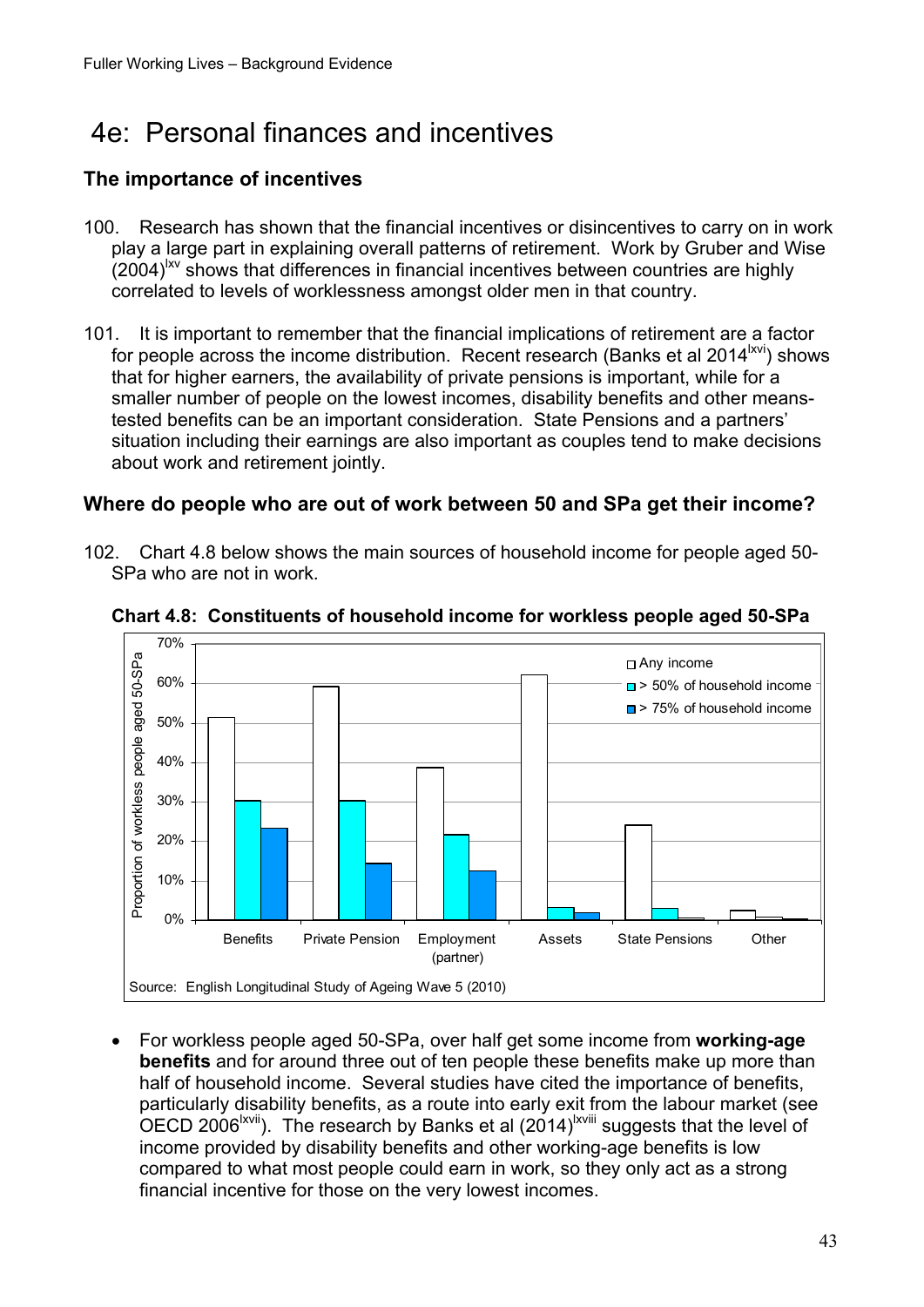Fuller Working Lives – Background Evidence

- Almost 60 per cent of workless people are drawing some income from a **private pension**, and, for around 30 per cent they make up over half of total household income. The financial incentives provided by private pensions are very important in determining overall patterns of retirement, although their effect varies:
	- o **Generous defined benefit occupational pension schemes have historically been associated with early retirement** (see Banks and Tetlow, 2008), as there is often little incentive to work past the normal retirement age for the scheme, and normal pension ages have often been before State Pension age.
	- o **Defined contribution scheme members tend to work longer** possibly a combination of them typically being less generous than defined benefit schemes, and a much clearer link between working longer and building up a larger pension pot which over a shorter retirement provides a higher income (see Banks and Tetlow  $2008$ <sup> $\text{txi}$ </sup>).
- Having a **partner who is working** is an important factor for many people. Just under 40 per cent of workless people aged 50-SPa live in a household with some employment income from their partner, and just over 20 per cent get more than half of their household income from a working partner.
- **Other assets** such as investment income and properties are also used to provide an income for people who aren't working. Over 80 per cent of workless people have some income from assets, but mostly the amounts are very small (interest from savings for example). They make up more than half of income for only around 3 per cent, suggesting that while many people draw on them, few use their assets and non-pension wealth as their primary means of providing a regular income to fund an early retirement.
- **State pensions** are also a factor for some. While people under State Pension age are not eligible themselves, a large number have a partner who is above the SPa. Our analysis suggests around a quarter of workless people aged 50-SPa have a partner who is in receipt of State Pension, but it makes up over half of household income for only a small number of people (around 3 per cent) so is probably not a major financial factor in early retirement decisions. However, it is well known that couples often time their retirement to coincide, and also that State Pension age can act as an "anchor" for people's expectations about retirement, so the older partner reaching State Pension age may still be an important determinant of early retirement.
- 103. **Debt is also an important factor in retirement decisions.** People with mortgage debt have been shown to retire later than those who own their home outright (see Banks and Tetlow 2008<sup>lxx</sup>), and being debt free has been cited in qualitative research as an enabler of early retirement (Irving et al  $2005^{\text{txx}}$ ).

#### **How can financial incentives including the pension and benefit systems support working longer?**

 work. Historically, unlike the UK, the pension systems of several European countries 104. **Ensure that it pays to work.** To ensure people have an incentive to continue working it is important that they are able to improve their financial situation by staying in have made receipt of a state pension conditional on leaving work, and have not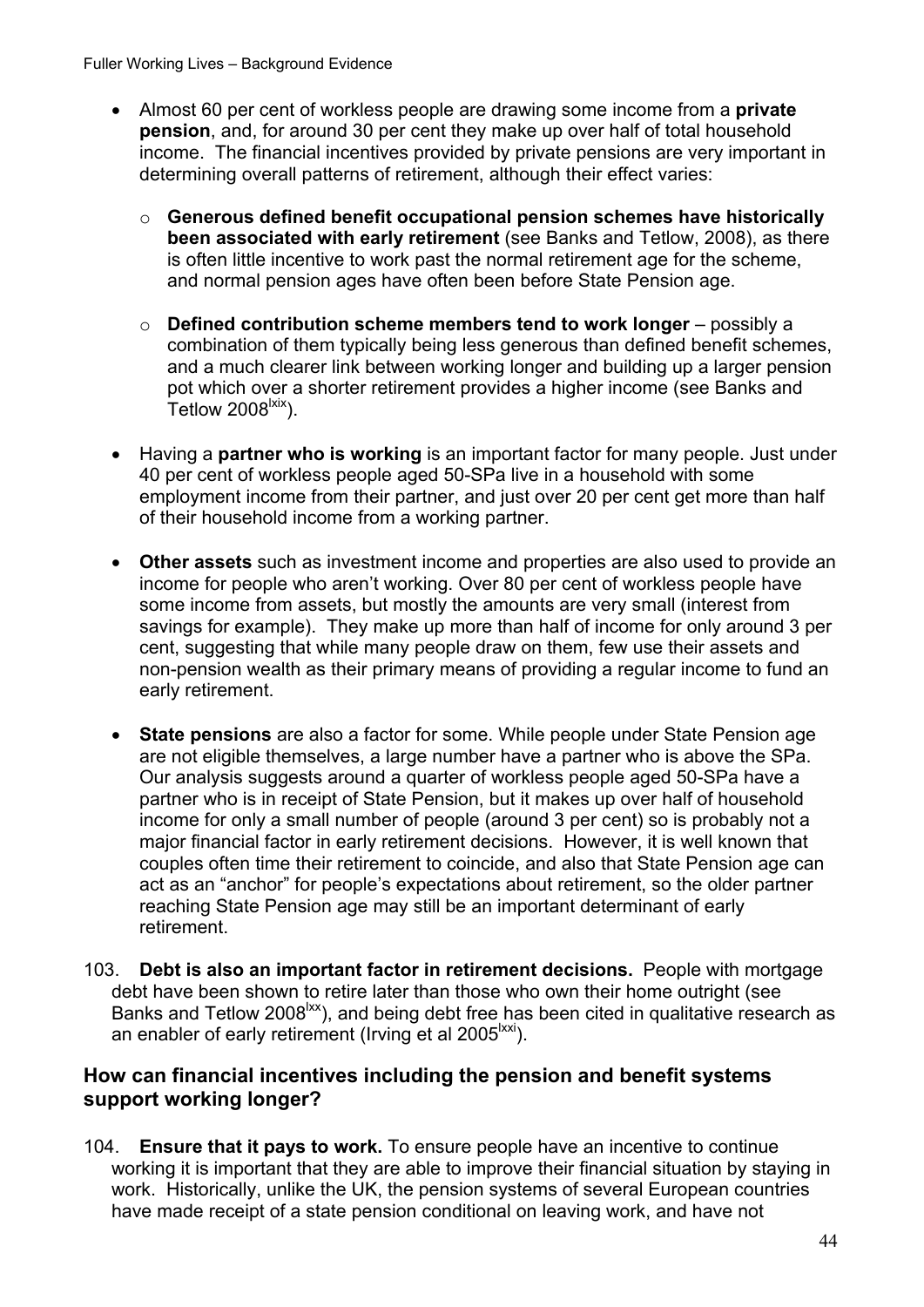adequately rewarded those who defer receipt of their pension and carry on in employment. Internationally, many pension systems which contain these perverse incentives have been, or are being reformed.

- 105. Disincentives to work can also be found in the tax and benefit systems. Universal Credit which is being introduced by this Government to replace the majority of workingage benefits is an attempt to simplify the existing complex system, and provide a clearer incentive to work. In the current benefit and tax credit system, there are a number of benefit rules which have seen benefits or tax credits completely withdrawn when someone works over a threshold number of hours per week, or being withdrawn sharply as earnings increase. This has led to large numbers of people feeling better off out of work, or constrained to working a particular number of hours for fear of losing their benefits<sup>lxxii</sup>.
- 106. **Ensure people have sufficient information and guidance to make good decisions about retirement.** We know that many people have a limited understanding of their finances and don't actively plan for the future, and the analysis presented here has shown that an early retirement often comes as a "shock" rather than being a planned event. Nonetheless, considering the financial consequences of retirement is especially important, particularly as successive generations are likely to live longer than their predecessors. The new freedom to access defined contribution pension pots in full from the age of 55 announced in the 2014 Budget will offer savers unprecedented flexibility in how to use their retirement savings, which will also provide the opportunity to retire more flexibly. However, it also makes it crucial that people understand the financial implications of leaving work, and what benefits working longer could bring.

#### **How does the UK system currently look in terms of financial incentives?**

- 107. While a thorough review of the financial incentives in the UK tax, benefit and pension systems is beyond the scope of this report, we can point to some of the main features:
- 108. **There are many positive features that ensure older people have an incentive to continue in work:** 
	- It is possible to combine the receipt of both private and state pensions with earnings from employment.
	- People who choose to defer the receipt of their State Pension while working will get an actuarially fair increase in their payments when they do choose to claim it.
	- People who stay in work past State Pension age pay no National Insurance on their earnings.
	- Defined contribution pensions offer a clear financial gain to workers who choose to delay receipt while continuing to save.

#### 109. **But the incentives to work longer still aren't perfect:**

 Many working-age and pensioner benefits contain rules that limit availability to those working under a certain number of hours, or withdraw benefits sharply as earnings increase. For example the working hours rules in Jobseekers Allowance and Working Tax Credits, and a 100 per cent withdrawal rate in the Guarantee Credit element of Pension Credit.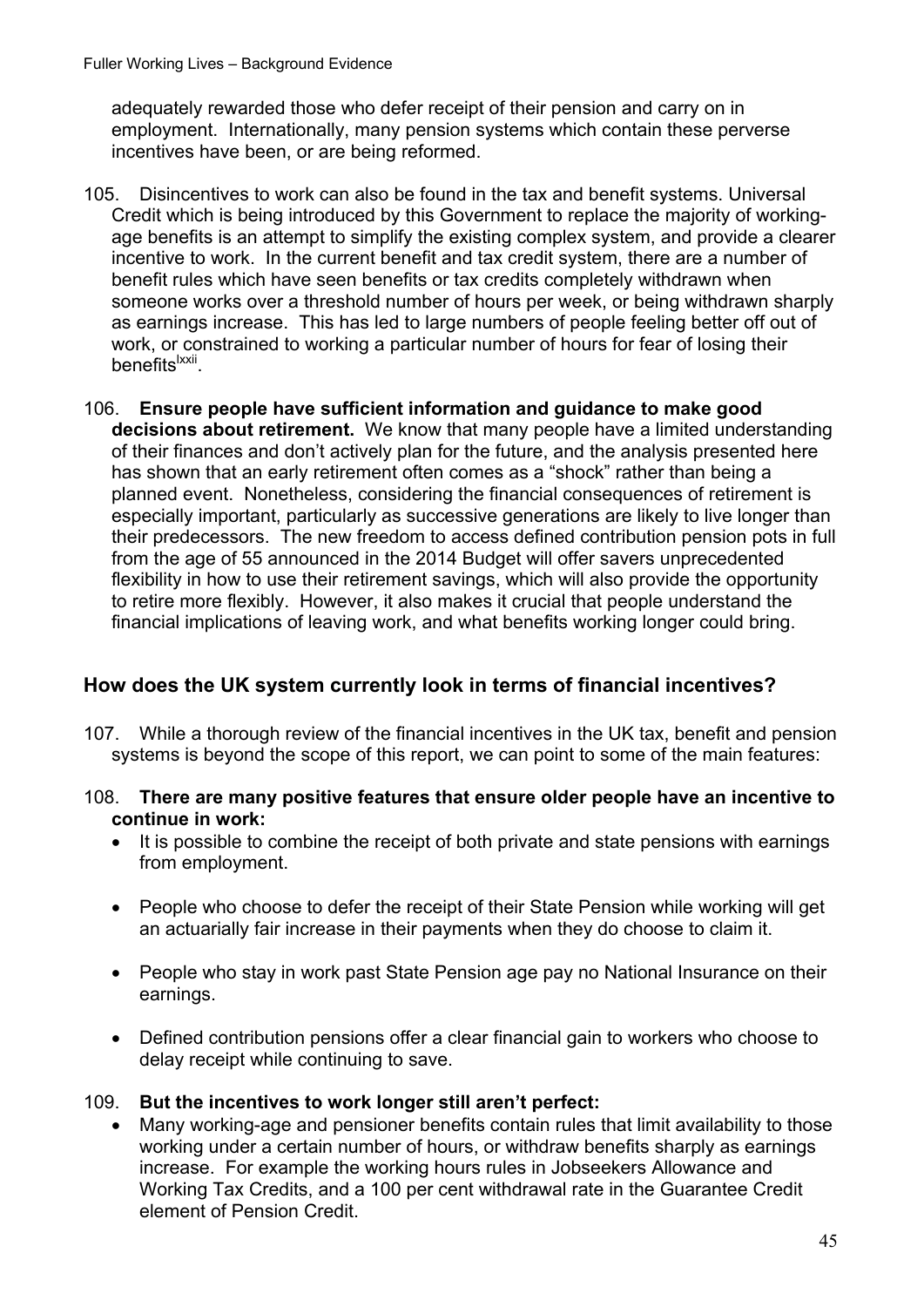- Depending on specific scheme rules, defined benefit occupational pensions can often contain little financial reward for people who delay receipt past their normal pension age.
- The Guarantee Credit element of Pension Credit, which is available to many people before they reach their State Pension age, can be more generous than working-age benefits, and has no work-related conditionality.

#### **However, much is already being done that will improve the incentives for people to work longer**

- 110. While most of the following are not being introduced primarily with the objective of increasing work incentives (with the exception of Universal Credit), there are a number of changes planned and underway which should improve the financial incentives for older people to remain in work. For example:
	- State Pension ages are increasing, with women's State Pension age due to reach equality with men's at 65 in 2018, and further increases for both men and women, to 66 by 2020, and 67 by 2028.
	- The minimum age at which the Guarantee Credit element of Pension Credit is available is increasing at the same rate as women's State Pension age.
	- The Government's welfare reform programme is focussed on making work pay. This includes the replacement of Incapacity Benefit with Employment Support Allowance, but above all, Universal Credit which will replace most working-age out-of-work benefits and provide a clearer incentive to continue in employment. Furthermore, in the future it is anticipated that mixed age couples (where one partner is below the Pension Credit qualifying age and one is above it) will claim Universal Credit rather than Pension Credit. As a result the younger partner will retain their link to the labour market and, should the older partner be in paid employment, he or she will see improve returns on earned income.
	- Automatic enrolment in a workplace pension will widen access to definedcontribution pensions and ensure that more employees will receive a better retirement income if they stay in work.
	- Public sector pension reform, where benefits will be changed to career average asopposed to final salary and accrual past Normal Retirement age will increase work incentives for public sector workers.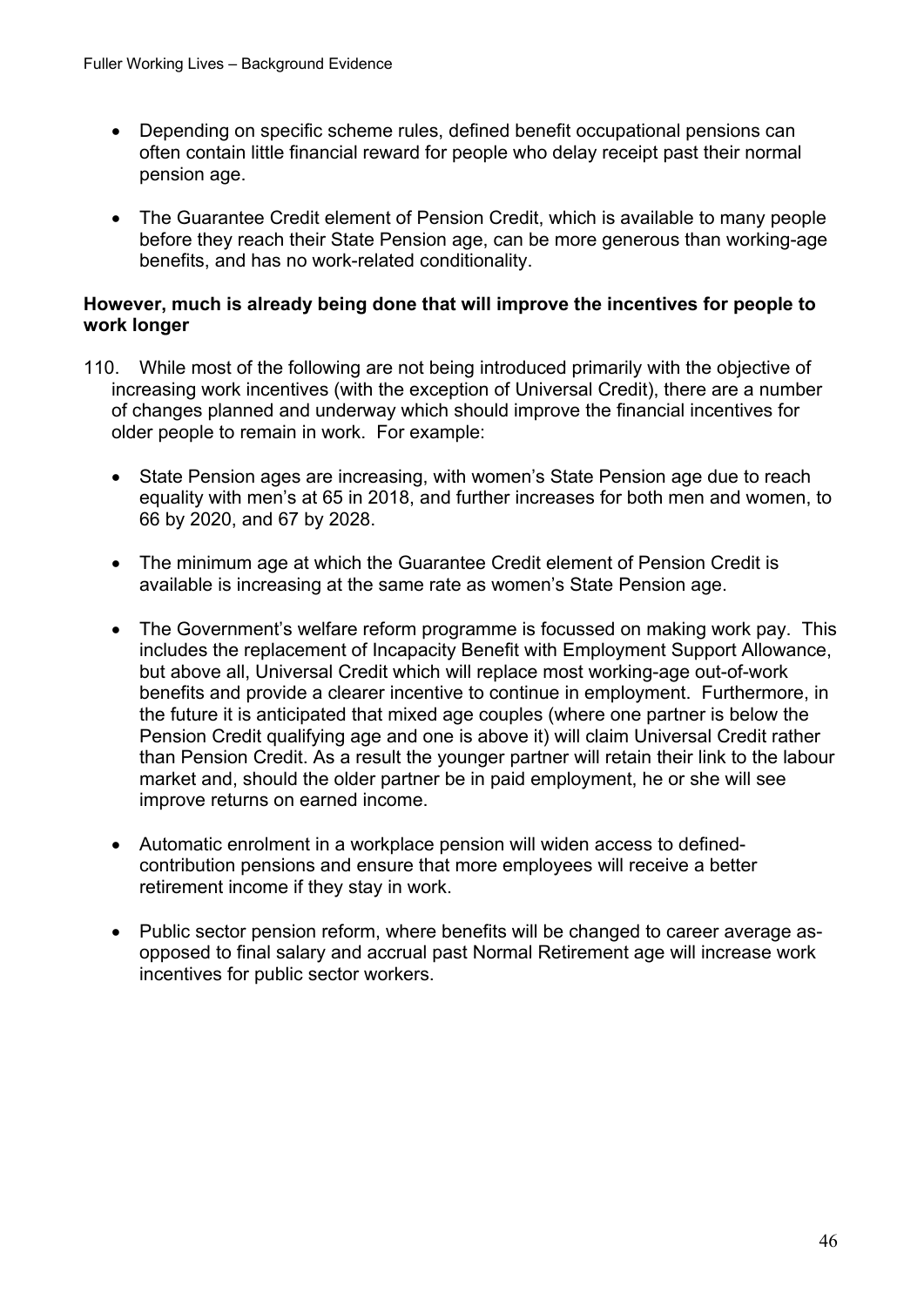## <span id="page-46-0"></span>4f: The importance of employers

- 111. As the analysis in this chapter has shown, the problem of early labour market exit does not have one clear cause. A range of solutions are appropriate to reflect the complex set of problems. There are roles for both Government and employers in affecting change and helping people to work longer. Actions that can be taken include:
	- Health-focused measures such as preventative action for common work-related conditions, condition management and occupational health provision, flexible employment opportunities and job redesign/reassignment.
	- Ensuring financial incentives inherent in the tax and benefit systems clearly make work pay, and that disincentives to remaining in work are minimised.
	- Promoting a dynamic labour market for older workers, widening access to workbased training, active career planning and appropriate out-of-work support.
	- Support for working carers through care and carers' support services, workplace support and flexibility, and assistive technology.
	- Setting the right legislative framework, promoting positive attitudes towards older workers (both amongst employers and employees themselves).
	- Ensuring people have an adequate understanding of the long-term financial implications of early retirement.
- 112. While some of these actions can be taken directly by Government, the majority are in the hands of employers, or will rely on joint working between government and employers. Many of the factors that can influence early labour market exit are highly specific to certain employers, occupations or industries – for example, the physical and mental demands of work, availability of part-time and flexible working options, pension schemes and organisational culture.
- 113. **Employees are more likely to listen to messages about work and retirement from their employer than from government.** Recent research commissioned by DWP suggested that the best way to change retirement behaviour is through situational (i.e. employment) influences (Weyman et al  $2012^{|x x|}$ ). Using channels trusted by employers and employees is preferable to government or linked organisations making high-level messages which may not be trusted when talking about retirement and fuller working lives.

#### **Are employers prepared for the needs of an ageing population?**

- 114. A recent survey of 480 senior executives found that over 70 per cent anticipated an increase in the proportion of their workforce aged over 60 by 2020, with the ageing population becoming one of the top three priorities on HR agendas xxiv.
- 115. **HR practitioners recognise the need to do more to manage an ageing**  workforce. Respondents to a 2010 survey of CIPD members<sup>lxxy</sup> identified the following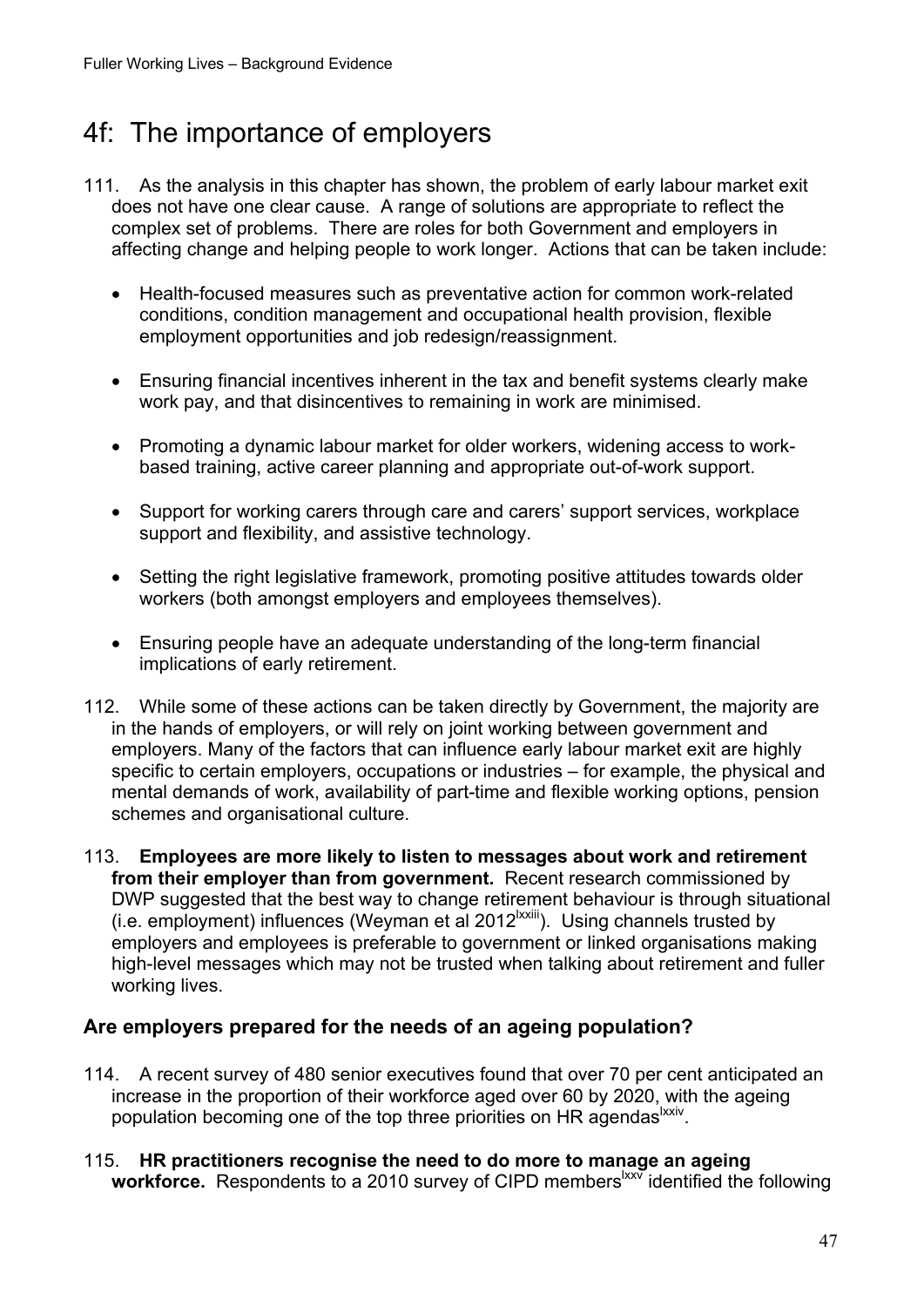key issues for their organisations to address in order to improve the approach of their organisation to managing an ageing workforce:

- $\bullet$  Refreshing the skills of older employees  $-60$  per cent
- Managing health and wellness 51 per cent
- Reviewing the retirement process  $-51$  per cent
- $\bullet$  Developing appropriate flexible working practices  $-49$  per cent
- Helping managers to be competent in managing older workers 49 per cent
- $\bullet$  Identifying the cost benefits of retaining an older workforce  $-45$  per cent
- Reviewing approaches to performance management 31 per cent
- Reviewing recruitment policies and practices 31 per cent
- Reviewing reward and recognition systems 23 per cent
- Considering redeployment opportunities 23 per cent
- 116. **However, there is still a feeling amongst HR practitioners that employers could do more.** In the same CIPD survey, only 14 per cent of respondents considered their organisation very well prepared to deal with an ageing population, and a third did not think their organisations had made any preparations.

#### **Which sectors are most important for fuller working lives?**

- 117. There are a small number of key sectors that can play a major role in helping the Government achieve its ambitions for fuller working lives. A high proportion of older people who had recently left the labour market had previously worked in just a small number of sectors.
- 118. Tables 4.3 and 4.4 show the number of older people who are currently economically inactive who had left work in the last 8 years<sup>37</sup>, according to the industry they had previously worked in. It also shows separately the proportion who said that they "retired" from their last job, and who left primarily for other reasons $38$ . While not a perfect measure, this gives a broad indication of the proportion of work exits that may be "voluntary". For example, almost two thirds of men who left jobs in Public Administration or Education left due to "retirement", compared with only around one third of those who had previously worked in Manufacturing, and one fifth of those who had previously worked in Construction.
- 119. **Half of economically inactive older men who had worked at some point in the last 8 years previously worked in one of just four sectors: Manufacturing, Construction, Transport, and Wholesale/Retail.** While this is partly due to their size and the fact that they tend to employ more older men than other sectors, there are many employees in these industries performing manual or routine work. In section 4b we saw that older people in these occupations are the most likely to stop working early due to ill health.
- 120. **Two thirds of workless older women who had worked in the last 8 years had previously worked in Education, Health/Social Care, Wholesale/Retail, or Public Administration**. Many had taken early retirement, but these sectors also contained the largest numbers of people who had left work due to illness or for family reasons.

<sup>37</sup> <sup>37</sup> The choice of 8 years is dictated by the design of the Labour Force survey, which only asks for details of previous employment if an individual had worked in the last 8 years.<br><sup>38</sup> Here we have only shown brackdowns

Here we have only shown breakdowns when the sample size is over 200 to guard against results being unreliable due to excessive sampling variability. See the supporting spreadsheet for more details.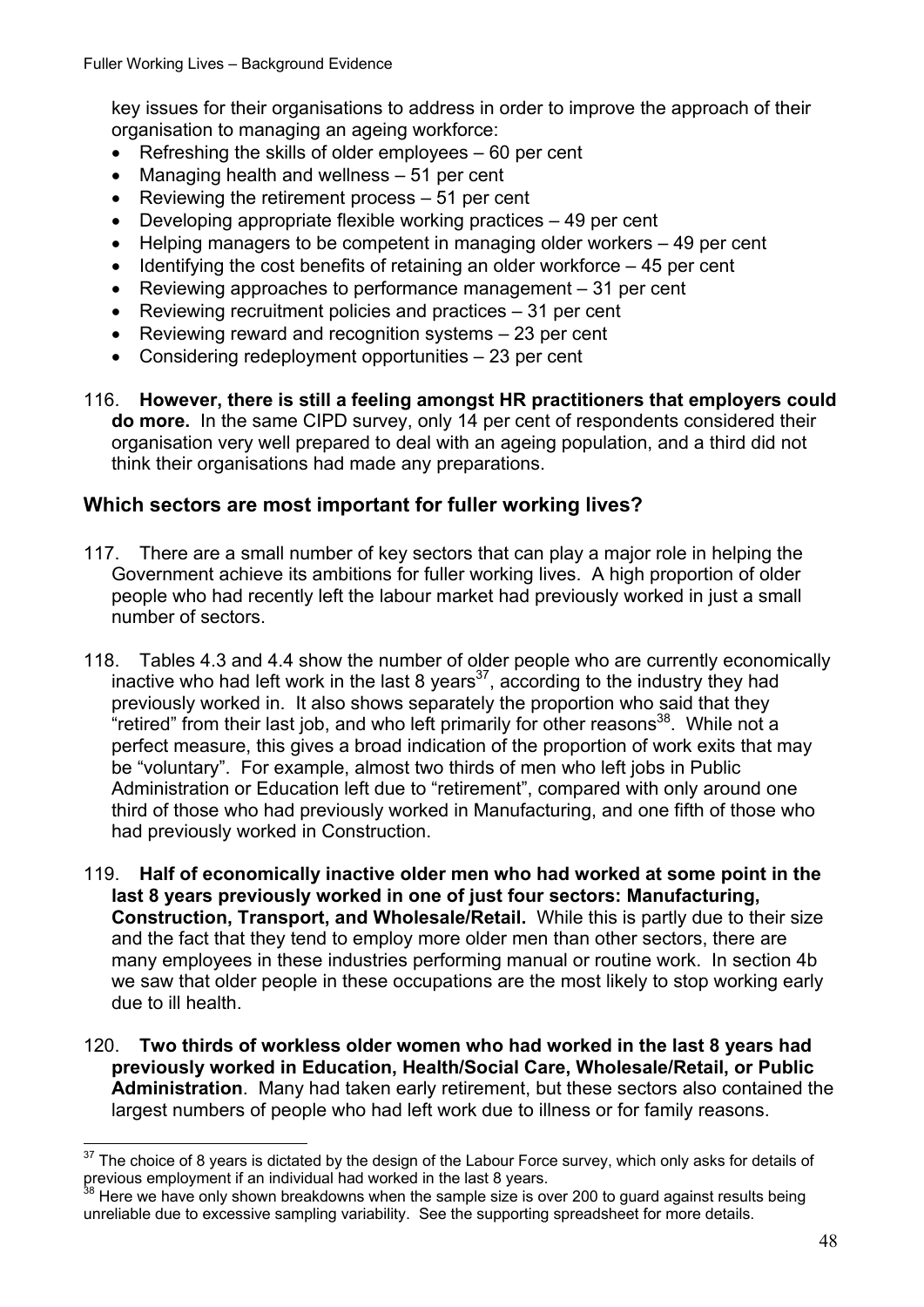|  | Table 4.3: Proportion of inactive men aged 50-SPa who had left work in last 8 years |  |  |  |
|--|-------------------------------------------------------------------------------------|--|--|--|
|  | by the last industry worked in <sup>39</sup>                                        |  |  |  |

| Total of 760,000 inactive men aged 50-<br>SPa who had worked in last 8 years | <b>Proportion of</b><br>inactive men<br>from sector | <b>Proportion</b><br>of those<br>"retired" | <b>Proportion</b><br>who left for<br>other reasons |
|------------------------------------------------------------------------------|-----------------------------------------------------|--------------------------------------------|----------------------------------------------------|
| Manufacturing                                                                | 17%                                                 | 33%                                        | 67%                                                |
| Construction                                                                 | 13%                                                 | 19%                                        | 81%                                                |
| Wholesale and retail trade                                                   | 10%                                                 | 27%                                        | 73%                                                |
| Public administration and defence                                            | 10%                                                 | 59%                                        | 41%                                                |
| Transportation and storage                                                   | 9%                                                  | 25%                                        | 75%                                                |
| Education                                                                    | 9%                                                  | 63%                                        | 37%                                                |
| Human health and social work activities                                      | 6%                                                  | 46%                                        | 54%                                                |
| Professional, scientific and technical                                       |                                                     |                                            |                                                    |
| activities                                                                   | 4%                                                  | 56%                                        | 44%                                                |
| Information and communication                                                | 4%                                                  | 37%                                        | 63%                                                |
| Administrative and support service                                           |                                                     |                                            |                                                    |
| activities                                                                   | 4%                                                  | 27%                                        | 73%                                                |
| Finance and Insurance                                                        | 3%                                                  |                                            |                                                    |
| Accommodation and food service                                               |                                                     |                                            |                                                    |
| activities                                                                   | 3%                                                  |                                            |                                                    |
| <b>Energy and Water</b>                                                      | 2%                                                  |                                            |                                                    |
| <b>Agriculture and Mining</b>                                                | 2%                                                  |                                            |                                                    |
| <b>Others</b>                                                                | 4%                                                  | 38%                                        | 62%                                                |

#### **Table 4.4: Proportion of inactive women aged 50-SPa who had left work in last 8 years by the last industry worked in**

| Total of 574,000 inactive women aged<br>50-SPa who had worked in last 8 years | <b>Proportion of</b><br>inactive from<br>sector | <b>Proportion</b><br>of those<br>"retired" | <b>Proportion</b><br>who left for<br>other reasons |
|-------------------------------------------------------------------------------|-------------------------------------------------|--------------------------------------------|----------------------------------------------------|
| Human health and social work activities                                       | 22%                                             | 24%                                        | 76%                                                |
| Education                                                                     | 21%                                             | 35%                                        | 65%                                                |
| Wholesale and retail trade                                                    | 15%                                             | 13%                                        | 87%                                                |
| Public administration and defence                                             | 8%                                              | 34%                                        | 66%                                                |
| Manufacturing                                                                 | 5%                                              | 20%                                        | 80%                                                |
| Administrative and support service                                            |                                                 |                                            |                                                    |
| activities                                                                    | 5%                                              |                                            |                                                    |
| Accommodation and food service                                                |                                                 |                                            |                                                    |
| activities                                                                    | 5%                                              |                                            |                                                    |
| Finance and Insurance                                                         | 4%                                              |                                            |                                                    |
| Professional, scientific and technical                                        |                                                 |                                            |                                                    |
| activities                                                                    | 3%                                              |                                            |                                                    |
| Transportation and storage                                                    | 2%                                              |                                            |                                                    |
| Information and communication                                                 | 2%                                              |                                            |                                                    |
| Construction                                                                  | 1%                                              |                                            |                                                    |
| <b>Agriculture and Mining</b>                                                 | 1%                                              |                                            |                                                    |
| <b>Energy and Water</b>                                                       | $0\%$                                           |                                            |                                                    |
| <b>Others</b>                                                                 | 6%                                              | 15%                                        | 85%                                                |

 $39$  Industrial sectors are grouped by UK Standard Industrial Classification 2007 – see Annex B for more details.

 $\overline{a}$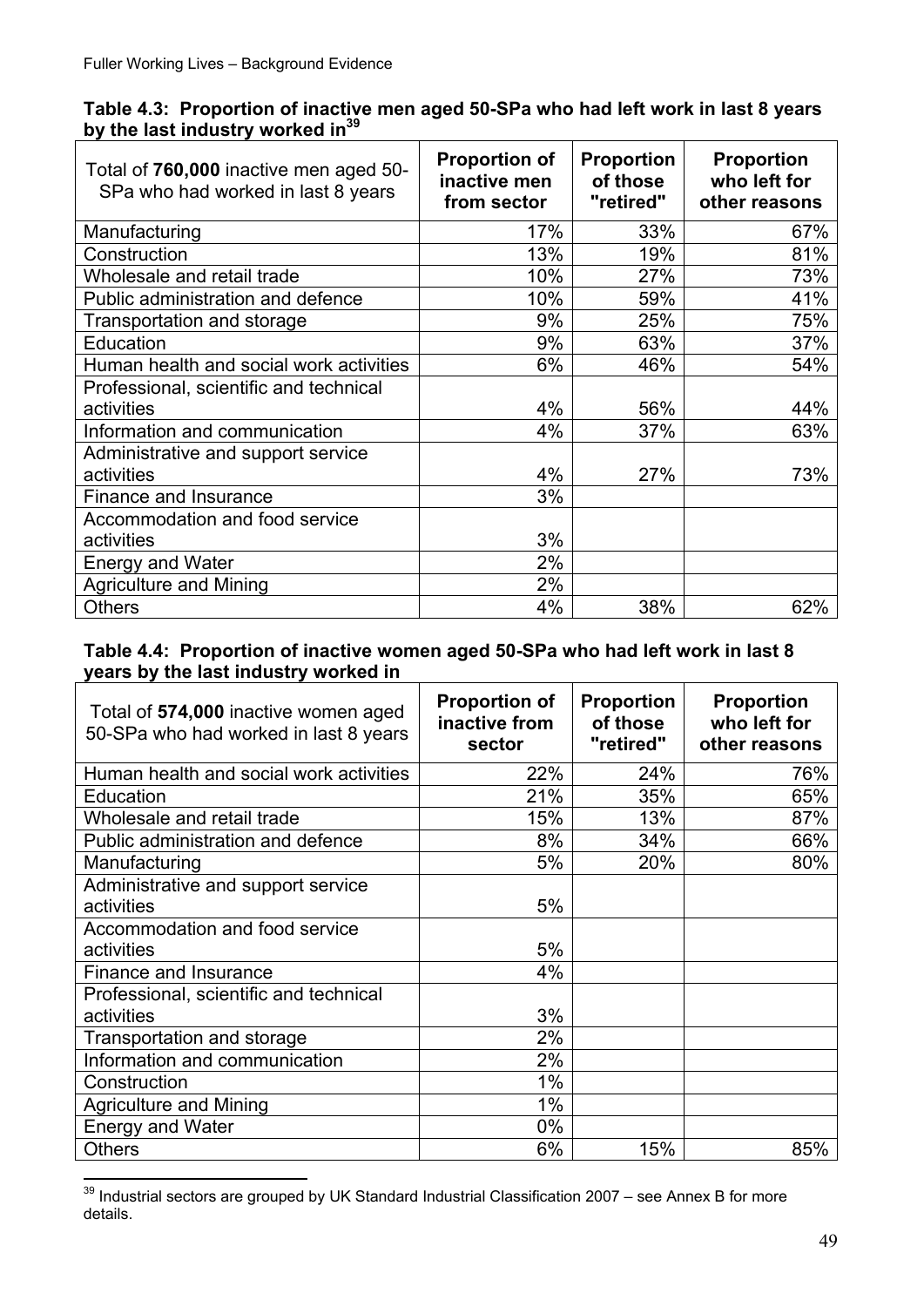## <span id="page-49-0"></span>5: Future developments and concluding remarks

- 121. As we have seen, employment of older people is already on the increase, and there are record numbers of older people in work. There are numerous factors which mean we expect that this trend will continue. For example, improved performance of the economy, increased longevity, supportive legislation, a growing expectation amongst employees that they will work to an older age, welfare reforms, increases to the State Pension age, the decline of defined benefit pension schemes in the private sector, and plans to increase the normal pension age for public sector schemes.
- 122. However, while we can be confident that there will be an aggregate increase in employment amongst older people, there is no guarantee that the increase will be as large as required to make a real difference to the living standards of older people in retirement. There is also a risk that groups of older people highlighted in this evidence review who are already at a disadvantage are left further behind.
- 123. The document "Fuller Working Lives A Framework for Action" sets out the approach that we will take to monitoring outcomes for older workers over the coming years.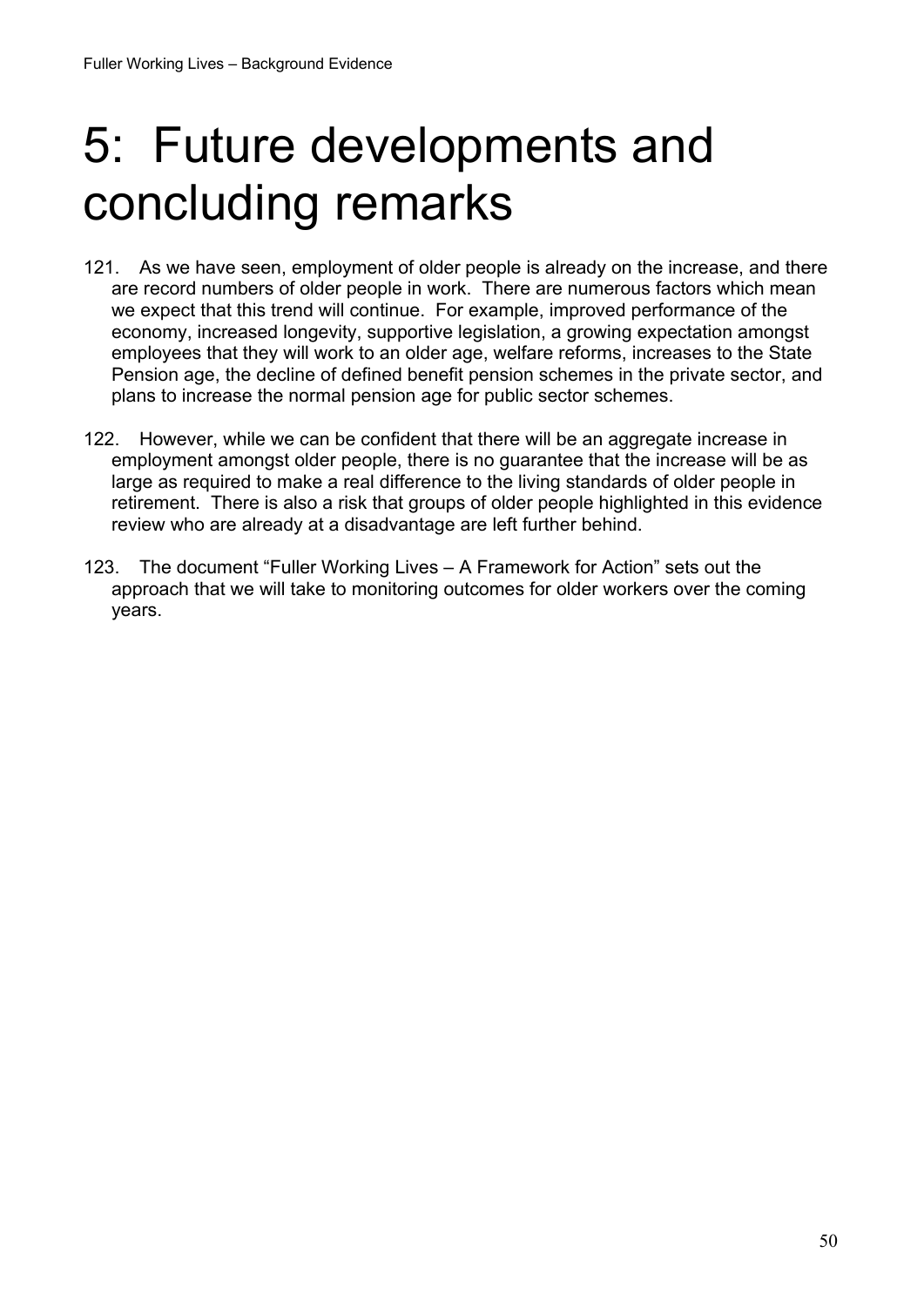## <span id="page-50-0"></span>Technical annex

This technical annex presents further information on the data sources used in this document, as well as more detail on the modelling for the case study on retirement income in section 2c and for the benefit statistics and macroeconomic impact in section 2e.

### A: Sampling variability and reliability of survey estimates

Data from surveys is widely used in this report, for example from the Labour Force Survey (LFS), Annual Population Survey (APS), the Family Resources Survey (FRS), and the English Longitudinal Study of Ageing (ELSA). Sampling variability is a measure of how much survey estimates vary due to the sampling scheme. In this publication, we produce statistics which describe the characteristics of the whole population from a small sample of the population. The smaller the sample used for a particular breakdown, the less precise that estimate. Therefore, some of the estimated results in the reference data have been suppressed where the sample on which they are based is small (where un-weighted population is less than 5), and we do not quote absolute numbers or percentages where the population on which they are based is less than 200 and the estimates derived are likely to unreliable. Sample bases for survey-based estimates are included in the linked excel spreadsheet.

We do not comment on differences between estimates unless we can be confident that they are statistically significant (i.e. not just due to random variation in the sample). None of the estimates presented here are seasonally adjusted.

In addition to sampling variability, survey data is usually self reported – meaning answers may be subject to respondents' bias (some may display a willingness to respond in a way they believe would be viewed favourably by others) and ability to recall information correctly.

More information about how these factors can affect the reliability of survey estimates can be found in the documentation for the individual surveys used in this report (e.g. LFS, APS, FRS, ELSA).

### B: Statistical definitions

**Employment** – Those in employment comprise employees, the self-employed, unpaid family workers or those on government employment and training programmes. The employment rate is the number in employment within a population as a proportion of that whole population. Employment measures the number of people in paid work and differs from the number of jobs because some people have more than one job.

**Unemployment** – ILO unemployment is the internationally agreed definition of unemployment, defined by the International Labour Organisation (ILO) – an agency of the United Nations. All people aged 16 and over can be classified into one of three states: in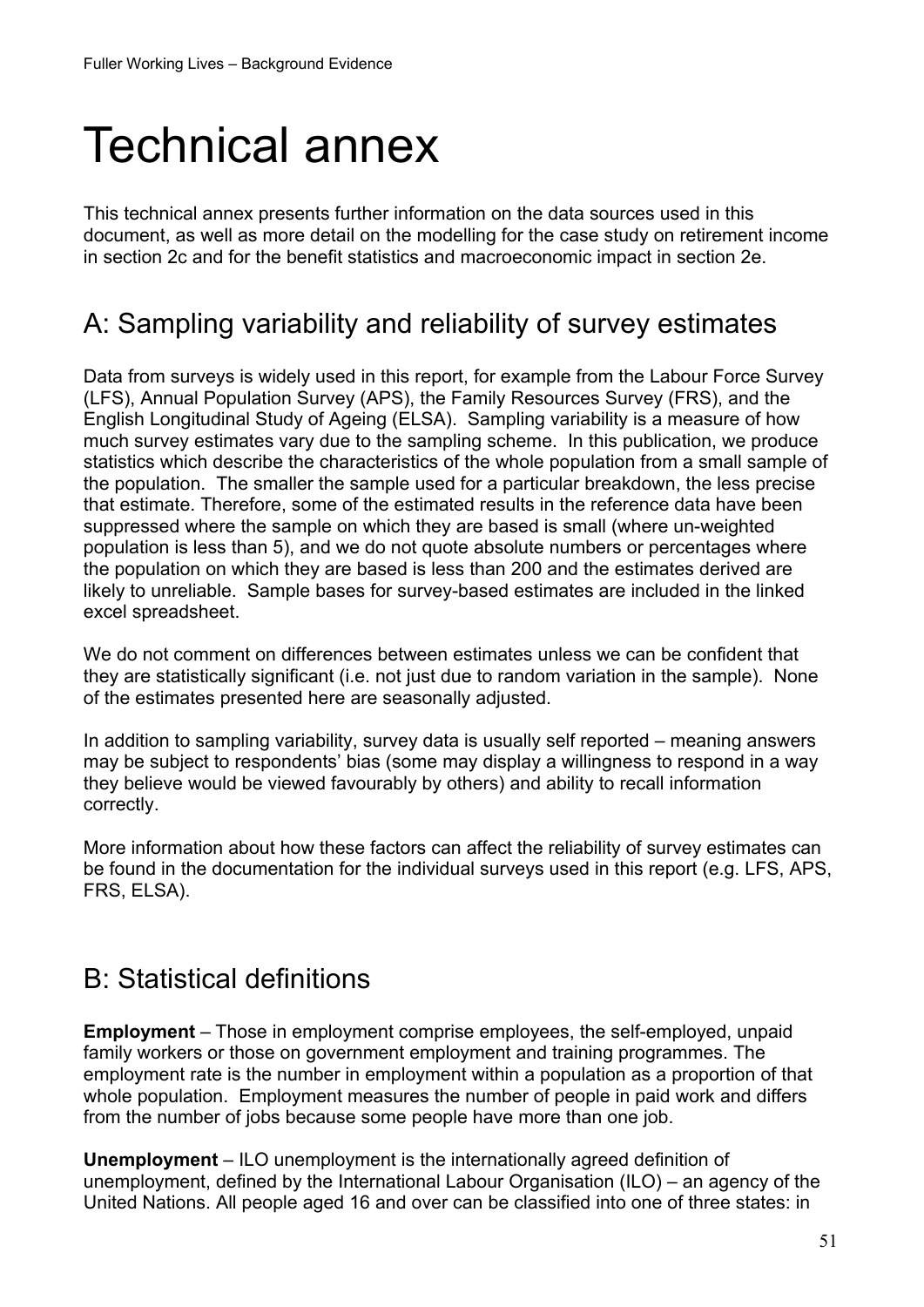<span id="page-51-0"></span>employment, unemployed, or economically inactive. Unemployed people are: i) out of work, want a job and have actively sought work in the last four weeks and are available to start work in the next 2 weeks or, ii) out of work, have found a job and are waiting to start it in the next two weeks.

**Economic inactivity** – Economically inactive people include those not in employment, and either not seeking work or not available for work.

**Ethnic Minority** – For the purposes of this publication, ethnic minorities are defined as anyone who does not assign their ethnicity as "White British" or "White – Other".

**Long Term Health Condition** – In the Labour Force Survey, a long term health condition is defined as a health condition which is expected to last for more than one year.

disability **Disability (Equality Act definition)** – Data covering people with a disability refers to people self-reporting a current disability consistent with the Equality Act definition. More information about disability under the Equality Act is available at: https://www.gov.uk/government/publications/disability-equality-act-2010-guidance-onmatters-to-be-taken-into-account-in-determining-questions-relating-to-the-definition-of-

**State Pension age** – This is the age at which an individual becomes entitled to claim their State Pension. In 2013 it was 65 years for men and between 61 and 62 years for women. More information on the State Pension age timetable is available at: https://www.gov.uk/government/publications/state-pension-age-timetable

 classifications/standard-industrial-classification/index.html **Industrial Sectors** – The industrial sector of those in employment is classified according to the UK Standard Industrial Classification 2007 (UK SIC 2007). More information about the SIC 2007 is available in the ONS guidelines on current standard industrial classifications at: http://www.ons.gov.uk/ons/guide-method/classifications/current-standard-

**Occupational Classifications** – The occupations of those in employment are also classified according with the UK Standard Occupational Classification 2010 (UK SOC 2010). More information about the SOC 2010 is available in the ONS guidelines on current standard industrial classifications at:

classifications/soc2010/index.html http://www.ons.gov.uk/ons/guide-method/classifications/current-standard-

### C: The Labour Force Survey and the Annual Population Survey

The Labour Force Survey (LFS) is a representative sample survey of around 45,000 private households in Great Britain & Northern Ireland conducted on a quarterly basis. As it is a household survey, people in communal establishments (e.g. hostels or medical and care institutions) are not included in results. More detailed information is available in the ONS Labour Force Survey guidance at:

http://www.ons.gov.uk/ons/guide-method/method-quality/specific/labour-market/labourmarket-statistics/index.html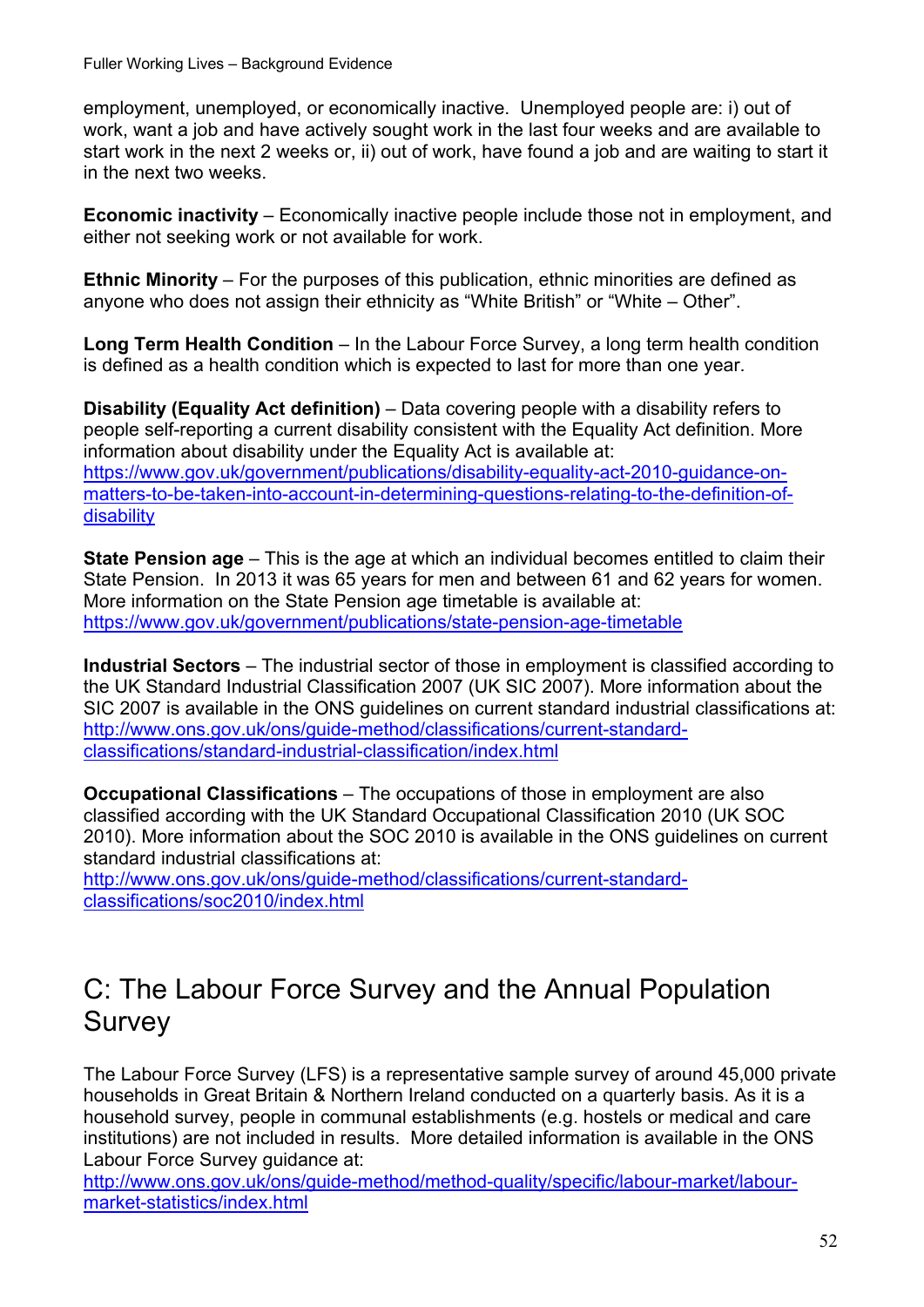<span id="page-52-0"></span>The Annual Population Survey (APS) is derived from LFS data to provide robust estimates which cover a full calendar year. The sample size is larger than the LFS, meaning that estimates can be more precise. More information on the APS is available in the ONS guidance at:

market/index.html http://www.ons.gov.uk/ons/guide-method/method-quality/quality/quality-information/labour-

On occasion, analysis in this report is conducted using a four quarter average of LFS data. This is done to increase the sample size only in instances where all of the relevant variables are not included in the APS. The weighted estimates from, say, four quarter average LFS data are derived from pooling together four consecutive quarterly LFS dataset and calculating weighted estimates, then dividing by four to give an average for the full year. This pooled data technique does not reflect quarterly variation and does not provide the same degree of accuracy as the APS because the observations are not independent from one another.

When producing estimates across the whole UK population we use weighting factors provided by the Office for National Statistics (ONS) along with the LFS dataset itself (see LFS guidance for more details).

## D: The Family Resources Survey

The Family Resources Survey is a major survey, sponsored by the Department for Work and Pensions (DWP). It provides facts and figures about the living conditions of people in the UK and the resources available to them. The FRS has been running since 1992. Up until 2002/03 the survey covered Great Britain. It was then extended to cover all of the UK.

The FRS does not collect information on people living in institutions and so they are not represented in estimates in this report. These institutions include, for example, nursing homes, jails, and homeless people living rough or in bed and breakfast accommodation.

Information on design and response rates of the FRS can be found in Chapter 7 at

<u>https://www.gov.uk/government/publications/family-resources-survey-201112</u><br>More information on the Family Resources survey is available at: https://www.gov.uk/government/collections/family-resources-survey--2

## E: The English Longitudinal Study of Ageing

The English Longitudinal Study of Ageing (ELSA) is a biennial longitudinal study<sup>40</sup> of the health, social and economic circumstances of an initial sample of approximately 12,000 people aged over 50 in England. ELSA started in the early 2000s and now provides longitudinal data on pensions, savings, and labour market participation.

 $\overline{a}$  $40$  Longitudinal studies observe the same participants at different points in time.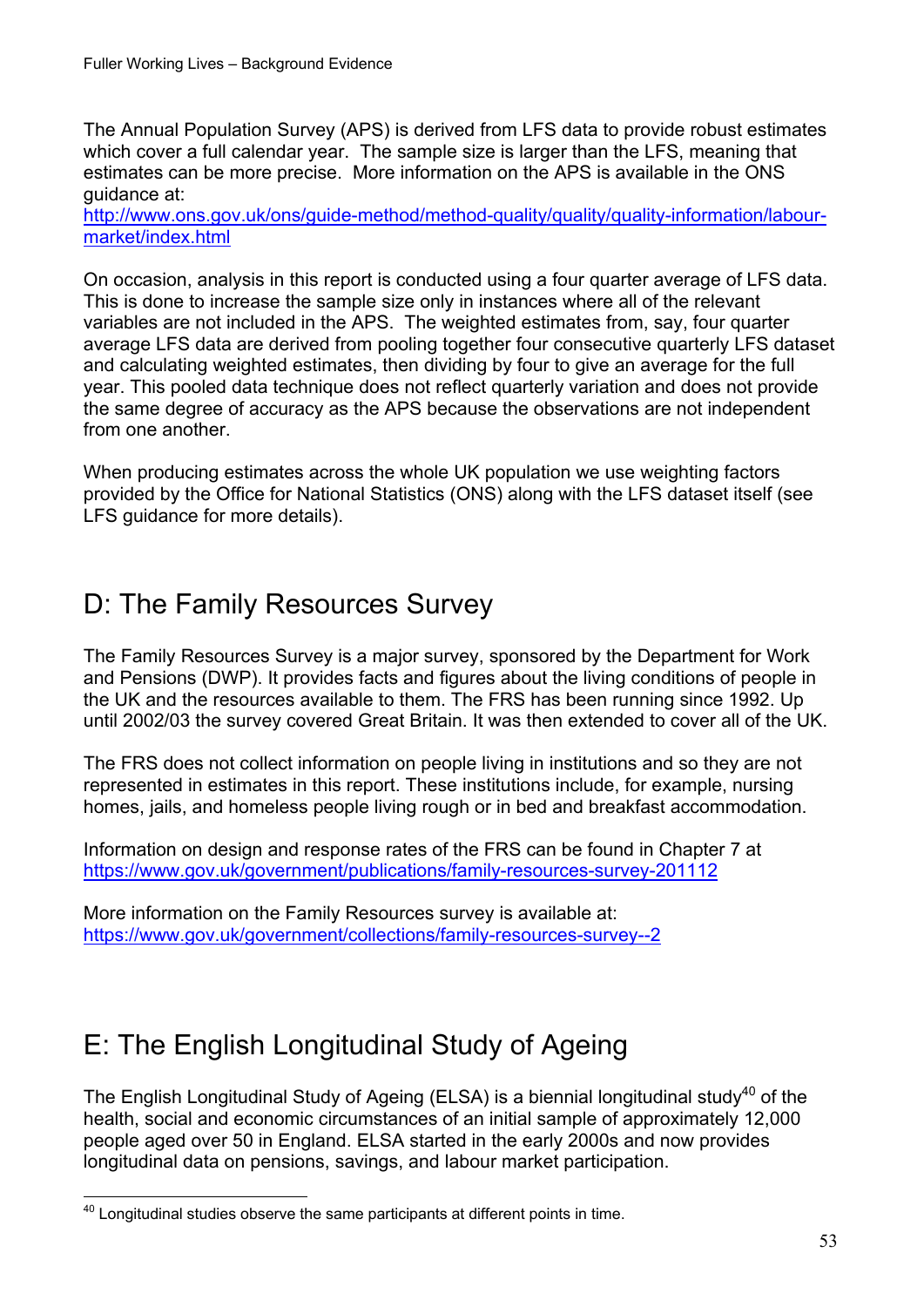<span id="page-53-0"></span>It holds information on interactions and transitions over the life courses of respondents as they grow older - sometimes extending their working life - and eventually retire. ELSA also collects both objective and subjective data, such as social participation and networks, expectations of retirement, and the extent to which those expectations are met post retirement.

outputs is available at: http://www.ifs.org.uk/ELSA More information on ELSA including sample design, uses of the data, and other research

### F: Detail for the case study on retirement income

The case study analysis uses the Department's I-Pen tool which is an Excel-based model predicting state and private pension income in retirement, based on hypothetical work histories for hypothetical individuals. For a given hypothetical individual at a point in time (whose characteristics the user can define), I-Pen replicates the mechanics of the pension system to show the pension outcomes for that individual. This enables analysis of the effect of an additional year in (or out of) work.

The case study modelled is a single man born in 1953, who starts work at age 25 and works uninterrupted until he retires from the labour market aged 55. This is ten years before his State Pension age of 65 (in 2018). He earns £28,900 each year in constant earnings terms – the median male earnings as found in Annual Survey of Hours and Earnings (ASHE) data for 2013. Each year he is in work, he contributes 5 per cent of his pay to a defined contribution pension scheme and his employer contributes 3 per cent.

The pension fund has an assumed growth rate of RPI plus 2.2 per cent and an Annual Management Charge of 1 per cent.

When he retires, if he has no other source of income to fund his spending he is assumed to take his tax-free lump sum (and spend it immediately) and buy a level annuity with the remainder at age 55. The alternative shown is if he has some other form of income between the ages of 55 and 65 (not modelled) and then buys a level annuity at age 65 with his pension pot.

These outcomes are compared to a scenario in which the individual stays in work and contributes to his private pension until age 65. Stopping work early therefore reduces his private pension by missing out on additional years of contributions and by spreading this smaller pot over more years in retirement.

He is contracted in to Additional Pension throughout his career (SERPS until 2001/02, followed by State Second Pension). In both retirement scenarios he receives a full singletier pension plus a protected payment.

The measures of pension-age income follow the replacement rate methodology as used in the recent DWP study on measuring pension adequacy (see DWP, 2013<sup>Ixxvi</sup>). Average pension-age income is taken as mean income from State Pension age only and not the age of leaving the labour market. Income includes State Pension and private pension incomes, but does not consider any income-related benefits the individual may be eligible for.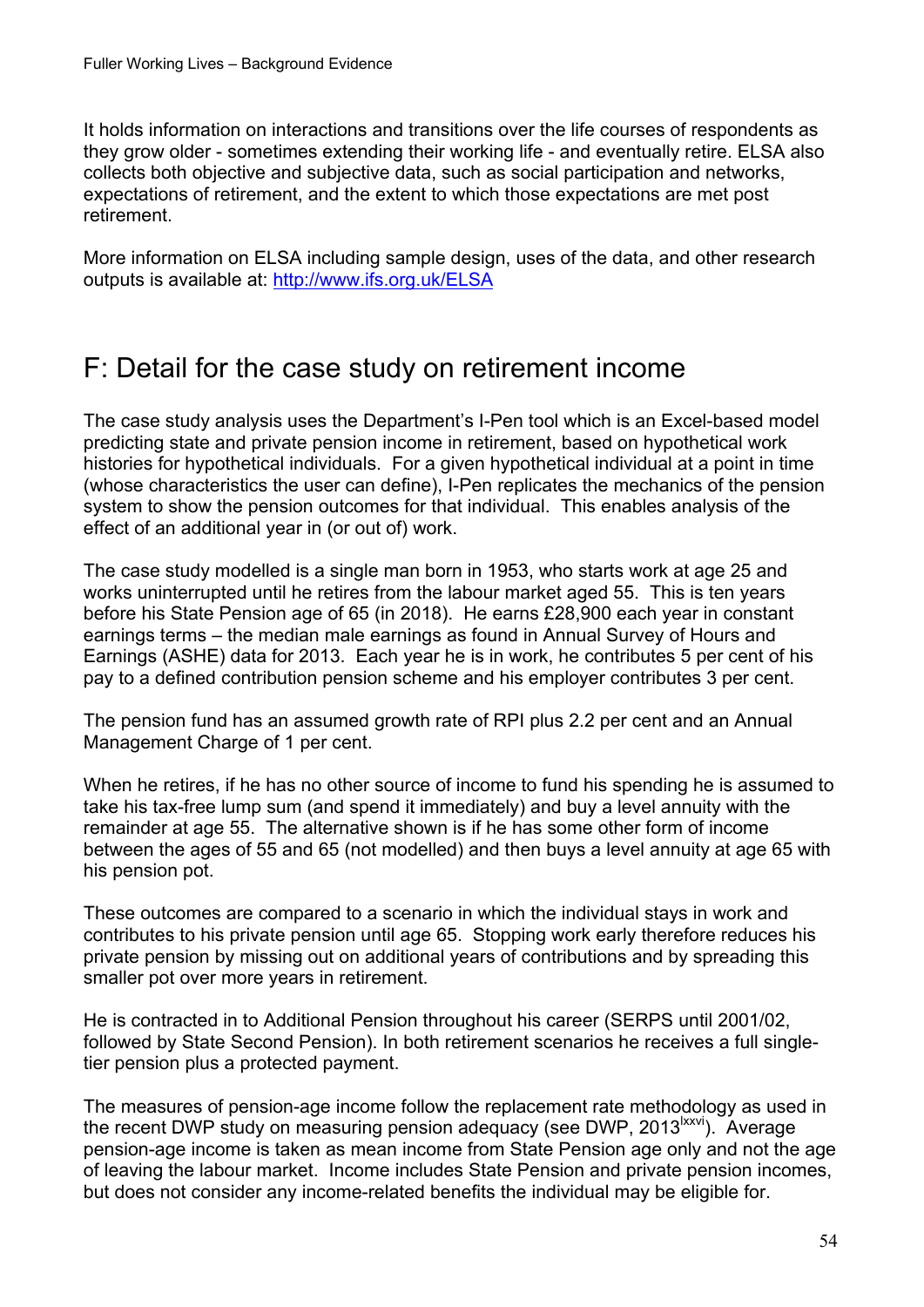## <span id="page-54-0"></span>G: Methodology for benefit statistics

For each individual benefit, a time series of working-age benefit claimants by age is taken from DWP's tabulation tool (http://tabulation-tool.dwp.gov.uk/100pc/tabtool.html) along with a time series of average amount of benefit by age. These are multiplied to give the estimated expenditure for each age group for each quarter. The quarters are averaged to get caseloads and expenditure per year, and figures for those aged 50 to State Pension age are taken as a proportion of the total.

To ensure consistency with published figures for claimants and expenditure in each year, these proportions are then combined with working-age totals as published in the benefit expenditure and caseload tables for Autumn Statement 2013 (available at: https://www.gov.uk/government/publications/benefit-expenditure-and-caseload-tables-[2013\)](https://www.gov.uk/government/publications/benefit-expenditure-and-caseload-tables-2013).

Since it is possible for claimants to be in receipt of more than one of the out-of-work benefits shown (for example, Income Support and Incapacity Benefit), the total caseload figure shown is the average of four quarters of the working-age benefit combination statistics on the tabulation tool. Total expenditure is however the sum of spending on each benefit.

## H: Methodology for macroeconomic modelling

Modelling the macroeconomic effect of fuller working lives has the following process: employment assumptions are fed into a model of income tax and National Insurance contribution revenues, and additional employment earnings are used to give an estimate of the size of the impact on overall economic output.

#### **Employment:**

Population projections of men and women by each year of age are taken from the Office for National Statistics (ONS) mid-2012 estimates. Participation, employment and unemployment rates for 50-64-year-olds (again split by gender and age) are taken from the Labour Force Survey.

The scenario shown halves the difference in employment rates (separated by gender) between each year of age and the average of 45-49-year-olds, for those aged 50-SPa (State Pension age is approximated at 61 for women in 2013). For example, the average employment rate for 45-49-year-old women used in the model was 79.1 per cent and for 50 year olds was 78.7 per cent, so the scenario assumes a new employment rate for this group of 78.9 per cent.

#### **Taxation:**

In the Fiscal Sustainability Report 2013<sup>Ixxvii</sup>, the Office for Budget Responsibility analysed the impact of changing participation rates for workers aged 65 and over. The modelling presented here follows the same approach: median tax rates and incomes for 50-64-yearolds (from the Survey of Personal Incomes) are combined with increased employment levels for this age group to estimate the increase in tax receipts. The same method is used for calculating National Insurance (NI) contributions, except that employees and the selfemployed are separated to reflect lower level of NI contributions paid by the self-employed.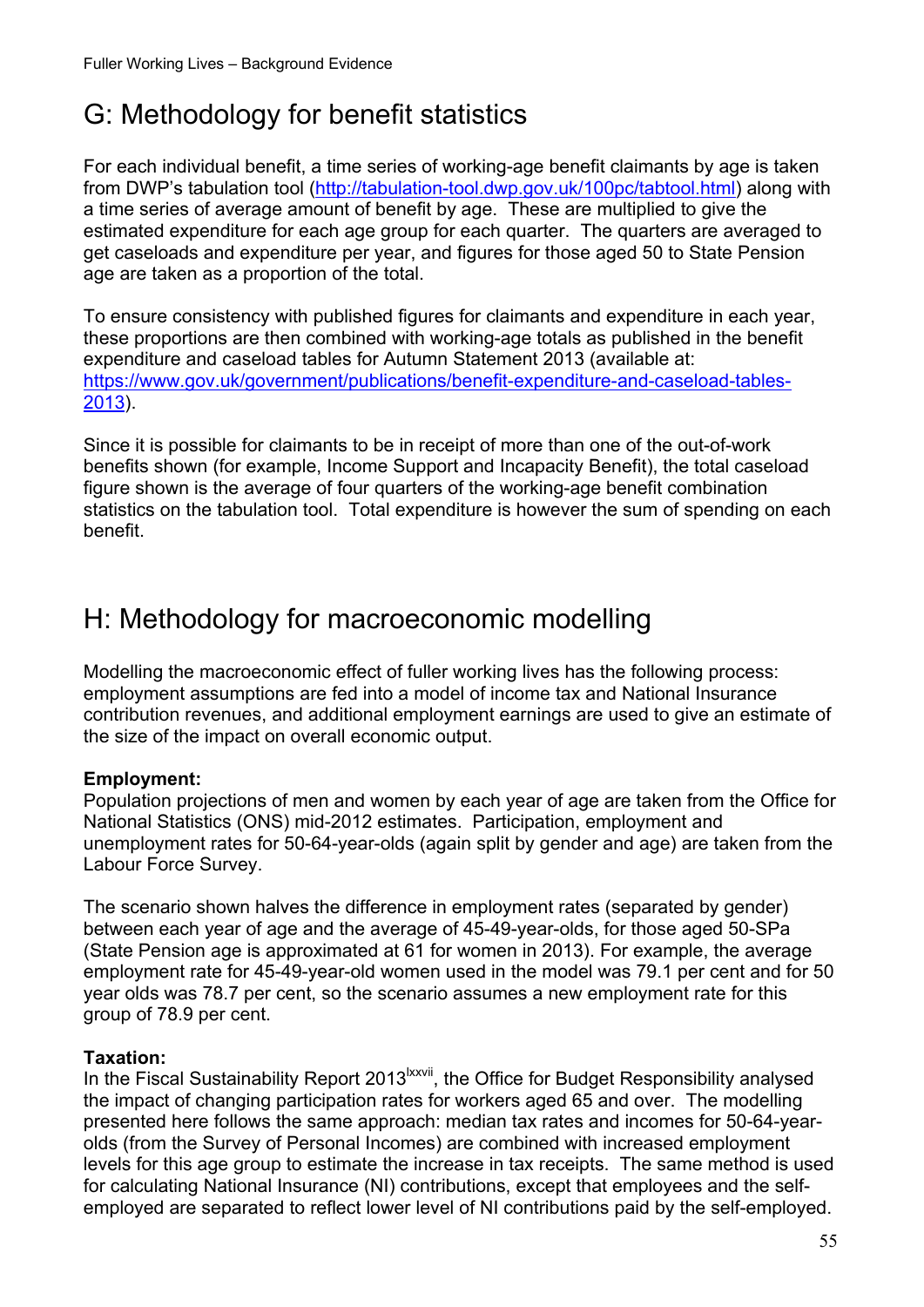<span id="page-55-0"></span>The additional individuals employed are assumed to have the same average tax rate and income as those already in work and the same likelihood of being self-employed. It is also modelling a 'partial equilibrium' effect that occurs in that year: we do not consider any knock-on impacts, for example on consumer spending (and therefore indirect tax revenues) or other effects on the fiscal budget such as lower benefit spending or interest payments on government debt. No effects occur in subsequent time periods, so there is an immediate change to a new equilibrium, all other things being equal.

#### **GDP:**

The estimate of the effect on GDP follows the method used by DWP in published Impact Assessments for increases to State Pension age<sup>lxxviii</sup>.

In the ONS Blue Book (which details the national accounts in each year), income from employment is shown to be around 60 per cent of Gross Value Added (which is GDP minus taxes net of subsidies). Therefore this relationship is used to approximate the increase in GDP: dividing the increase in employment income by 60 per cent to give the change in output.

It implicitly assumes that the other 40 per cent of Gross Value Added (GVA) – mainly profit – increases at the same rate as earnings in order to keep earnings and profit the same proportions of GVA as before. If we were to assume that there is no change to profit, earnings would become a greater proportion of GVA than 60 per cent.

## **Contact**

**Press enquiries** should be directed to the Department for Work and Pensions press office:

Media Enquiries: 0203 267 5129

Out of hours: 0203 267 5144

Website: https://www.gov.uk

Website: <u>https://www.gov.uk</u><br>Follow us on Twitter: <u>www.twitter.com/dwppressoffice</u>

**Other enquiries** about these statistics should be directed to:

fuller.workinglives@dwp.gsi.gov.uk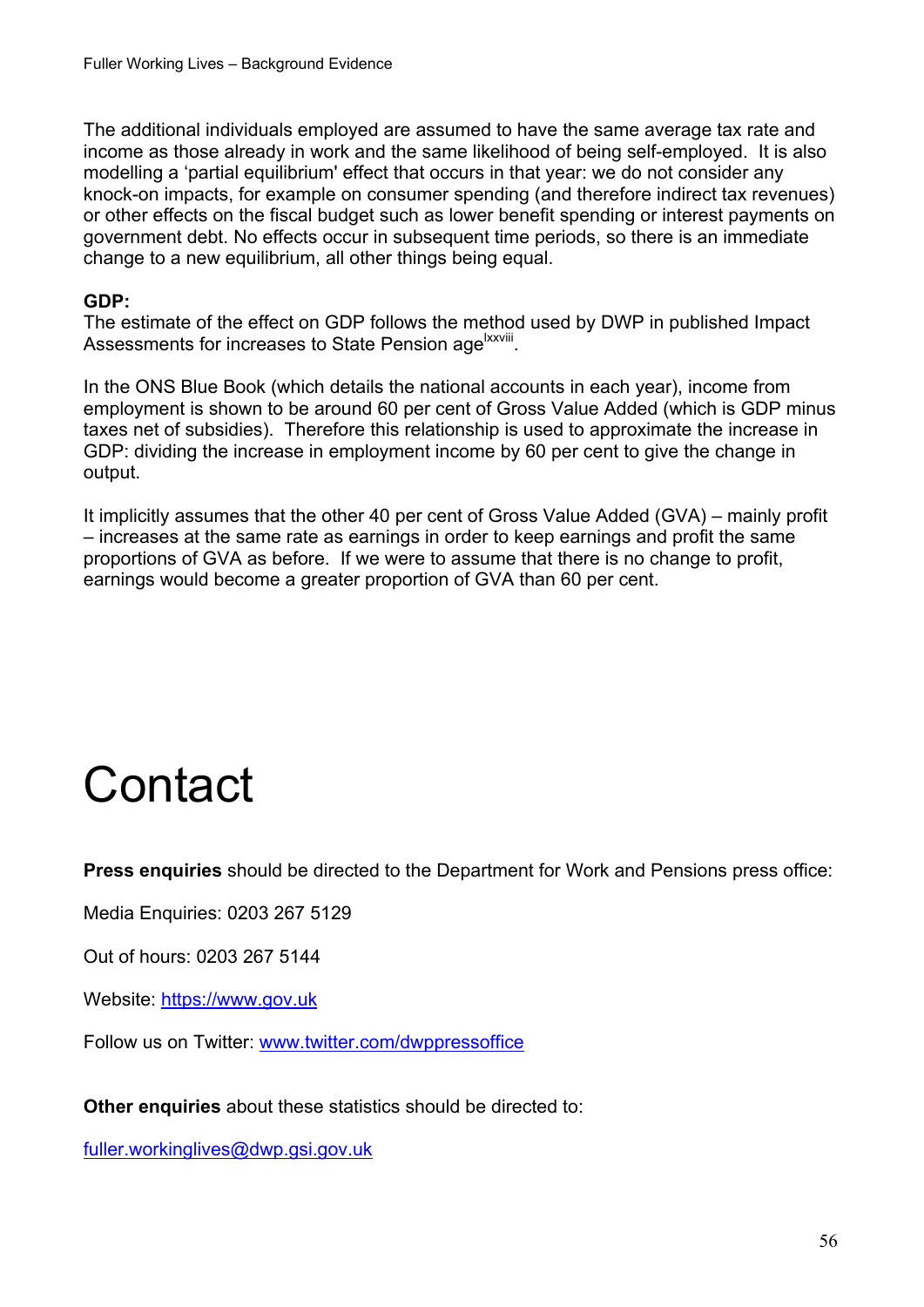## <span id="page-56-0"></span>References

 $\overline{a}$ 

i Humphrey, A., Costigan, P., Pickering, K., Stratford, N. and Barnes, M. (2003) *Factors affecting the labour market participation of older workers.* DWP Research Report No.200.

<sup>ii</sup> Bardasi, E. and Jenkins, S. P. (2002) *Income in later life: Work history matters.* Bristol, The Policy Press.

iii Glaser, K. (2009) *Understanding the importance of work histories in determining poverty in old age: National Insurance contributions and later life income.* ESRC End of Award Report, RES-163-27-0014. Swindon, ESRC.

https://www.gov.uk/government/publications/framework-for-the-analysis-of-future-pension-incomes<br><sup>v</sup>.Woddoll, C. and Burton, A. K. (2006) Jo Work Cood for Vour Hoolth and Woll Boir iv DWP (2013) *Framework for the analysis of Future Pension Incomes.* Available at:

 Waddell, G. and Burton, A. K. (2006) *Is Work Good for Your Health and Well-Being?*  London, The Stationery Office.

vi Bassanini, A. and Caroli, E. (2014) *Is work bad for health? The role of constraint vs choice*. CEPREMAP Working Paper No.1402.

vii Waddell and Burton (2006) *Op. cit.*

viii Sahlgren, G. H. (2013) *Work longer, live healthier*. IEA discussion paper no.46.

<sup>ix</sup> Dave D., Rashad, I. and Spasojevic, J. (2008) The Effects of Retirement on Physical and Mental Health Outcomes. *Southern Economic Journal*, 75(2): 497–523.

x CIPD and CMI (2010) *Managing an Ageing Workforce: How employers are adapting to an older labour market*.

xi McNair, S. (2010) *A sense of a future: learning and work in later life.* Leicester, NIACE.

xii Brooks, C (2014) *Productivity and age.* Age UK briefing.

xiii Yeomans, L. (2011) *An update on the literature on age and employment*. Health and Safety Executive Research Report No.832.

xiv CIPD (2013) *Resourcing and Talent Planning*, Annual survey report 2013.

xv Weyman, A., Meadows, P., and Buckingham, A. (2013) *Extending Working Life: Audit of research relating to impacts on NHS Employees*. NHS Working Longer Review.

xvi Wilson, R., Beaven, R., May-Gillings, M., Hay, G. and Stevens, J. (2014) *Working Futures 2012-2022.* UKCES Evidence Report No.83.

xvii CIPD (2014) *Managing an age-diverse workforce: Employer and employee views*.

xviii Glaser, K. (2009) *Op. cit.*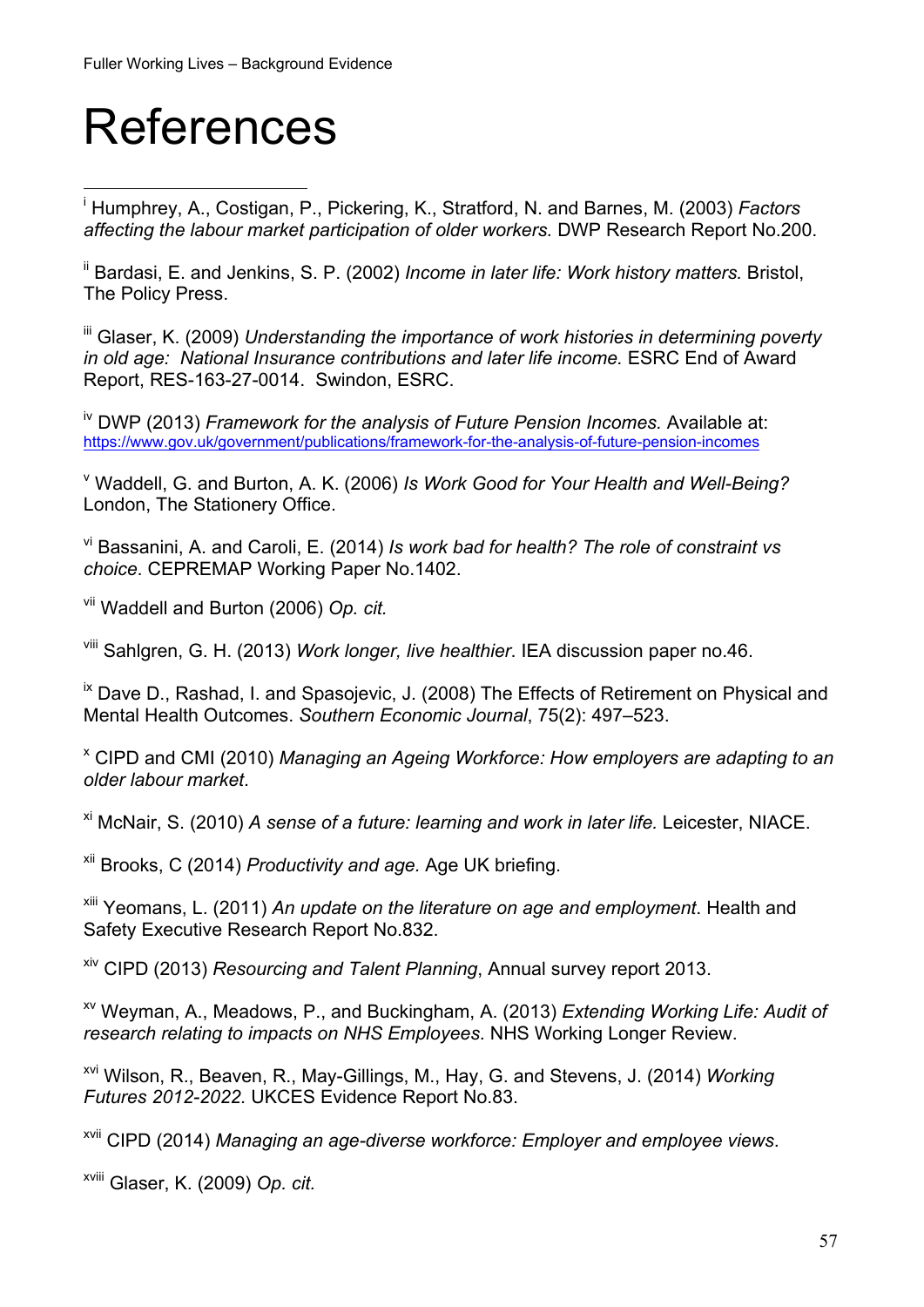$\overline{a}$ xix Barrell, R., Kirby, S., and Orazgani, A. (2011) *The Macroeconomic Impact from Extending Working Lives*. Working Paper No.95.

xx Phillipson, C. and Smith, A. (2005) *Extending working life: A review of the research literature.* DWP Research Report No.299.

xxi Phillipson and Smith (2005) *ibid.* 

xxii Cribb, J., Emmerson, C. and Tetlow, G. (2013) *Incentives, shocks or signals: labour*  supply effects of increasing the female state pension age in the UK. IFS Working Paper W13/03.

today, Available at: http://odi.dwp.gov.uk/fulfilling-potential/index.php xxiii DWP (2013) *Fulfilling Potential: Building a deeper understanding of disability in the UK* 

https://www.gov.uk/government/publications/older-workers-statistical-information-booklet-guarter-2-2013 <sup>xxiv</sup> DWP (2013) *Older Workers Statistical Information Booklet 2013*. Available at:

https://www.gov.uk/government/publications/extending-working-life-sector-initiative-analysis <sup>XXV</sup> DWP (2013) *Extending Working Life Sector Initiative Analysis.* Available at:

<sup>xxvi</sup> Eichhorst, W., Boeri, T., Braga, M., De Coen, A., Galasso, V., Gerard, M., Kendzia, M., Mayrhuber, C., Pedersen, J. L., Schmidl. R. and Steiber, N. (2013) *Combining the Entry of Young People in the Labour Market with the Retention of Older Workers.* European Parliament.

xxvii Banks, J., Blundell, R., Bozio, A. and Emmerson, C. (2008) *Releasing Jobs for the Young? Early Retirement and Youth Unemployment in the United Kingdom*. IFS Working Paper W10/02.

xxviii Kalwij, A., Kapteyn, A. and De Vos, K. (2009) *Early Retirement and Employment of the Young*. Rand Labor and Population Working Paper WR-679.

xxix Irving, P., Steels, J. and Hall, N. (2005) *Factors affecting the labour market participation of older workers: qualitative research.* DWP Research Report No.281.

xxx Meadows, P (2003) *Retirement ages in the UK: a review of the literature.* Employment Relations Research Series No.18, Department of Trade and Industry.

xxxi DWP (2013) *Fulfilling Potential: Building a deeper understanding of disability in the UK today*.

xxxii Banks, J., Breeze, E., Lessof, C. and Nazroo J. (eds.) (2008) *Living in the 21st century: older people in England: The 2006 English Longitudinal Study of Ageing (Wave 3).* London, Institute for Fiscal Studies.

xxxiii DWP (2013) *Fulfilling Potential: Building a deeper understanding of disability in the UK today*.

xxxiv Rice, N., Lang, I., Henley, W. and Melzer, D. (2011) Common health predictors of early retirement: Findings from the English Longitudinal Study of Ageing. *Age Ageing 2011,*  40(1): 54–61.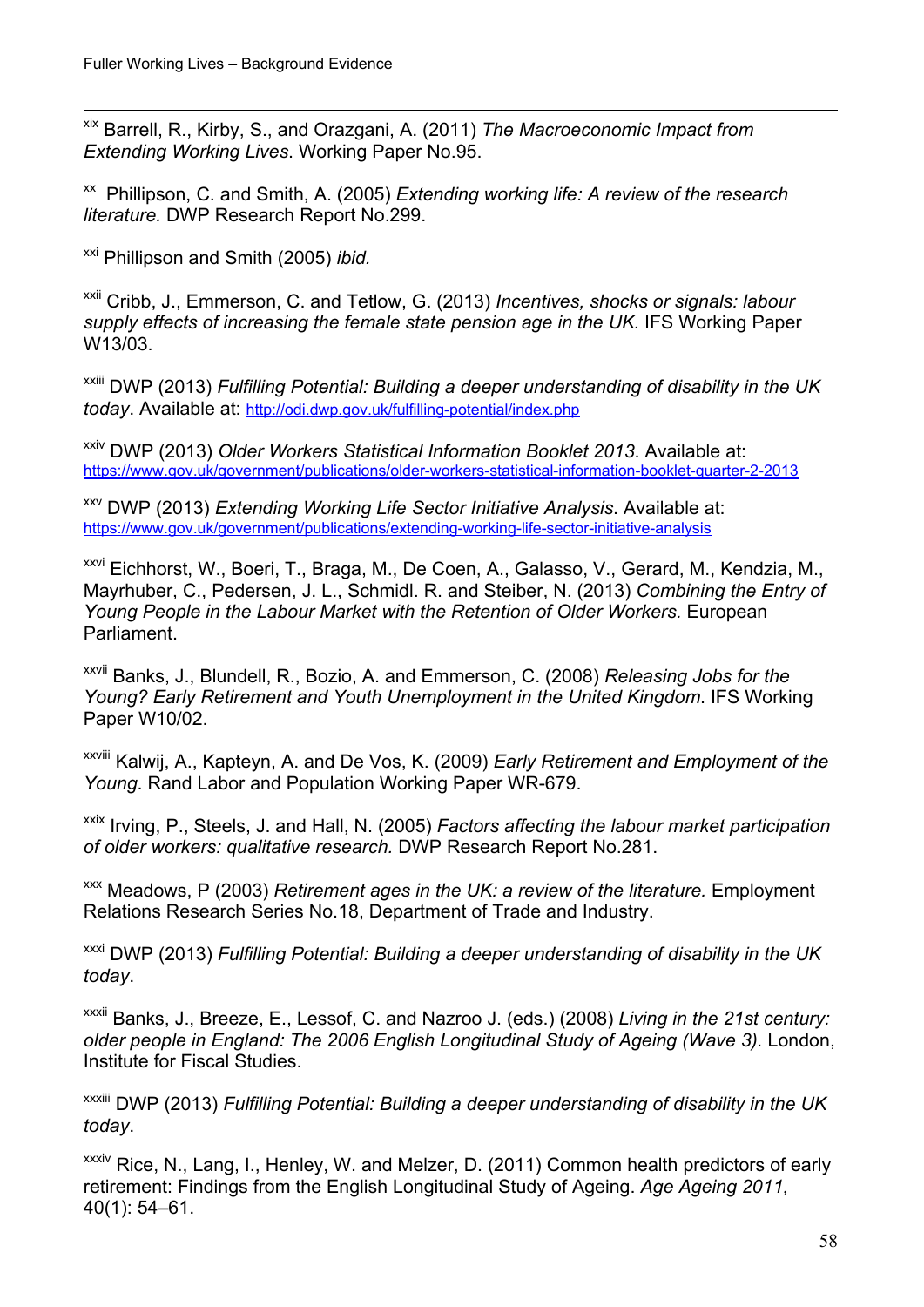$\overline{a}$ 

https://www.gov.uk/government/publications/health-and-well-being-at-work-rr751 xxxv Young, V. and Bhaumik, C. (2011) *Health and well-being at work: a survey of employees*. DWP Research Report No.751. Available at:

https://www.gov.uk/government/publications/routes-onto-employment-and-support-allowance-rr774 https://www.gosc.uk/government/publications/ment/publications. P., Barnes, H. (2011) *Routes onto Employment and Support Allowance*. DWP Research Report No.774. Available at:

<sup>xxxvii</sup> Waddell, G., Burton, A. K. and Kendall, N. (2009) Vocational Rehabilitation: What *works, for whom, and when?* London, The Stationery Office.

xxxviii Young and Bhaumik (2011) *Op. Cit*.

xxxix Black, Dame C. and Frost, D. (2011) *Health at work – an independent review of sickness absence.* London, The Stationery Office.

xl Young and Bhaumik (2011) *Op. Cit.*

Available at: https://www.gov.uk/government/publications/long-term-sickness-absence xli DWP (2014) Ad Hoc statistical analysis: Long term sickness absence in GB/the UK.

xlii Young and Bhaumik (2011) *Op. Cit.*

xliii Waddell et al (2009) *Op. Cit.*

xliv Ben-Galim, D. and Silim, A. (2013) *The sandwich generation: Older women balancing work and care.* London, IPPR.

 $x^{1/2}$  The Employers for Carers and Department of Health Task and Finish Group (2013) *Supporting Working Carers: The Benefits to Families, Business and the Economy.* London, Carers UK.

xlvi Colombo, F., Llena-Nozal, A., Mercier, J. and Tjadens, F. (2011) *OECD Health Policy Studies Help Wanted? Providing and Paying for Long-Term Care*. OECD Publishing.

xlvii Arksey, H., Kemp, P., Glendinning, C., Kotchetkova, I. and Tozer, R. (2005) *Carers' aspirations and decisions around work and retirement.* DWP Research Report No.290.

xlviii The Employers for Carers and Department of Health Task and Finish Group (2013) *ibid.* 

xlix Carers UK (2013) *State of Caring Survey.*

<sup>1</sup> DWP (2013) Older Workers Statistical Information Booklet 2013.

li McNair, S. (2011) *Older people and skills in a changing economy*. UK Commission for Employment and Skills.

lii McNair (2011) *ibid.* 

liii DWP (2013) *Older Workers Statistical Information Booklet 2013*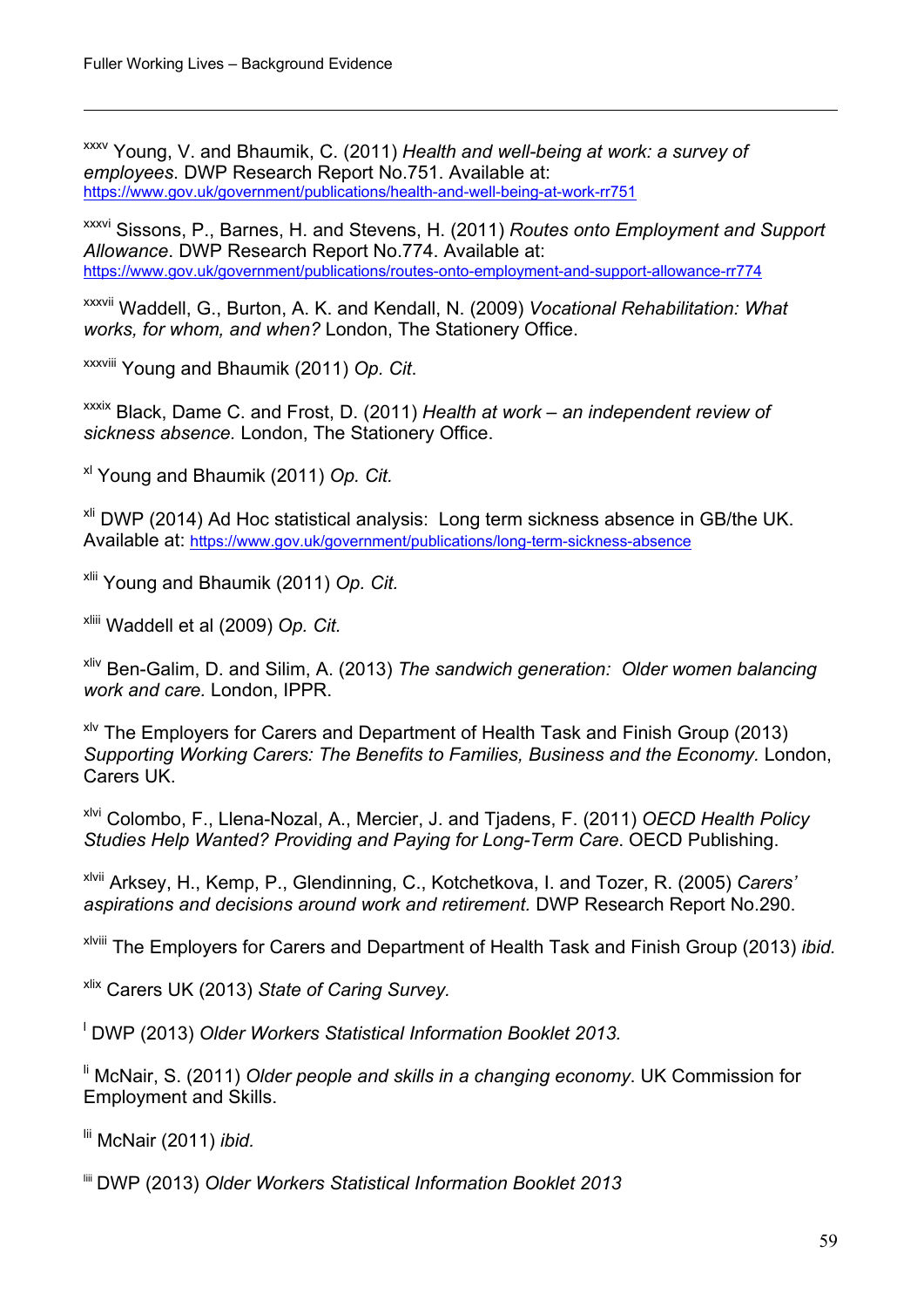$\overline{a}$ liv McNair (2011) *Op. Cit.* 

lv Coulter, A., Day, N., Howat, N., Romanou, E. and Coleman, N. (2012) *The Jobcentre Plus Offer: Findings from the first year of the Evaluation.* DWP Research Report No.814. Available at:

evaluation-rr814 https://www.gov.uk/government/publications/the-jobcentre-plus-offer-findings-from-the-first-year-of-the-

lvi Kirkpatrick, A. (2012) *How ready is Jobcentre Plus to help people in their 60s find work?*  DWP In-House Research No.11. Available at:

work-ihr11 https://www.gov.uk/government/publications/how-ready-is-jobcentre-plus-to-help-people-in-their-60s-find-

<sup>Ivii</sup> Felstead, A. (2011) The Importance of "Teaching Old Dogs New Tricks": Training and Learning Opportunities for Older Workers. In Parry, E. and Tyson S. (eds.) *Managing an Age Diverse Workforce*. Basingstoke, Palgrave Macmillan.

lviii McNair, S. (2008) *Strengthening the older workforce - An evaluation of the Regrow Project in the South East region.* Leicester, NIACE.

lix Ford G., McNair, S. Grattan, P. and Lamb, H. (2006) *The Impact of an Ageing Population on career guidance*. NIACE with TAEN and CeGS.

https://www.gov.uk/government/collections/work-programme-statistics--2  $\overline{a}$  DWP (2013 -) Work Programme statistics, available at:

 $2014$ <sup>ki</sup> DWP (2014) *Great Britain New Enterprise Allowance Official Statistics*. Available at: https://www.gov.uk/government/publications/pre-work-programme-support-new-enterprise-allowance-march-

<sup>1xii</sup> DWP (2013) *New Enterprise Allowance – analysis of benefit status of participants.* Available at: https://www.gov.uk/government/publications/new-enterprise-allowance-analysis-of-benefit[status-of-participants](https://www.gov.uk/government/publications/new-enterprise-allowance-analysis-of-benefit-status-of-participants) 

lxiii DWP (2014) *Youth Contract Official Statistics*. Available at: https://www.gov.uk/government/publications/youth-contract-official-statistics-february-2014

trailblazer-rr824 lxiv DWP (2012) *Evaluation of Support for the Very Long-Term Unemployed Trailblazer.*  DWP Research Report No.824. Available at: https://www.gov.uk/government/publications/evaluation-of-support-for-the-very-long-term-unemployed-

<sup>txv</sup> Gruber, J. and Wise, D. (2004) Social Security Programs and Retirement around the *World: Micro-Estimation.* NBER Books, National Bureau of Economic Research.

lxvi Banks, J., Emmerson, C. and Tetlow, G. (2014) *Effect of pensions and disability benefits on retirement in the UK.* National Bureau of Economic Research Working Paper No.19907.

lxvii OECD (2006) *Live Longer, Work Longer.* OECD Publishing.

lxviii Banks et al (2014) *Op. Cit.*